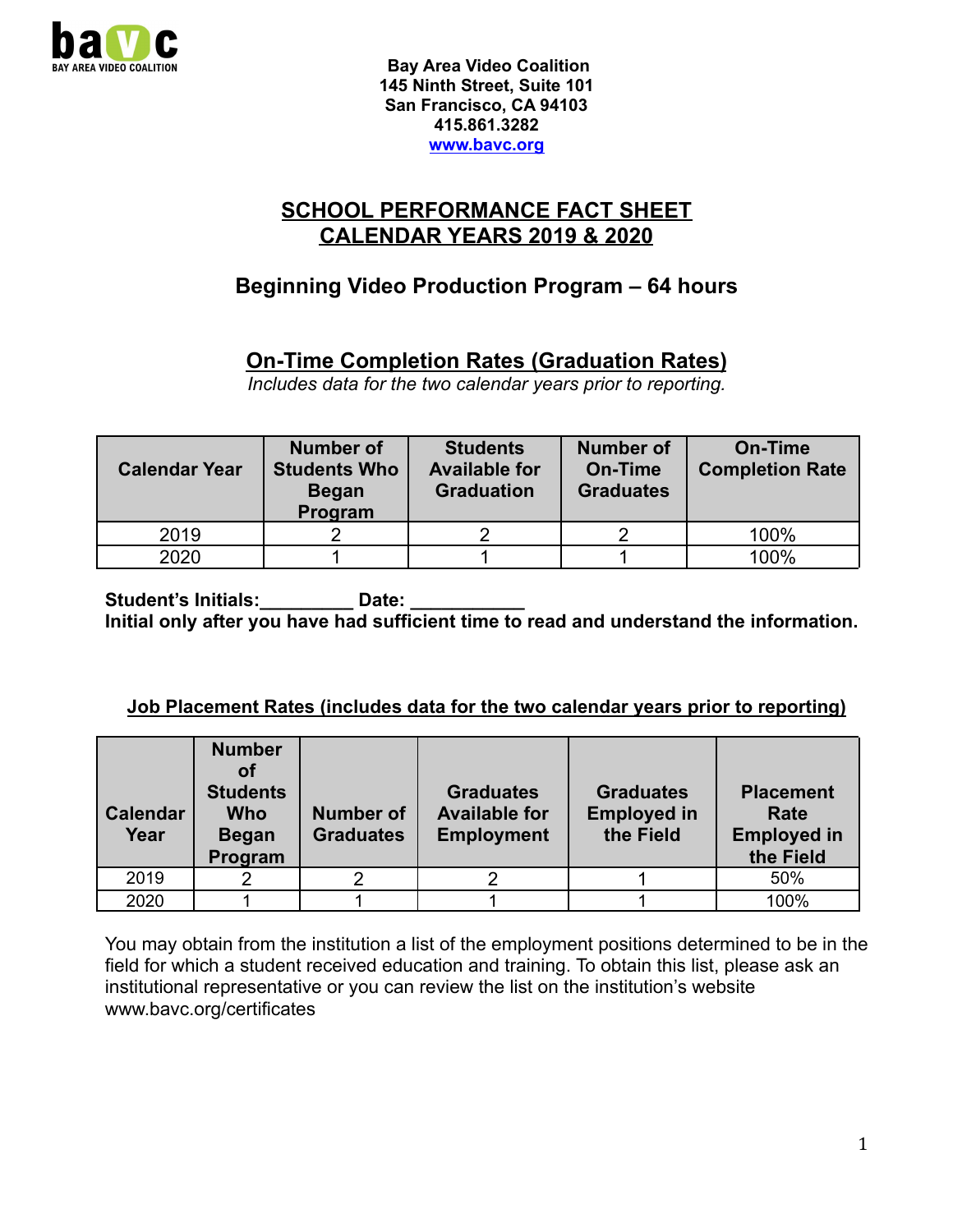

### **Gainfully Employed Categories** *(includes data for the two calendar years prior to reporting)*

## **Part-Time vs. Full-Time Employment**

| <b>Calendar</b><br>Year | <b>Graduates Employed in</b><br>the Field of 20-29 Hours<br><b>Per Week</b> | <b>Graduates</b><br><b>Employed in the</b><br><b>Field at Least 30</b><br><b>Hours Per Week</b> | <b>Total Graduates</b><br><b>Employed in the</b><br><b>Field</b> |
|-------------------------|-----------------------------------------------------------------------------|-------------------------------------------------------------------------------------------------|------------------------------------------------------------------|
| 2019                    |                                                                             |                                                                                                 |                                                                  |
| 2020                    |                                                                             |                                                                                                 |                                                                  |

## **Single Position vs. Concurrent Aggregated Position**

| <b>Calendar</b><br>Year | <b>Graduates Employed in</b><br>the Field in a Single<br><b>Position</b> | <b>Graduates</b><br><b>Employed in</b><br><b>Concurrent</b><br><b>Aggregated Position</b> | <b>Total Graduates</b><br><b>Employed in the</b><br><b>Field</b> |
|-------------------------|--------------------------------------------------------------------------|-------------------------------------------------------------------------------------------|------------------------------------------------------------------|
| 2019                    |                                                                          |                                                                                           |                                                                  |
| 2020                    |                                                                          |                                                                                           |                                                                  |

### **Self-Employed/Freelance Positions**

| <b>Calendar</b><br>Year | <b>Graduates Employed who are</b><br><b>Self-Employed or Working Freelance</b> | <b>Total Graduates</b><br><b>Employed in the Field</b> |
|-------------------------|--------------------------------------------------------------------------------|--------------------------------------------------------|
| 2019                    |                                                                                |                                                        |
| 2020                    |                                                                                |                                                        |

### **Institutional Employment**

| <b>Calendar</b><br>Year | <b>Graduates Employed in the Field who are</b><br><b>Employed by the Institution, or an</b><br><b>Employer who Shares Ownership with the</b><br>Institution. | <b>Total Graduates</b><br><b>Employed in the Field</b> |
|-------------------------|--------------------------------------------------------------------------------------------------------------------------------------------------------------|--------------------------------------------------------|
| 2019                    |                                                                                                                                                              |                                                        |
| 2020                    |                                                                                                                                                              |                                                        |

Student's Initials: **Date:** Date: **Initial only after you have had sufficient time to read and understand the information.**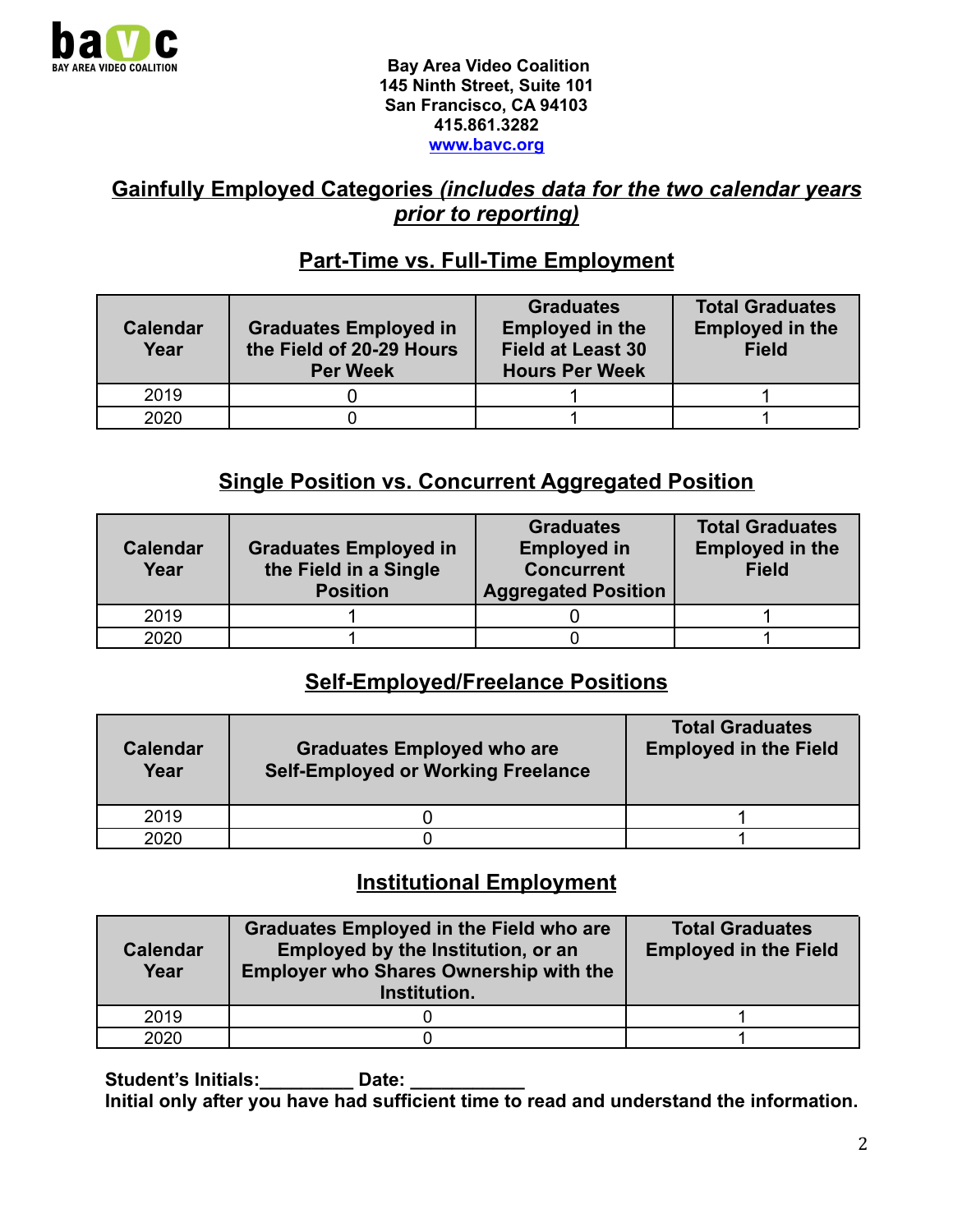

## **License Examination Passage Rates** *(includes data for the two calendar years prior to reporting)*

| <b>Calendar</b><br>Year | <b>Number of</b><br><b>Graduates in</b><br><b>Calendar</b><br>Year | <b>Number of</b><br><b>Graduates</b><br><b>Taking Exam</b> | Number Who   Number Who<br><b>Passed First</b><br><b>Available</b><br><b>Exam</b> | <b>Failed First</b><br><b>Available</b><br><b>Exam</b> | <b>Passage</b><br><b>Rate</b> |
|-------------------------|--------------------------------------------------------------------|------------------------------------------------------------|-----------------------------------------------------------------------------------|--------------------------------------------------------|-------------------------------|
| 2019                    |                                                                    |                                                            |                                                                                   |                                                        | n/a                           |
| 2020                    |                                                                    |                                                            |                                                                                   |                                                        | n/a                           |

Please note: Examination Passage Rates show no results, as BAVC Certificates are not associated with any Exams or Licenses.

Student's Initials: **Date:** Date: **Initial only after you have had sufficient time to read and understand the information.**

### **Salary and Wage Information** *(includes data for the two calendar years prior to reporting)*

**Annual salary and wages reported for graduates employed in the field.**

| Cale<br>ndar<br>Year | <b>Graduates</b><br><b>Available</b><br>for<br>Employ-<br>ment | <b>Graduates</b><br><b>Employed</b><br>in the<br><b>Field</b> | \$20,001<br>\$25,000 | \$25,001<br>\$30,000 | \$30,001<br>\$35,000 | \$35,001<br>\$40,000 | \$40,001<br>\$45,000 | \$45,001<br>\$50,000 | \$50,001<br>\$55,000 | \$55,001<br>\$60,000 | <b>No</b><br><b>Salary</b><br><b>Info</b><br><b>Reported</b> |
|----------------------|----------------------------------------------------------------|---------------------------------------------------------------|----------------------|----------------------|----------------------|----------------------|----------------------|----------------------|----------------------|----------------------|--------------------------------------------------------------|
| 2019                 |                                                                |                                                               |                      |                      |                      |                      |                      |                      |                      |                      |                                                              |
| 2020                 |                                                                |                                                               |                      |                      |                      |                      |                      |                      |                      |                      |                                                              |

Sources used to substantiate salary disclosures include graduates reporting hiring wage as well as information obtained via LinkedIn, Simply Hired, Indeed, Craigslist and GlassDoor.

#### Student's Initials: **Date:** Date: **Initial only after you have had sufficient time to read and understand the information.**

This program may result in freelance or self-employment

- The work available to graduates of this program is usually for freelance or self-employment.
- This type of work may not be consistent.
- The period of employment can range from one day to weeks to several months.
- Hours worked in a day or week may be more or less than the traditional 8 hour work day or 40 hour work week.
- You can expect to spend unpaid time expanding your networks, advertising, promoting your services, or honing your skills.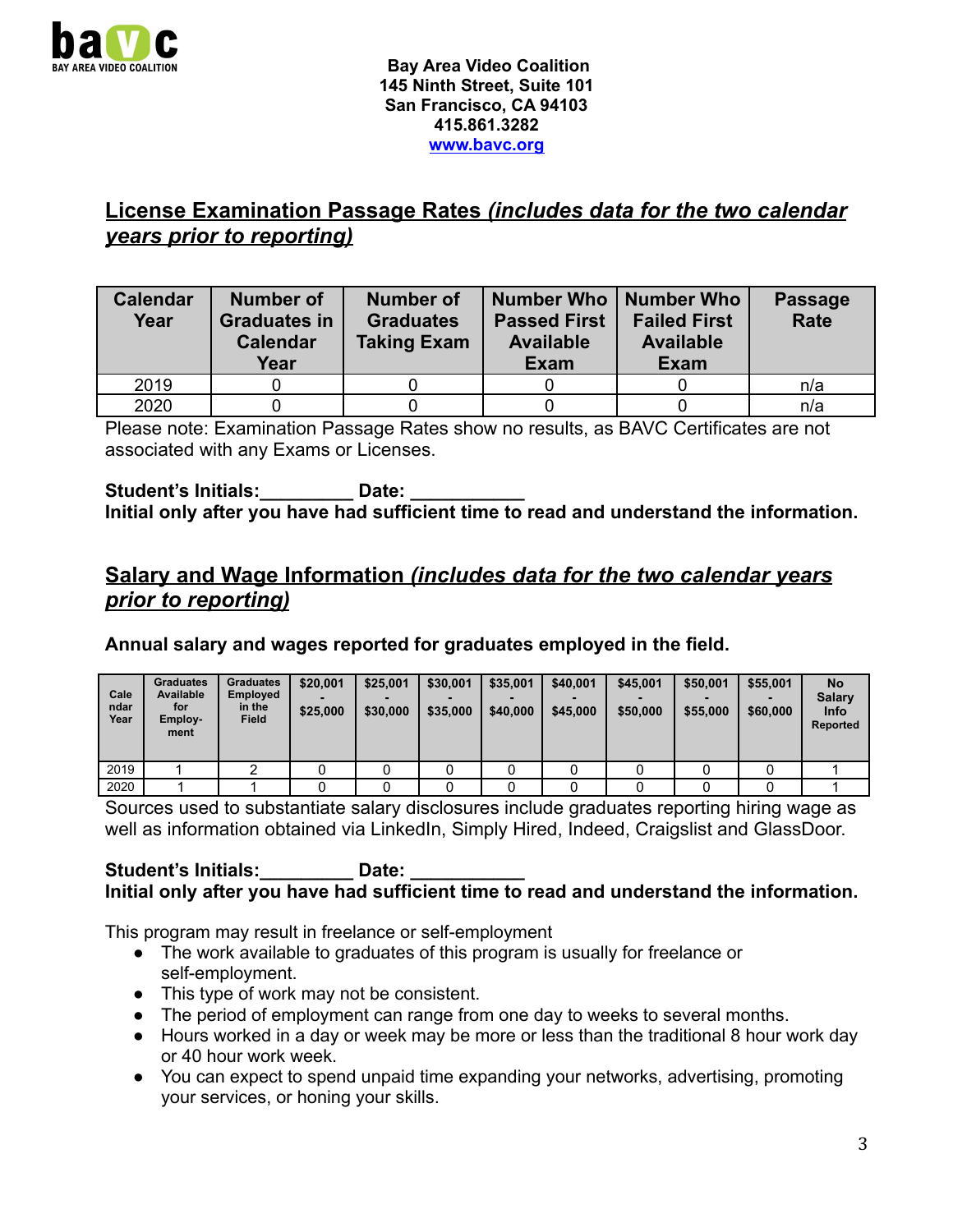

- Once graduates begin to work freelance or are self-employed, they will be asked to provide documentation that they are employed as such so that they may be counted as placed for our job placement records.
- Students initialing this disclosure understand that either a majority or all of this school's graduates are employed in this manner and understand what comprises this work style.

Student's Initials: **Date:** Date: **Initial only after you have had sufficient time to read and understand the information.**

### **Cost of Educational Program**

Total charges for the program for students completing on-time in 2019: \$2,210.00 Total charges for the program for students completing on-time in 2020: \$2,210.00 Additional charges may be incurred if the program is not completed on-time.

Student's Initials: **Date:** Date: **Initial only after you have had sufficient time to read and understand the information.**

Students at Bay Area Video Coalition are not eligible for federal student loans. This institution does not meet the U.S. Department of Education criteria that would allow its students to participate in federal student aid programs.

Student's Initials: **Date:** Date: **Initial only after you have had sufficient time to read and understand the information.**

This fact sheet is filed with the Bureau for Private Postsecondary Education. Regardless of any information you may have regarding completion rates, placement rates, starting salaries, or license exam passage rates, this fact sheet contains the information as calculated pursuant to state law. Any questions a student may have regarding this fact sheet that have not been satisfactorily answered by the institution may be directed to the Bureau for Private Postsecondary Education at 2535 Capitol Oaks Drive, Suite 400, Sacramento, CA 95833, [www.bppe.ca.gov,](http://www.bppe.ca.gov) toll-free telephone number (888) 370-7589 or by fax (916) 263-1897.

 $\overline{\phantom{a}}$  , and the set of the set of the set of the set of the set of the set of the set of the set of the set of the set of the set of the set of the set of the set of the set of the set of the set of the set of the s Student Name – Print

\_\_\_\_\_\_\_\_\_\_\_\_\_\_\_\_\_\_\_\_\_\_\_\_\_\_\_\_\_\_\_\_\_\_\_\_\_ \_\_\_\_\_\_\_\_\_\_\_\_\_\_\_\_\_ Student Signature Date

\_\_\_\_\_\_\_\_\_\_\_\_\_\_\_\_\_\_\_\_\_\_\_\_\_\_\_\_\_\_\_\_\_\_\_\_\_ \_\_\_\_\_\_\_\_\_\_\_\_\_\_\_\_\_ School Official Date Date Date Date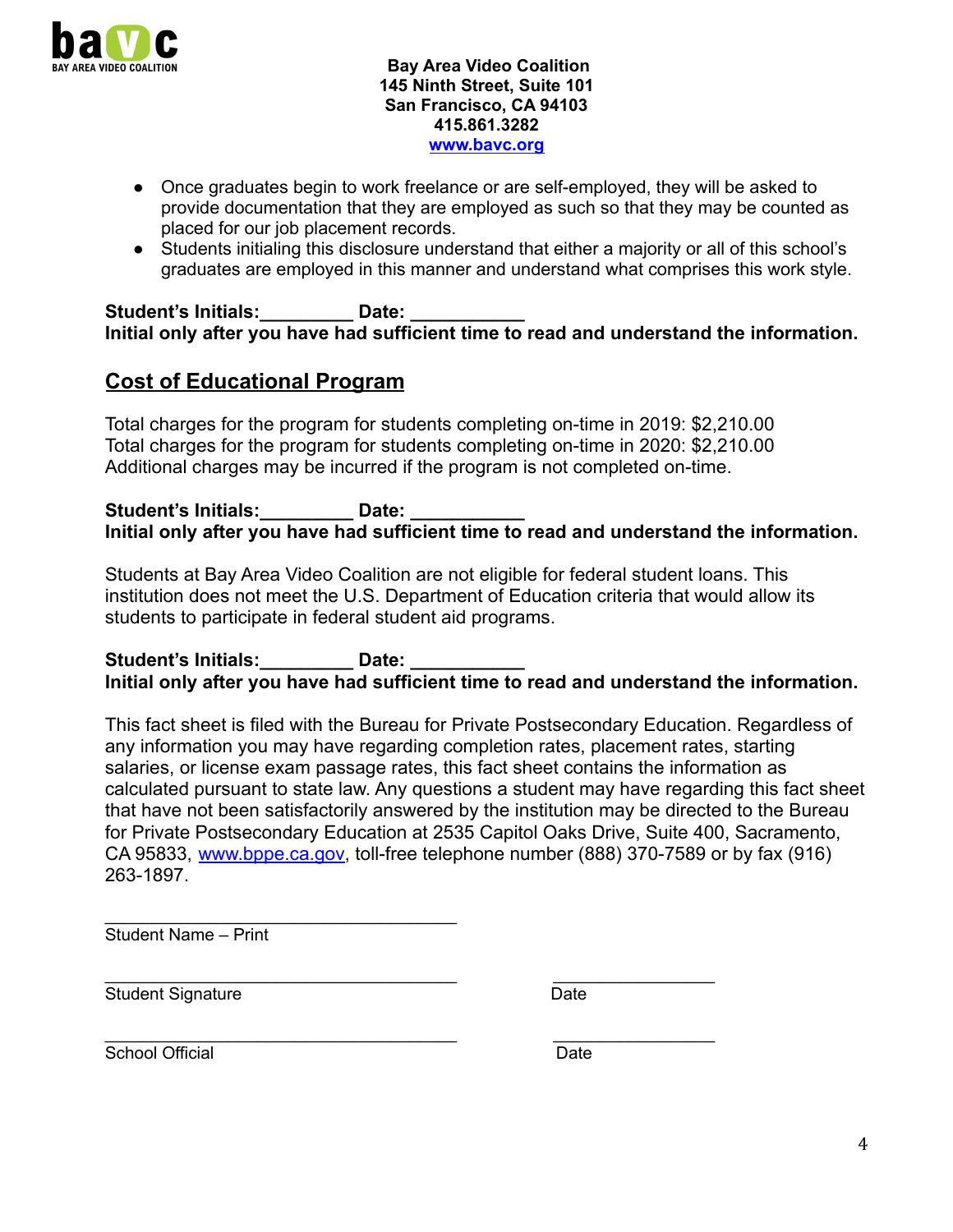

#### **Definitions**

- **●** "Number of Students Who Began the Program" means the number of students who began the program who were scheduled to complete the program within 100% of the published program length within the reporting calendar year and excludes all students who canceled during the cancellation period.
- **●** "Students Available for Graduation" is the number of students who began the program minus the number of students who have died, been incarcerated, or been called to active military duty.
- **●** "Number of On-time Graduates" is the number of on-time students who completed the program within 100% of the published program length within the reporting calendar year.
- **●** "On-time Completion Rate" is the number of on-time graduates divided by the number of students available for graduation.
- **●** "Graduates Employed in the Field" means graduates who beginning within six months after a student completes the applicable educational program are gainfully employed, whose employment has been reported, and for whom the institution has documented verification of employment. For occupations for which the state requires passing an examination, the six months period begins after the announcement of the examination results for the first examination available after a student completes an applicable educational program.
- **●** "Placement Rate Employed in the Field" is calculated by dividing the number of graduates gainfully employed in the field by the number of graduates available for employment.
- "Number of Students Taking Exam" is the number of graduates who took the first available exam in the reported calendar year.
- "First Available Exam Date" is the date for the first available exam after a student completed a program.
- "Passage Rate" is calculated by dividing the number of graduates who took and passed the exam by the number of graduates who took the reported licensing exam.
- "Number Who Passed First Available Exam" is the number of graduates who took and passed the licensing exam after completing the program.
- "Salary" is as reported by graduate or graduate's employer.
- "No Salary Information Reported" is the number of graduates for whom, after making reasonable attempts, the school was not able to obtain salary information.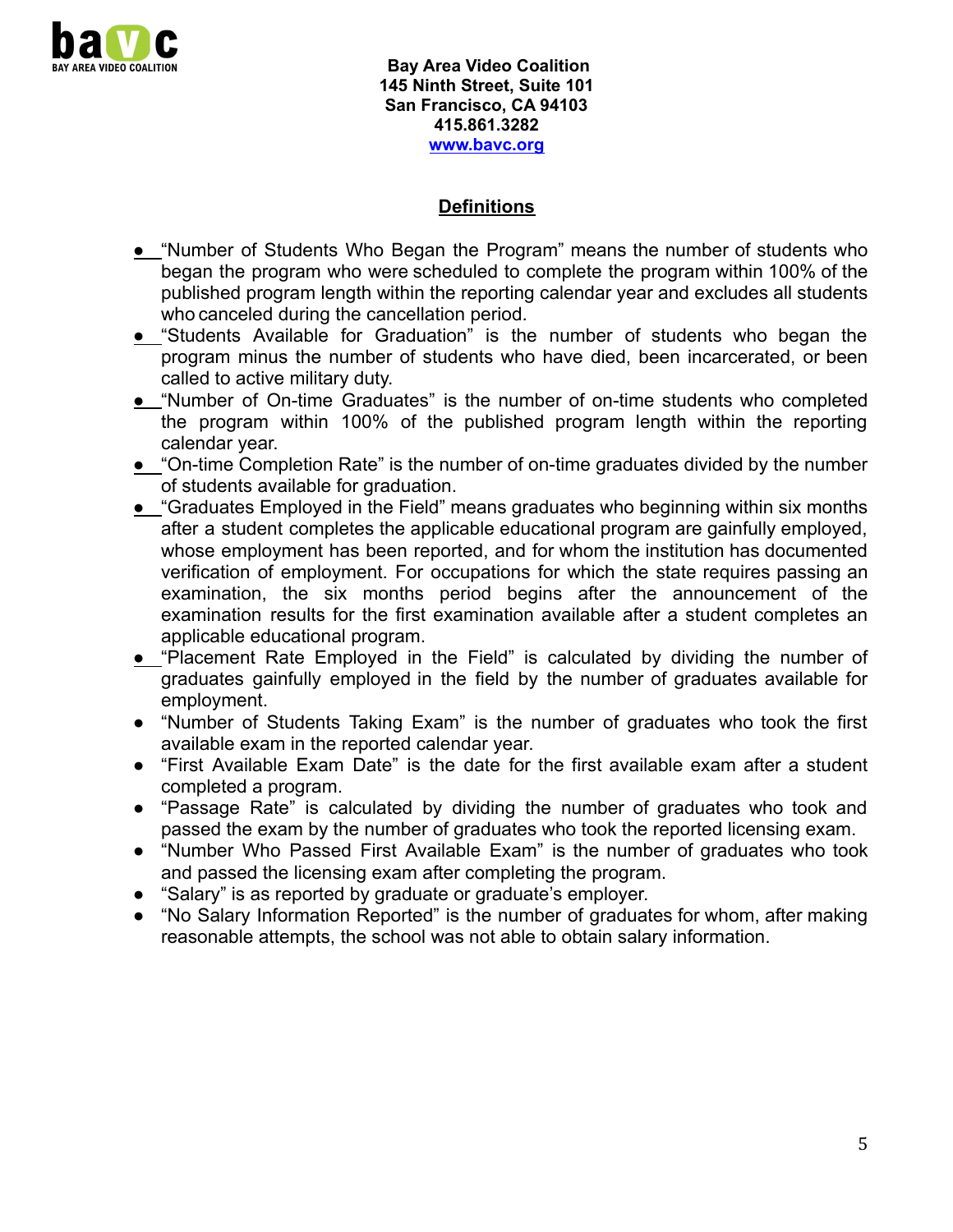

# **STUDENTS RIGHT TO CANCEL**

Changes to approved class schedules must be requested via email to [certificates@bavc.org](mailto:certificates@bavc.org) no less than 7 days from the class start date. Students wishing to cancel or withdraw may do so through attendance at the first class session or the seventh day after enrollment, whichever is later. The last day to cancel or withdraw is the first class session. Refunds will be issued in accordance with the refund policy. To notify this institution of your request to withdraw from the Certificate program please email [certificates@bavc.org](mailto:certificates@bavc.org).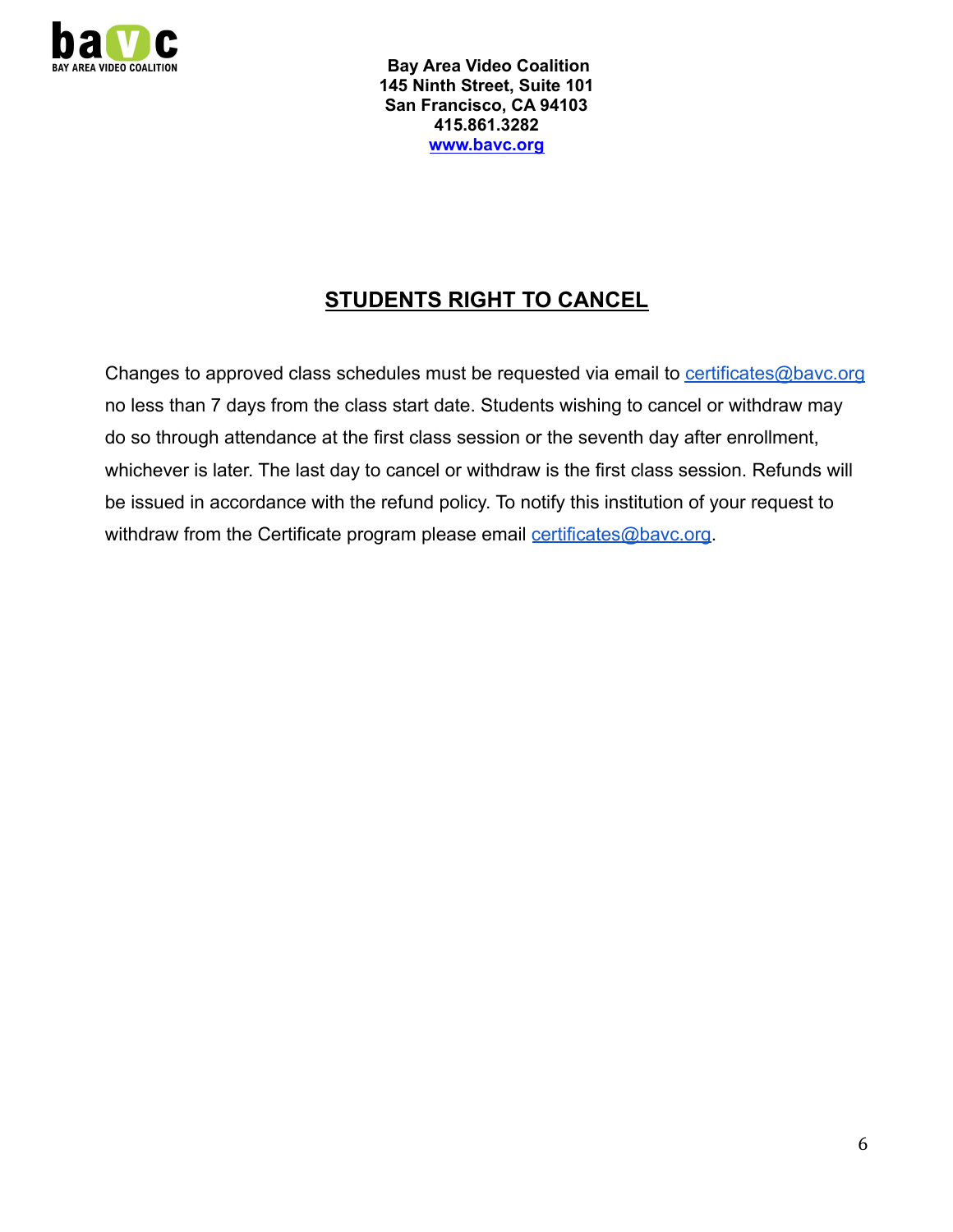

#### **SCHOOL PERFORMANCE FACT SHEET CALENDAR YEARS 2019 & 2020**

# **Beginning Multimedia Program – 56 hours**

## **On-Time Completion Rates (Graduation Rates)**

*Includes data for the two calendar years prior to reporting.*

| <b>Calendar Year</b> | <b>Number of</b><br><b>Students Who</b><br><b>Began</b><br>Program | <b>Students</b><br><b>Available for</b><br><b>Graduation</b> | <b>Number of</b><br><b>On-Time</b><br><b>Graduates</b> | <b>On-Time</b><br><b>Completion Rate</b> |
|----------------------|--------------------------------------------------------------------|--------------------------------------------------------------|--------------------------------------------------------|------------------------------------------|
| 2019                 |                                                                    |                                                              |                                                        | 100%                                     |
| 2020                 |                                                                    |                                                              |                                                        | 100%                                     |

Student's Initials: **Date:** Date: **Initial only after you have had sufficient time to read and understand the information.**

#### **Job Placement Rates (includes data for the two calendar years prior to reporting)**

| <b>Calendar</b><br>Year | <b>Number</b><br>οf<br><b>Students</b><br>Who<br><b>Began</b><br>Program | <b>Number of</b><br><b>Graduates</b> | <b>Graduates</b><br><b>Available for</b><br><b>Employment</b> | <b>Graduates</b><br><b>Employed in</b><br>the Field | <b>Placement</b><br>Rate<br><b>Employed in</b><br>the Field |
|-------------------------|--------------------------------------------------------------------------|--------------------------------------|---------------------------------------------------------------|-----------------------------------------------------|-------------------------------------------------------------|
| 2019                    |                                                                          |                                      |                                                               |                                                     | 100%                                                        |
| 2020                    |                                                                          |                                      |                                                               |                                                     | 100%                                                        |

You may obtain from the institution a list of the employment positions determined to be in the field for which a student received education and training. To obtain this list, please ask an institutional representative or you can review the list on the institution's website www.bavc.org/certificates

#### **Gainfully Employed Categories** *(includes data for the two calendar years prior to reporting)*

## **Part-Time vs. Full-Time Employment**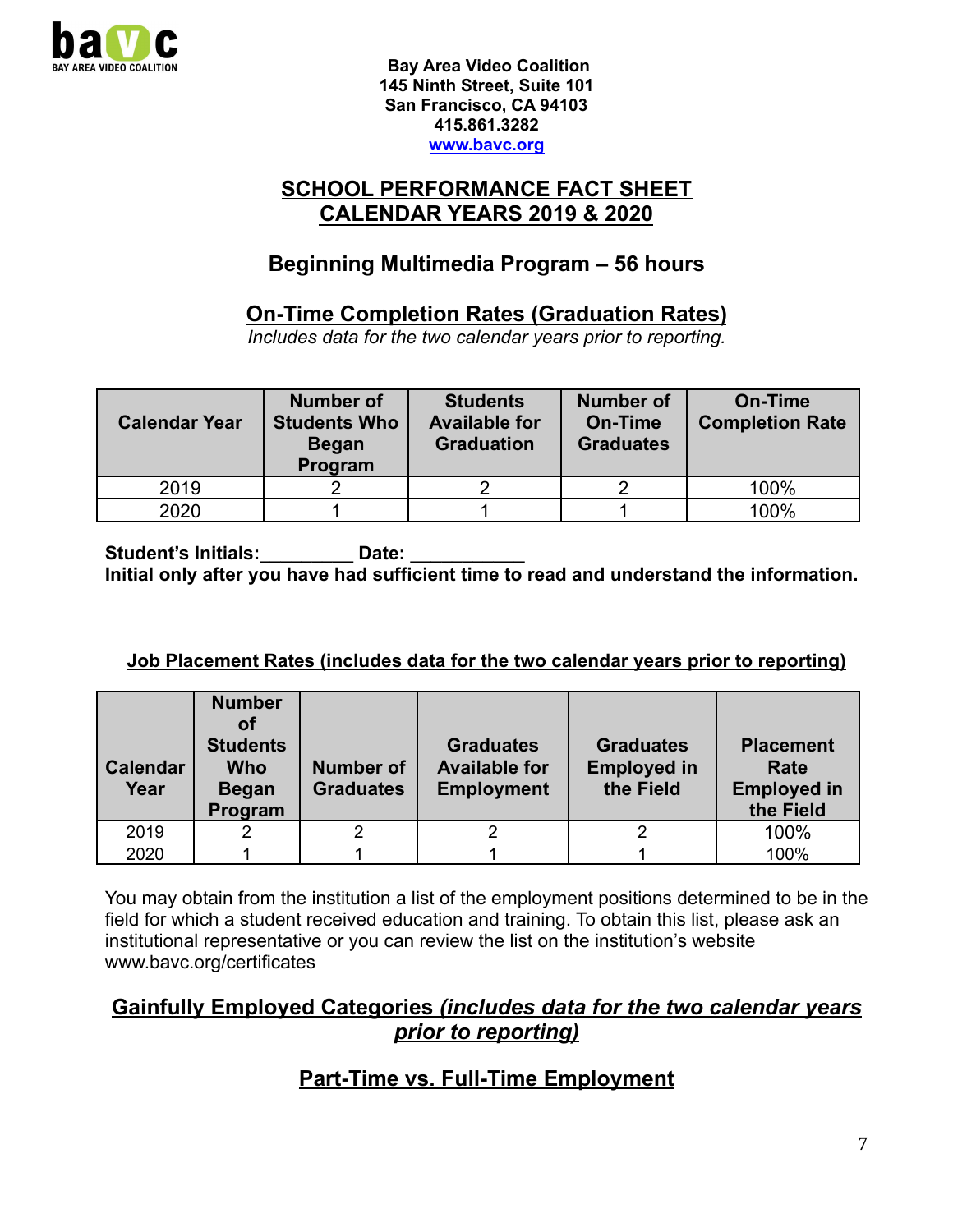

| Calendar<br>Year | <b>Graduates Employed in</b><br>the Field of 20-29 Hours<br><b>Per Week</b> | <b>Graduates</b><br><b>Employed in the</b><br><b>Field at Least 30</b><br><b>Hours Per Week</b> | <b>Total Graduates</b><br><b>Employed in the</b><br><b>Field</b> |
|------------------|-----------------------------------------------------------------------------|-------------------------------------------------------------------------------------------------|------------------------------------------------------------------|
| 2019             |                                                                             |                                                                                                 |                                                                  |
| 2020             |                                                                             |                                                                                                 |                                                                  |

## **Single Position vs. Concurrent Aggregated Position**

| <b>Calendar</b><br>Year | <b>Graduates Employed in</b><br>the Field in a Single<br><b>Position</b> | <b>Graduates</b><br><b>Employed in</b><br><b>Concurrent</b><br><b>Aggregated Position</b> | <b>Total Graduates</b><br><b>Employed in the</b><br><b>Field</b> |
|-------------------------|--------------------------------------------------------------------------|-------------------------------------------------------------------------------------------|------------------------------------------------------------------|
| 2019                    |                                                                          |                                                                                           |                                                                  |
| 2020                    |                                                                          |                                                                                           |                                                                  |

#### **Self-Employed/Freelance Positions**

| <b>Calendar</b><br>Year | <b>Graduates Employed who are</b><br><b>Self-Employed or Working Freelance</b> | <b>Total Graduates</b><br><b>Employed in the Field</b> |
|-------------------------|--------------------------------------------------------------------------------|--------------------------------------------------------|
| 2019                    |                                                                                |                                                        |
| 2020                    |                                                                                |                                                        |

### **Institutional Employment**

| <b>Calendar</b><br>Year | <b>Graduates Employed in the Field who are</b><br><b>Employed by the Institution, or an</b><br><b>Employer who Shares Ownership with the</b><br>Institution. | <b>Total Graduates</b><br><b>Employed in the Field</b> |
|-------------------------|--------------------------------------------------------------------------------------------------------------------------------------------------------------|--------------------------------------------------------|
| 2019                    |                                                                                                                                                              |                                                        |
| 2020                    |                                                                                                                                                              |                                                        |

#### Student's Initials: **Date:** Date: **Initial only after you have had sufficient time to read and understand the information.**

This program may result in freelance or self-employment. Please see below.

- The work available to graduates of this program is usually for freelance or self-employment.
- This type of work may not be consistent.
- The period of employment can range from one day to weeks to several months.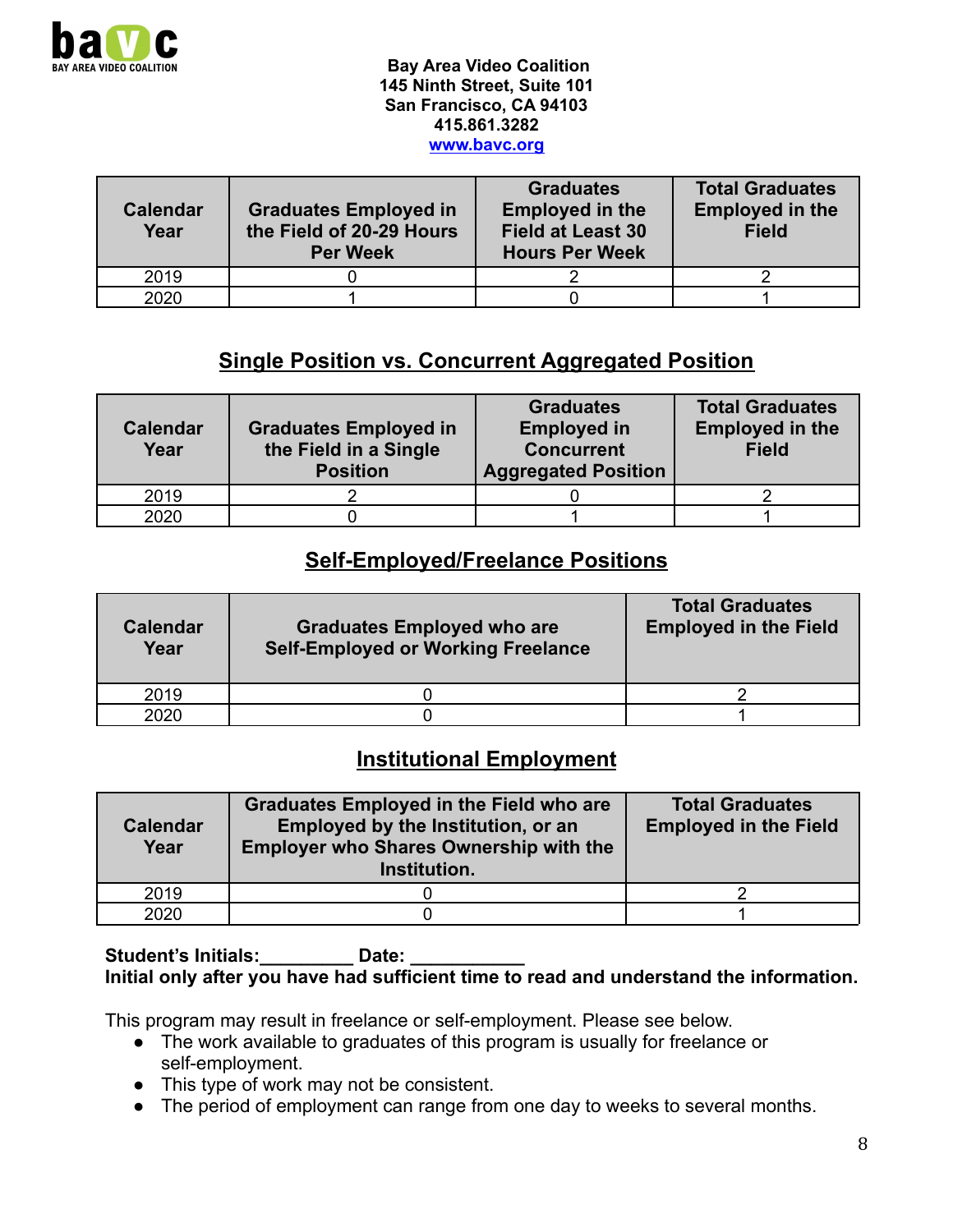

- Hours worked in a day or week may be more or less than the traditional 8-hour workday or 40 hour workweek.
- You can expect to spend unpaid time expanding your networks, advertising, promoting your services, or honing your skills.
- Once graduates begin to work freelance or are self-employed, they will be asked to provide documentation that they are employed as such so that they may be counted as placed for our job placement records.
- Students initialing this disclosure understand that either a majority or all of this school's graduates are employed in this manner and understand what comprises this work style.

Student's Initials: **Date:** Date: **Initial only after you have had sufficient time to read and understand the information.**

#### **License Examination Passage Rates** *(includes data for the two calendar years prior to reporting)*

| <b>Calendar</b><br>Year | <b>Number of</b><br><b>Graduates in</b><br><b>Calendar</b><br>Year | Number of<br><b>Graduates</b><br><b>Taking Exam</b> | Number Who   Number Who<br><b>Passed First</b><br><b>Available</b><br><b>Exam</b> | <b>Failed First</b><br><b>Available</b><br><b>Exam</b> | <b>Passage</b><br><b>Rate</b> |
|-------------------------|--------------------------------------------------------------------|-----------------------------------------------------|-----------------------------------------------------------------------------------|--------------------------------------------------------|-------------------------------|
| 2019                    |                                                                    |                                                     |                                                                                   |                                                        | n/a                           |
| 2020                    |                                                                    |                                                     |                                                                                   |                                                        | n/a                           |

Please note: Examination Passage Rates show no results, as BAVC Certificates are not associated with any Exams or Licenses.

Student's Initials: **Date:** Date: **Initial only after you have had sufficient time to read and understand the information.**

## **Salary and Wage Information** *(includes data for the two calendar years prior to reporting)*

**Annual salary and wages reported for graduates employed in the field.**

| Cale<br>ndar<br>Year | <b>Graduates</b><br><b>Available</b><br>for<br>Employ-<br>ment | <b>Graduates</b><br><b>Employed</b><br>in the<br><b>Field</b> | \$20,001<br>\$25,000 | \$25,001<br>\$30,000 | \$30,001<br>\$35,000 | \$35,001<br>\$40,000 | \$40,001<br>\$45,000 | \$45,001<br>\$50,000 | \$50,001<br>\$55,000 | \$55,001<br>\$60,000 | <b>No</b><br><b>Salary</b><br><b>Info</b><br><b>Reported</b> |
|----------------------|----------------------------------------------------------------|---------------------------------------------------------------|----------------------|----------------------|----------------------|----------------------|----------------------|----------------------|----------------------|----------------------|--------------------------------------------------------------|
| 2019                 |                                                                |                                                               |                      |                      |                      |                      |                      |                      |                      |                      |                                                              |
| 2020                 |                                                                |                                                               |                      |                      |                      |                      |                      |                      |                      |                      |                                                              |

Sources used to substantiate salary disclosures include graduates reporting hiring wage as well as information obtained via LinkedIn, Simply Hired, Indeed, Craigslist and GlassDoor.

Student's Initials: **Date:** Date: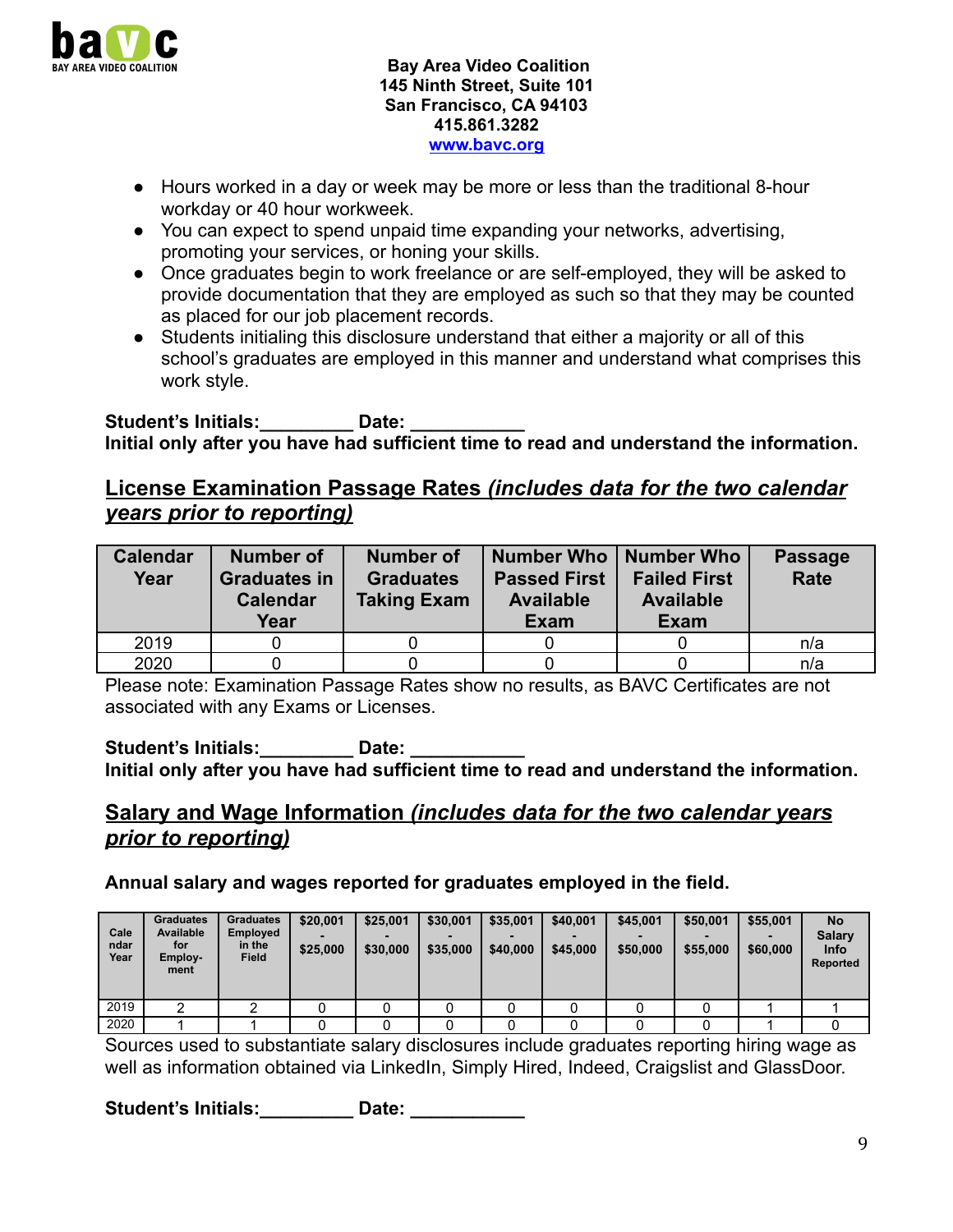

#### **Initial only after you have had sufficient time to read and understand the information.**

#### **Cost of Educational Program**

Total charges for the program for students completing on-time in 2019: \$2,055.00 Total charges for the program for students completing on-time in 2020: \$2,055.00 Additional charges may be incurred if the program is not completed on-time.

Student's Initials: **Date:** Date: **Initial only after you have had sufficient time to read and understand the information.**

Students at Bay Area Video Coalition are not eligible for federal student loans. This institution does not meet the U.S. Department of Education criteria that would allow its students to participate in federal student aid programs.

Student's Initials: **Date:** Date: **Initial only after you have had sufficient time to read and understand the information.**

This fact sheet is filed with the Bureau for Private Postsecondary Education. Regardless of any information you may have relation to completion rates, placement rates, starting salaries, or license exam passage rates, this fact sheet contains the information as calculated pursuant to state law.

Any questions a student may have regarding this fact sheet that have not been satisfactorily answered by the institution may be directed to the Bureau for Private Postsecondary Education at 2535 Capitol Oaks Drive, Suite 400, Sacramento, CA 95833, [www.bppe.ca.gov,](http://www.bppe.ca.gov) toll-free telephone number (888) 370-7589 or by fax (916) 263-1897.

Student Name – Print

 $\overline{\phantom{a}}$  , and the set of the set of the set of the set of the set of the set of the set of the set of the set of the set of the set of the set of the set of the set of the set of the set of the set of the set of the s

\_\_\_\_\_\_\_\_\_\_\_\_\_\_\_\_\_\_\_\_\_\_\_\_\_\_\_\_\_\_\_\_\_\_\_\_\_ \_\_\_\_\_\_\_\_\_\_\_\_\_\_\_\_\_ Student Signature Date

\_\_\_\_\_\_\_\_\_\_\_\_\_\_\_\_\_\_\_\_\_\_\_\_\_\_\_\_\_\_\_\_\_\_\_\_\_ \_\_\_\_\_\_\_\_\_\_\_\_\_\_\_\_\_ School Official **Date** Date **Date** 

**Definitions**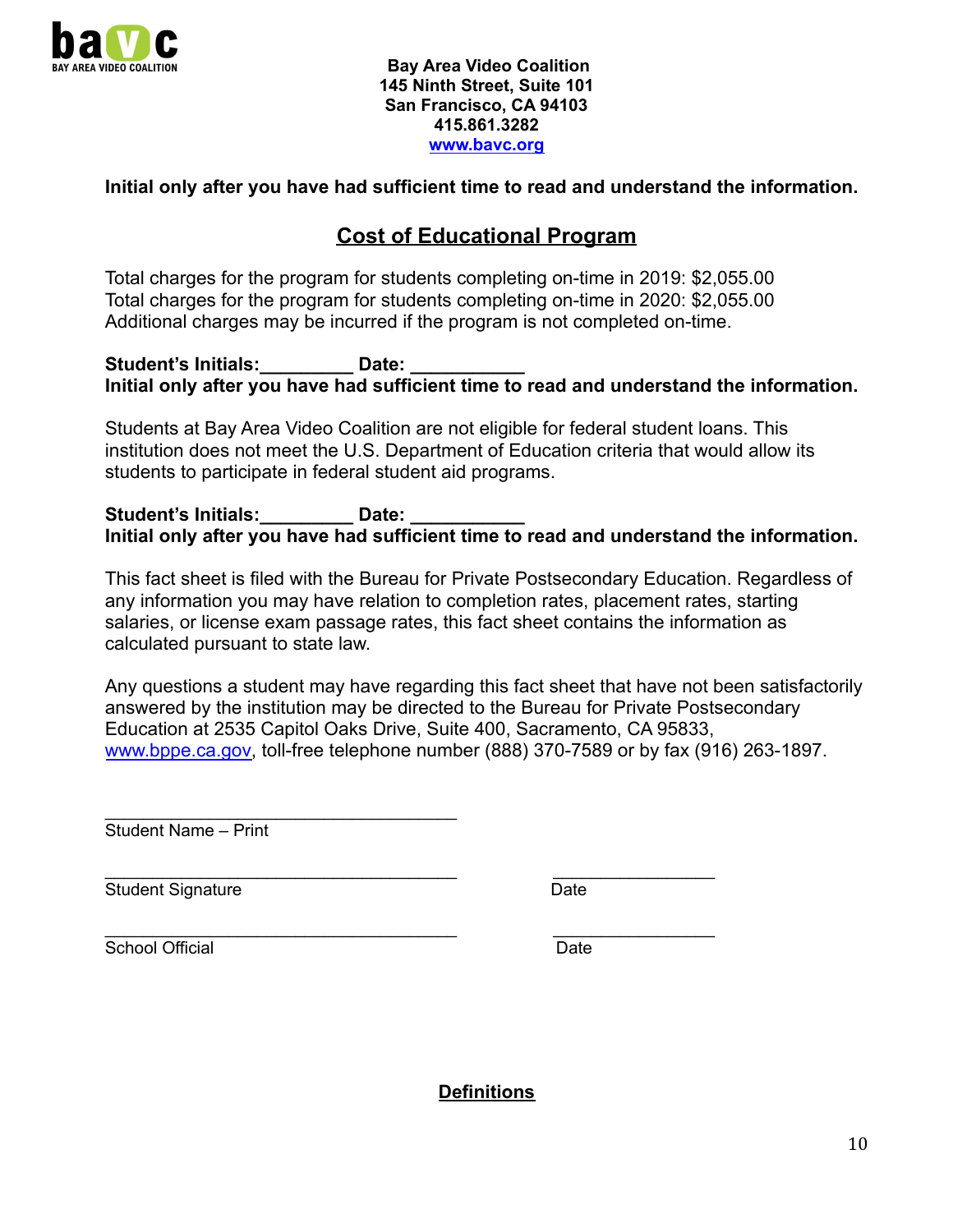

- **●** "Number of Students Who Began the Program" means the number of students who began the program who were scheduled to complete the program within 100% of the published program length within the reporting calendar year and excludes all students who cancelled during the cancellation period.
- **●** "Students Available for Graduation" is the number of students who began the program minus the number of students who have died, been incarcerated, or been called to active military duty.
- **●** "Number of On-time Graduates" is the number of on-time students who completed the program within 100% of the published program length within the reporting calendar year.
- **●** "On-time Completion Rate" is the number of on-time graduates divided by the number of students available for graduation.
- **●** "Graduates Employed in the Field" means graduates who beginning within six months after a student completes the applicable educational program are gainfully employed, whose employment has been reported, and for whom the institution has documented verification of employment. For occupations for which the state requires passing an examination, the six months period begins after the announcement of the examination results for the first examination available after a student completes an applicable educational program.
- **●** "Placement Rate Employed in the Field" is calculated by dividing the number of graduates gainfully employed in the field by the number of graduates available for employment.
- "Number of Students Taking Exam" is the number of graduates who took the first available exam in the reported calendar year.
- "First Available Exam Date" is the date for the first available exam after a student completed a program.
- "Passage Rate" is calculated by dividing the number of graduates who took and passed the exam by the number of graduates who took the reported licensing exam.
- "Number Who Passed First Available Exam" is the number of graduates who took and passed the licensing exam after completing the program.
- "Salary" is as reported by graduate or graduate's employer.
- "No Salary Information Reported" is the number of graduates for whom, after making reasonable attempts, the school was not able to obtain salary information.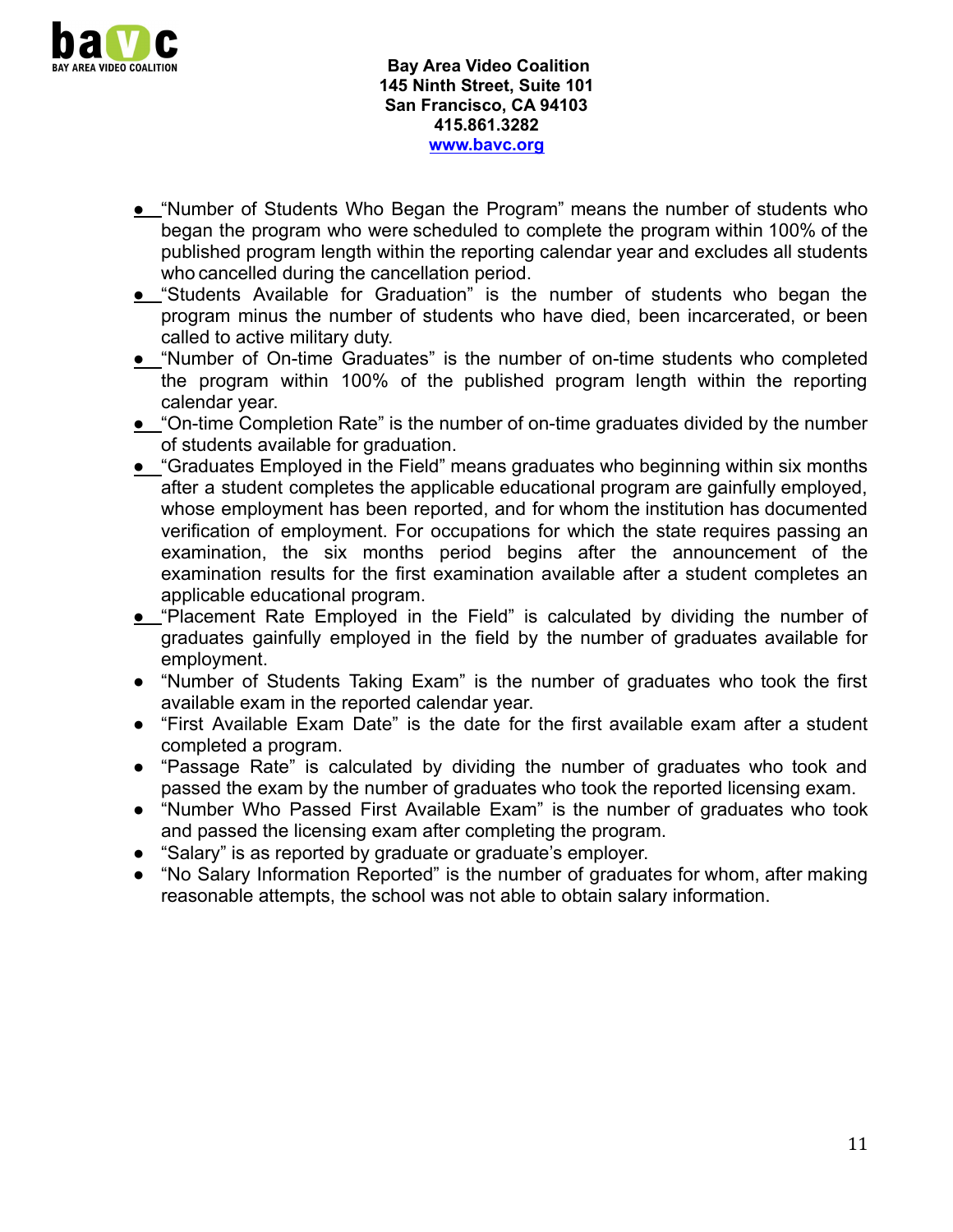

# **STUDENTS RIGHT TO CANCEL**

Changes to approved class schedules must be requested via email to [certificates@bavc.org](mailto:certificates@bavc.org) no less than 7 days from the class start date. Students wishing to cancel or withdraw may do so through attendance at the first class session or the seventh day after enrollment, whichever is later. The last day to cancel or withdraw is the first class session. Refunds will be issued in accordance with the refund policy. To notify this institution of your request to withdraw from the Certificate program please email [certificates@bavc.org](mailto:certificates@bavc.org).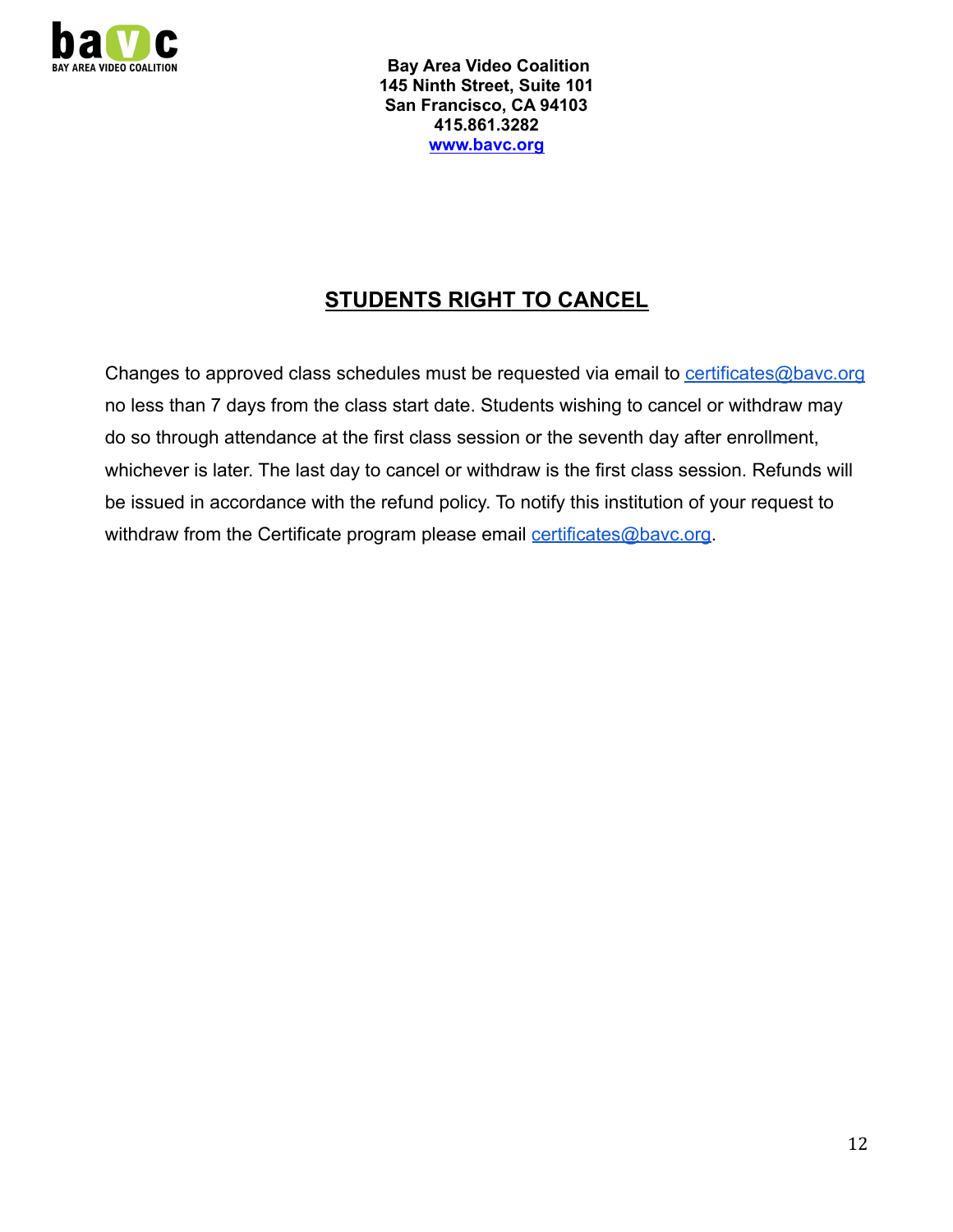

#### **SCHOOL PERFORMANCE FACT SHEET CALENDAR YEARS 2019 & 2020**

# **Beginning Digital Post Program – 64 hours**

## **On-Time Completion Rates (Graduation Rates)**

*Includes data for the two calendar years prior to reporting.*

| <b>Calendar Year</b> | <b>Number of</b><br><b>Students Who</b><br><b>Began</b><br>Program | <b>Students</b><br><b>Available for</b><br><b>Graduation</b> | <b>Number of</b><br><b>On-Time</b><br><b>Graduates</b> | On-Time<br><b>Completion Rate</b> |
|----------------------|--------------------------------------------------------------------|--------------------------------------------------------------|--------------------------------------------------------|-----------------------------------|
| 2019                 |                                                                    |                                                              |                                                        | 100%                              |
| 2020                 |                                                                    |                                                              |                                                        | n/a                               |

Student's Initials: **Date:** Date: **Initial only after you have had sufficient time to read and understand the information.**

#### **Job Placement Rates (includes data for the two calendar years prior to reporting)**

| <b>Calendar</b><br>Year | <b>Number</b><br>Ωf<br><b>Students</b><br><b>Who</b><br><b>Began</b><br>Program | <b>Number of</b><br><b>Graduates</b> | <b>Graduates</b><br><b>Available for</b><br><b>Employment</b> | <b>Graduates</b><br><b>Employed in</b><br>the Field | <b>Placement</b><br>Rate<br><b>Employed in</b><br>the Field |
|-------------------------|---------------------------------------------------------------------------------|--------------------------------------|---------------------------------------------------------------|-----------------------------------------------------|-------------------------------------------------------------|
| 2019                    |                                                                                 |                                      |                                                               |                                                     | 100%                                                        |
| 2020                    |                                                                                 |                                      |                                                               |                                                     | n/a                                                         |

You may obtain from the institution a list of the employment positions determined to be in the field for which a student received education and training. To obtain this list, please ask an institutional representative or you can review the list on the institution's website www.bavc.org/certificates

#### **Gainfully Employed Categories** *(includes data for the two calendar years prior to reporting)*

## **Part-Time vs. Full-Time Employment**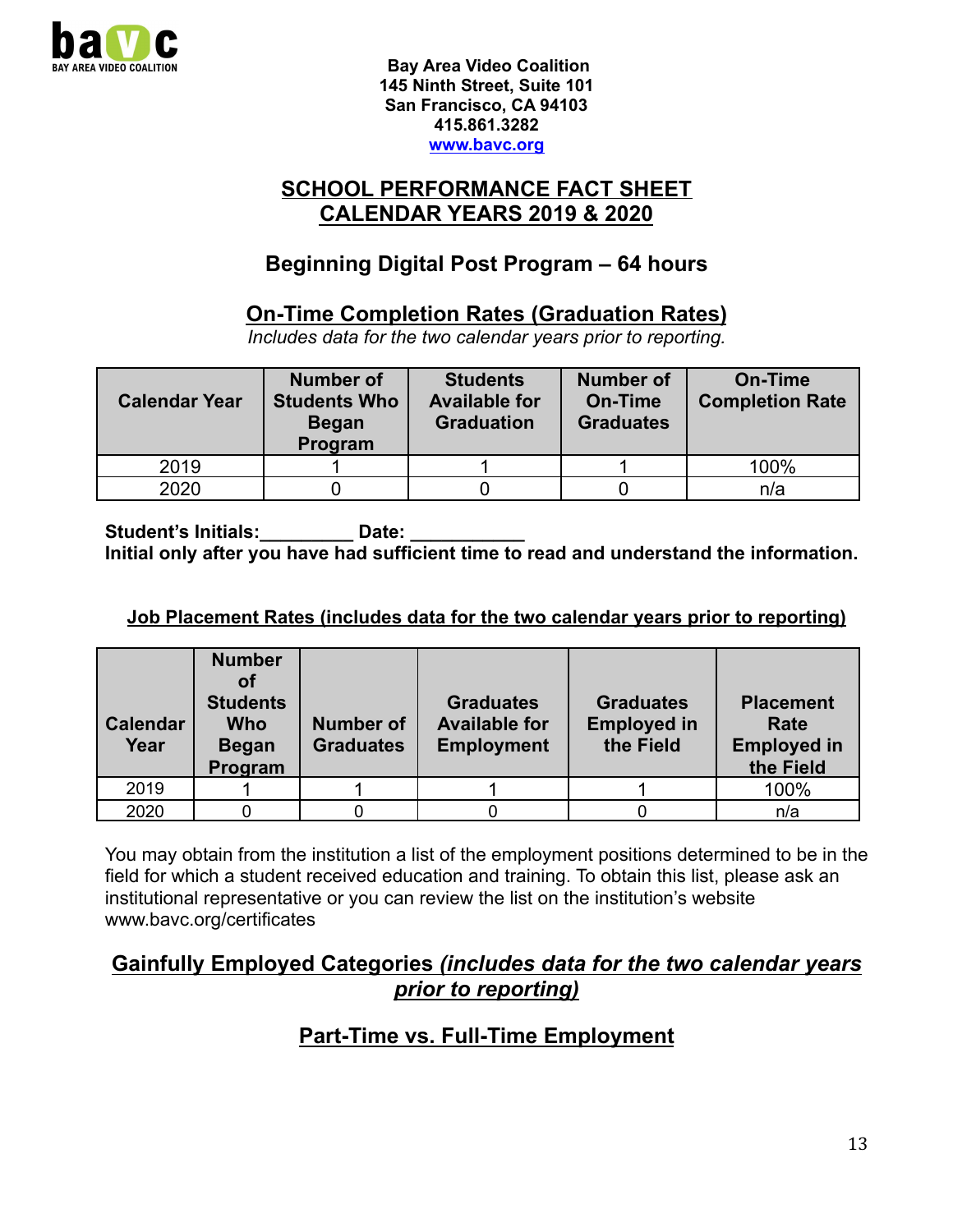

| <b>Calendar</b><br>Year | <b>Graduates Employed in</b><br>the Field of 20-29 Hours<br><b>Per Week</b> | <b>Graduates</b><br><b>Employed in the</b><br><b>Field at Least 30</b><br><b>Hours Per Week</b> | <b>Total Graduates</b><br><b>Employed in the</b><br><b>Field</b> |  |  |
|-------------------------|-----------------------------------------------------------------------------|-------------------------------------------------------------------------------------------------|------------------------------------------------------------------|--|--|
| 2019                    |                                                                             |                                                                                                 |                                                                  |  |  |
| 2020                    |                                                                             |                                                                                                 |                                                                  |  |  |

## **Single Position vs. Concurrent Aggregated Position**

| <b>Calendar</b><br>Year | <b>Graduates Employed in</b><br>the Field in a Single<br><b>Position</b> | <b>Graduates</b><br><b>Employed in</b><br><b>Concurrent</b><br><b>Aggregated Position</b> | <b>Total Graduates</b><br><b>Employed in the</b><br><b>Field</b> |
|-------------------------|--------------------------------------------------------------------------|-------------------------------------------------------------------------------------------|------------------------------------------------------------------|
| 2019                    |                                                                          |                                                                                           |                                                                  |
| 2020                    |                                                                          |                                                                                           |                                                                  |

#### **Self-Employed/Freelance Positions**

| <b>Calendar</b><br>Year | <b>Graduates Employed who are</b><br><b>Self-Employed or Working Freelance</b> | <b>Total Graduates</b><br><b>Employed in the Field</b> |
|-------------------------|--------------------------------------------------------------------------------|--------------------------------------------------------|
| 2019                    |                                                                                |                                                        |
| 2020                    |                                                                                |                                                        |

# **Institutional Employment**

| <b>Calendar</b><br>Year | <b>Graduates Employed in the Field who are</b><br>Employed by the Institution, or an<br><b>Employer who Shares Ownership with the</b><br>Institution. | <b>Total Graduates</b><br><b>Employed in the Field</b> |
|-------------------------|-------------------------------------------------------------------------------------------------------------------------------------------------------|--------------------------------------------------------|
| 2019                    |                                                                                                                                                       |                                                        |
| 2020                    |                                                                                                                                                       |                                                        |

#### Student's Initials: **Date:** Date: **Initial only after you have had sufficient time to read and understand the information.**

This program may result in freelance or self-employment. Please see below.

- The work available to graduates of this program is usually for freelance or self-employment.
- This type of work may not be consistent.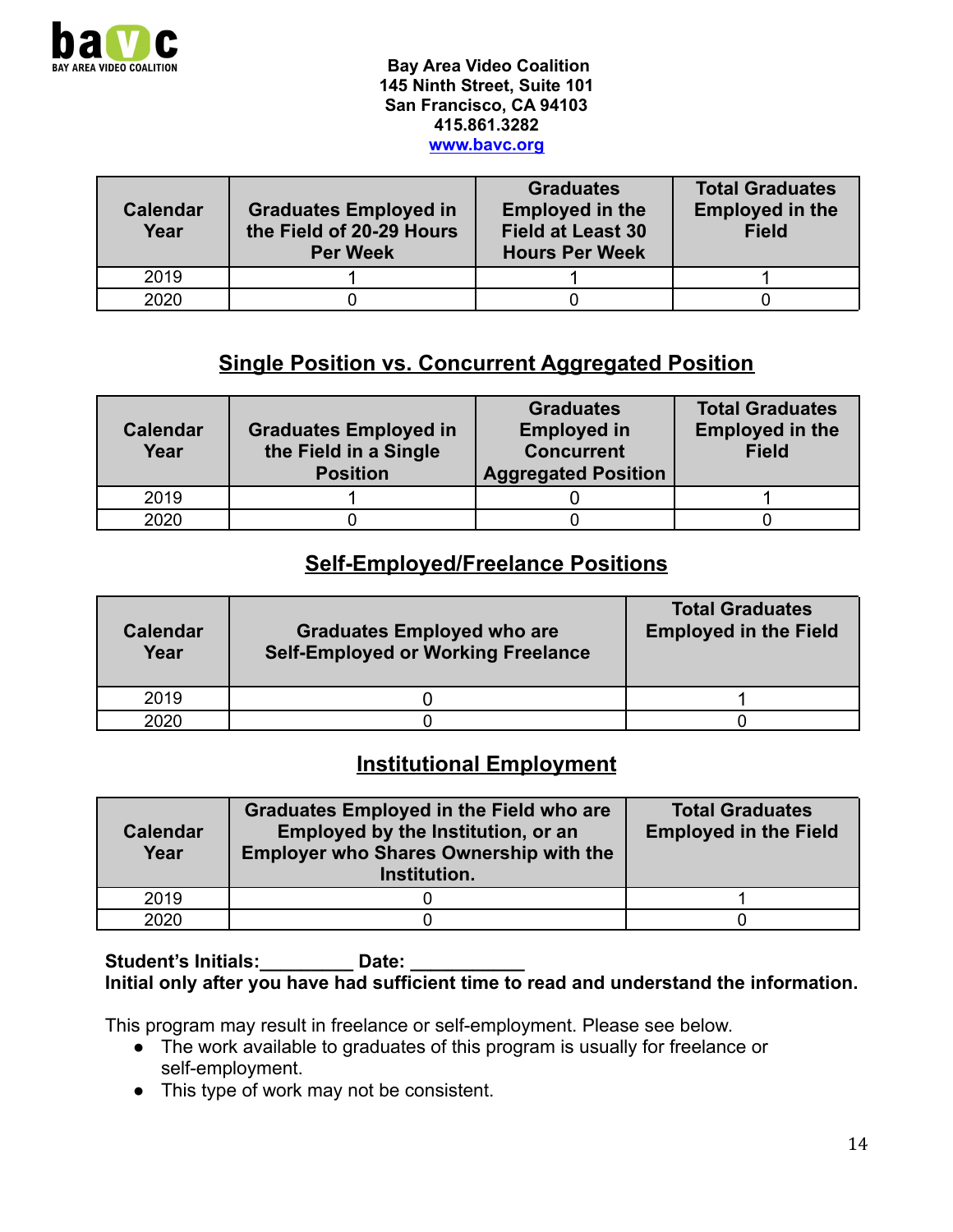

- The period of employment can range from one day to weeks to several months.
- Hours worked in a day or week may be more or less than the traditional 8-hour workday or 40 hour workweek.
- You can expect to spend unpaid time expanding your networks, advertising, promoting your services, or honing your skills.
- Once graduates begin to work freelance or are self-employed, they will be asked to provide documentation that they are employed as such so that they may be counted as placed for our job placement records.
- Students initialing this disclosure understand that either a majority or all of this school's graduates are employed in this manner and understand what comprises this work style.

Student's Initials: **Date:** Date: **Initial only after you have had sufficient time to read and understand the information.**

### **License Examination Passage Rates** *(includes data for the two calendar years prior to reporting)*

| <b>Calendar</b><br>Year | <b>Number of</b><br><b>Graduates in</b><br><b>Calendar</b><br>Year | <b>Number of</b><br><b>Graduates</b><br><b>Taking Exam</b> | Number Who  <br><b>Passed First</b><br><b>Available</b><br><b>Exam</b> | <b>Number Who</b><br><b>Failed First</b><br><b>Available</b><br><b>Exam</b> | <b>Passage</b><br><b>Rate</b> |
|-------------------------|--------------------------------------------------------------------|------------------------------------------------------------|------------------------------------------------------------------------|-----------------------------------------------------------------------------|-------------------------------|
| 2019                    |                                                                    |                                                            |                                                                        |                                                                             | n/a                           |
| 2020                    |                                                                    |                                                            |                                                                        |                                                                             | n/a                           |

Please note: Examination Passage Rates show no results, as BAVC Certificates are not associated with any Exams or Licenses.

Student's Initials: **Date:** Date: **Initial only after you have had sufficient time to read and understand the information.**

#### **Salary and Wage Information** *(includes data for the two calendar years prior to reporting)*

#### **Annual salary and wages reported for graduates employed in the field.**

Sources used to substantiate salary disclosures include graduates reporting hiring wage as well as information obtained via LinkedIn, Simply Hired, Indeed, Craigslist and GlassDoor.

**Student's Initials:\_\_\_\_\_\_\_\_\_ Date: \_\_\_\_\_\_\_\_\_\_\_**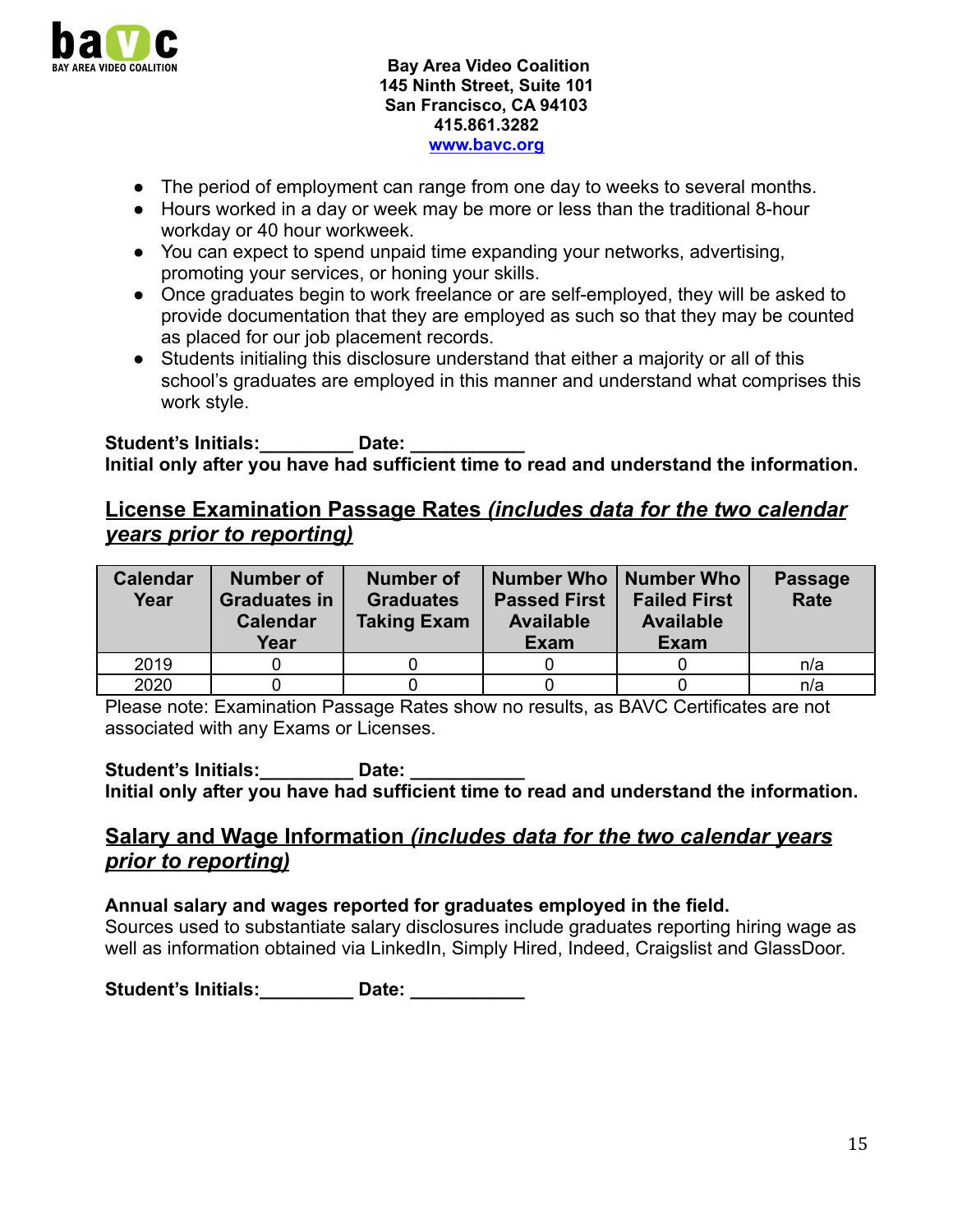

| Cale<br>ndar<br>Year | <b>Graduates</b><br><b>Available</b><br>for<br>Employ-<br>ment | <b>Graduates</b><br><b>Employed</b><br>in the<br><b>Field</b> | \$20,001<br>\$25,000 | \$25,001<br>\$30,000 | \$30,001<br>\$35,000 | \$35,001<br>\$40,000 | \$40,001<br>\$45,000 | \$45,001<br>\$50,000 | \$50,001<br>\$55,000 | \$55,001<br>-<br>\$60,000 | <b>No</b><br><b>Salary</b><br><b>Info</b><br>Reported |
|----------------------|----------------------------------------------------------------|---------------------------------------------------------------|----------------------|----------------------|----------------------|----------------------|----------------------|----------------------|----------------------|---------------------------|-------------------------------------------------------|
| 2019                 |                                                                |                                                               |                      |                      |                      |                      |                      |                      |                      |                           |                                                       |
| 2019                 |                                                                |                                                               |                      |                      |                      |                      |                      |                      |                      |                           |                                                       |

Sources used to substantiate salary disclosures include graduates reporting hiring wage as well as information obtained via LinkedIn, Simply Hired, Indeed, Craigslist and GlassDoor.

Student's Initials: **Date:** Date: **Initial only after you have had sufficient time to read and understand the information.**

## **Cost of Educational Program**

Total charges for the program for students completing on-time in 2019: \$2,270.00 Total charges for the program for students completing on-time in 2020: \$2,270.00 Additional charges may be incurred if the program is not completed on-time.

#### Student's Initials: **Date:** Date: **Initial only after you have had sufficient time to read and understand the information.**

Students at Bay Area Video Coalition are not eligible for federal student loans. This institution does not meet the U.S. Department of Education criteria that would allow its students to participate in federal student aid programs.

#### Student's Initials: **Date:** Date: **Initial only after you have had sufficient time to read and understand the information.**

This fact sheet is filed with the Bureau for Private Postsecondary Education. Regardless of any information you may have regarding completion rates, placement rates, starting salaries, or license exam passage rates, this fact sheet contains the information as calculated pursuant to state law. Any questions a student may have regarding this fact sheet that have not been satisfactorily answered by the institution may be directed to the Bureau for Private Postsecondary Education at 2535 Capitol Oaks Drive, Suite 400, Sacramento, CA 95833, [www.bppe.ca.gov,](http://www.bppe.ca.gov) toll-free telephone number (888) 370-7589 or by fax (916) 263-1897.

Student Name – Print

 $\overline{\phantom{a}}$  , and the set of the set of the set of the set of the set of the set of the set of the set of the set of the set of the set of the set of the set of the set of the set of the set of the set of the set of the s

Student Signature Date

\_\_\_\_\_\_\_\_\_\_\_\_\_\_\_\_\_\_\_\_\_\_\_\_\_\_\_\_\_\_\_\_\_\_\_\_\_ \_\_\_\_\_\_\_\_\_\_\_\_\_\_\_\_\_

\_\_\_\_\_\_\_\_\_\_\_\_\_\_\_\_\_\_\_\_\_\_\_\_\_\_\_\_\_\_\_\_\_\_\_\_\_ \_\_\_\_\_\_\_\_\_\_\_\_\_\_\_\_\_ School Official Date Date Date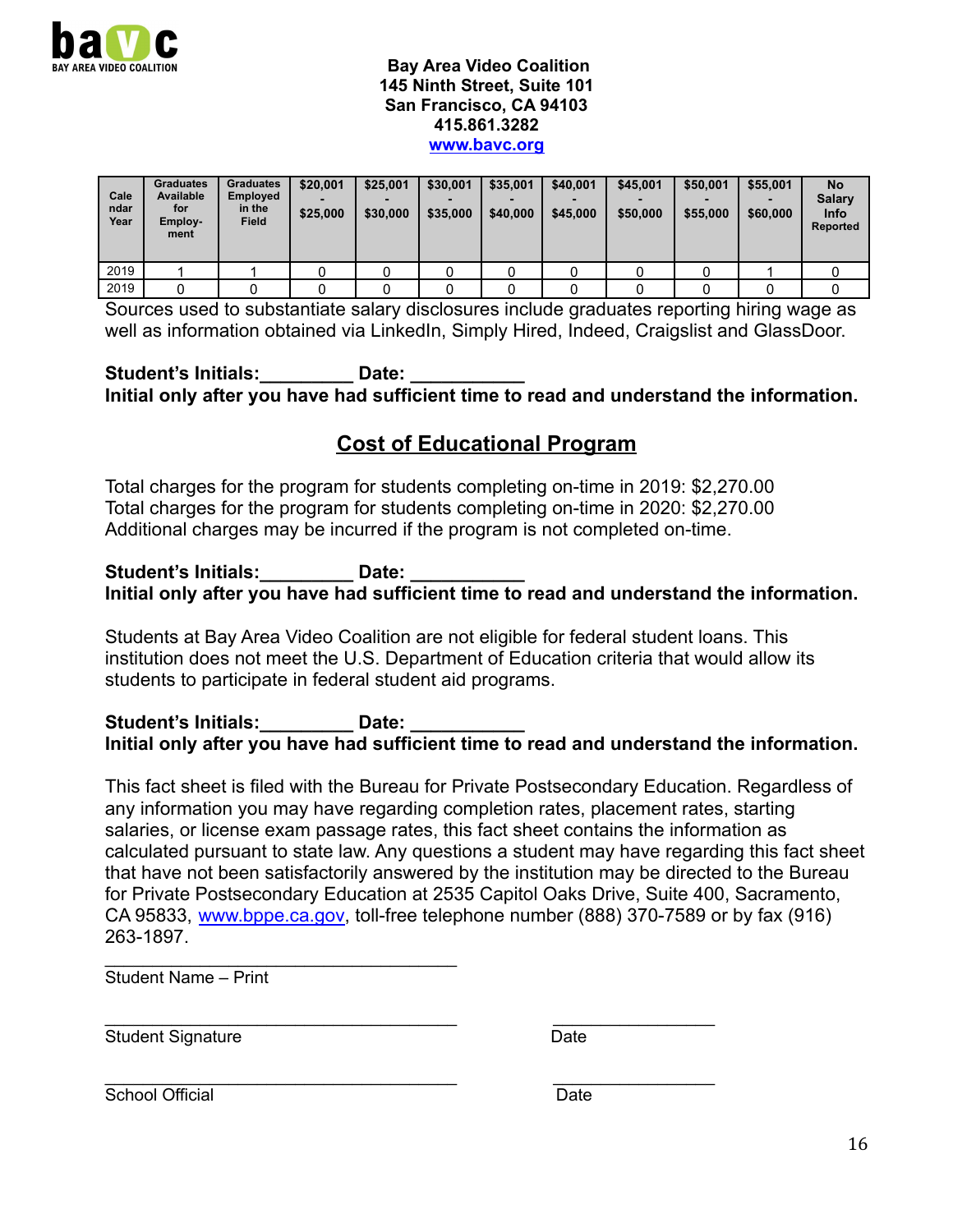

#### **Definitions**

- **●** "Number of Students Who Began the Program" means the number of students who began the program who were scheduled to complete the program within 100% of the published program length within the reporting calendar year and excludes all students who cancelled during the cancellation period.
- **●** "Students Available for Graduation" is the number of students who began the program minus the number of students who have died, been incarcerated, or been called to active military duty.
- **●** "Number of On-time Graduates" is the number of on-time students who completed the program within 100% of the published program length within the reporting calendar year.
- **●** "On-time Completion Rate" is the number of on-time graduates divided by the number of students available for graduation.
- **●** "Graduates Employed in the Field" means graduates who beginning within six months after a student completes the applicable educational program are gainfully employed, whose employment has been reported, and for whom the institution has documented verification of employment. For occupations for which the state requires passing an examination, the six months period begins after the announcement of the examination results for the first examination available after a student completes an applicable educational program.
- **●** "Placement Rate Employed in the Field" is calculated by dividing the number of graduates gainfully employed in the field by the number of graduates available for employment.
- "Number of Students Taking Exam" is the number of graduates who took the first available exam in the reported calendar year.
- "First Available Exam Date" is the date for the first available exam after a student completed a program.
- "Passage Rate" is calculated by dividing the number of graduates who took and passed the exam by the number of graduates who took the reported licensing exam.
- "Number Who Passed First Available Exam" is the number of graduates who took and passed the licensing exam after completing the program.
- "Salary" is as reported by graduate or graduate's employer.
- "No Salary Information Reported" is the number of graduates for whom, after making reasonable attempts, the school was not able to obtain salary information.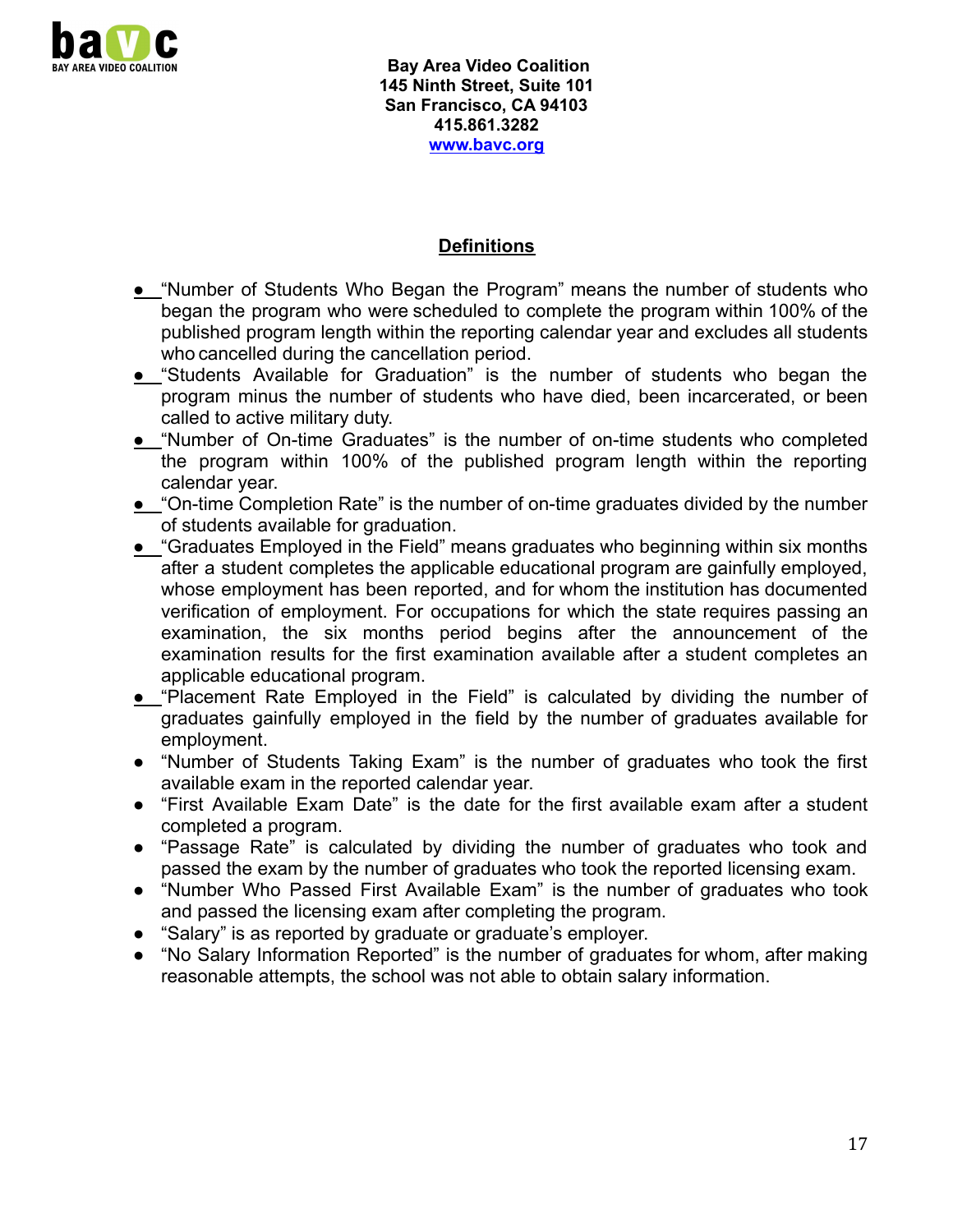

# **STUDENTS RIGHT TO CANCEL**

Changes to approved class schedules must be requested via email to [certificates@bavc.org](mailto:certificates@bavc.org) no less than 7 days from the class start date. Students wishing to cancel or withdraw may do so through attendance at the first class session or the seventh day after enrollment, whichever is later. The last day to cancel or withdraw is the first class session. Refunds will be issued in accordance with the refund policy. To notify this institution of your request to withdraw from the Certificate program please email [certificates@bavc.org](mailto:certificates@bavc.org).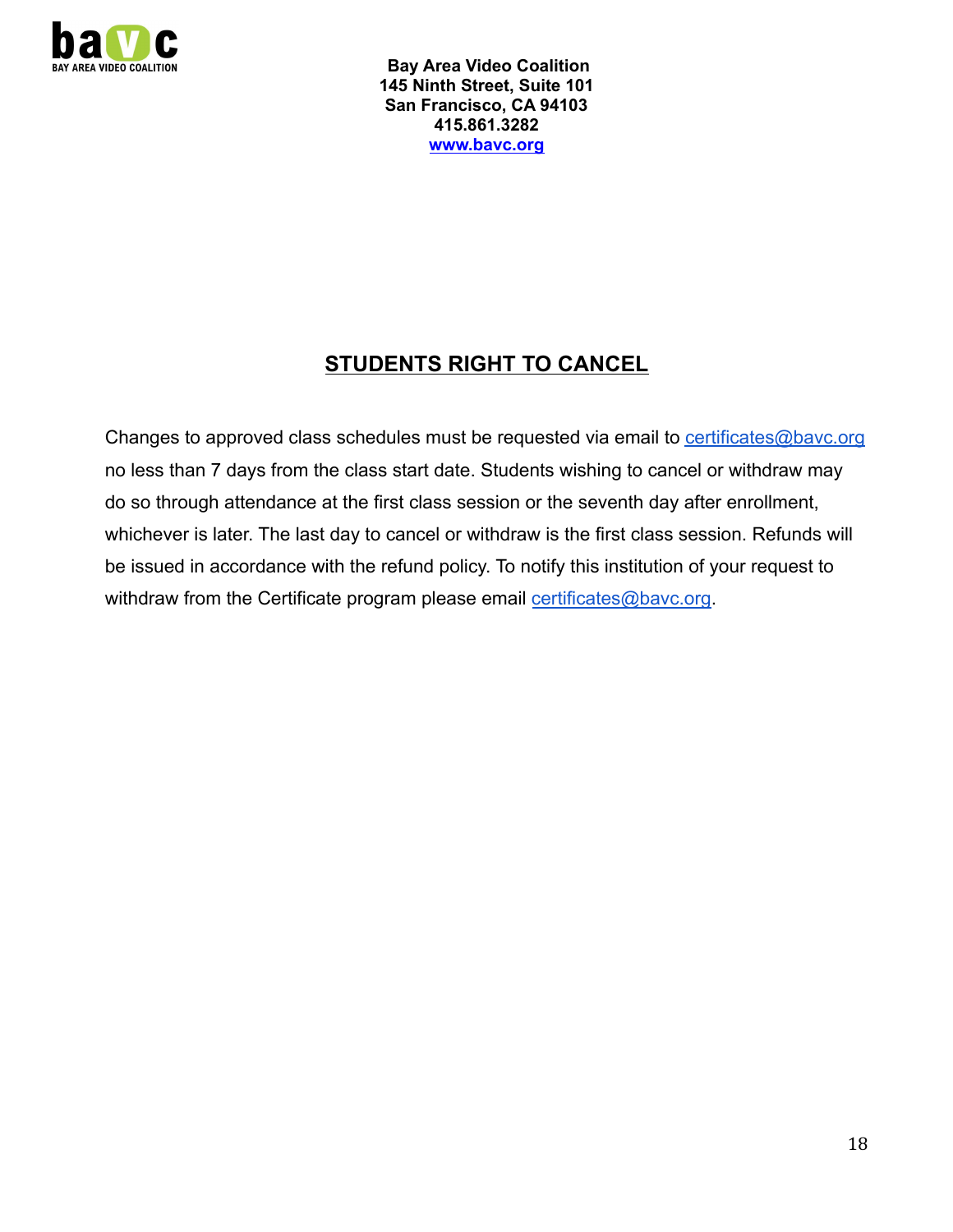

### **SCHOOL PERFORMANCE FACT SHEET CALENDAR YEARS 2019 & 2020**

## **Intermediate Video Production Program – 104 hours**

### **On-Time Completion Rates (Graduation Rates)**

*Includes data for the two calendar years prior to reporting.*

| <b>Calendar Year</b> | <b>Number of</b><br><b>Students Who</b><br><b>Began</b><br>Program | <b>Students</b><br><b>Available for</b><br><b>Graduation</b> | <b>Number of</b><br>On-Time<br><b>Graduates</b> | On-Time<br><b>Completion Rate</b> |
|----------------------|--------------------------------------------------------------------|--------------------------------------------------------------|-------------------------------------------------|-----------------------------------|
| 2019                 |                                                                    |                                                              |                                                 | n/a                               |
| 2020                 |                                                                    |                                                              |                                                 | 100%                              |

Student's Initials: **Date:** Date: **Initial only after you have had sufficient time to read and understand the information.**

#### **Job Placement Rates (includes data for the two calendar years prior to reporting)**

| <b>Calendar</b><br>Year | <b>Number</b><br>Ωf<br><b>Students</b><br><b>Who</b><br><b>Began</b><br>Program | <b>Number of</b><br><b>Graduates</b> | <b>Graduates</b><br><b>Available for</b><br><b>Employment</b> | <b>Graduates</b><br><b>Employed in</b><br>the Field | <b>Placement</b><br>Rate<br><b>Employed in</b><br>the Field |
|-------------------------|---------------------------------------------------------------------------------|--------------------------------------|---------------------------------------------------------------|-----------------------------------------------------|-------------------------------------------------------------|
| 2019                    |                                                                                 |                                      |                                                               |                                                     | n/a                                                         |
| 2020                    | q                                                                               |                                      | a                                                             |                                                     | 79%                                                         |

You may obtain from the institution a list of the employment positions determined to be in the field for which a student received education and training. To obtain this list, please ask an institutional representative or you can review the list on the institution's website www.bavc.org/certificates

#### **Gainfully Employed Categories** *(includes data for the two calendar years prior to reporting)*

## **Part-Time vs. Full-Time Employment**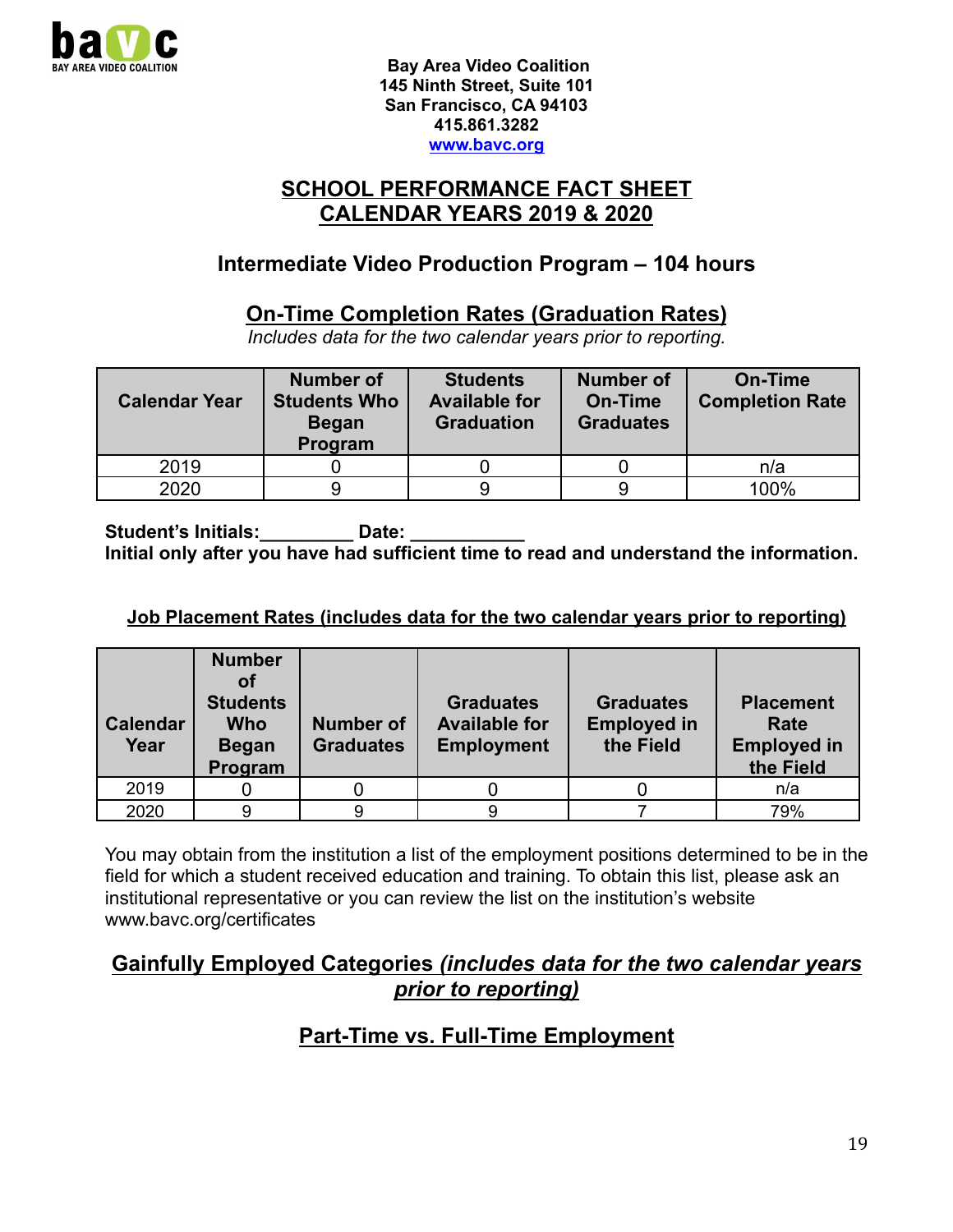

| <b>Calendar</b><br>Year | <b>Graduates Employed in</b><br>the Field of 20-29 Hours<br><b>Per Week</b> | <b>Graduates</b><br><b>Employed in the</b><br><b>Field at Least 30</b><br><b>Hours Per Week</b> | <b>Total Graduates</b><br><b>Employed in the</b><br><b>Field</b> |
|-------------------------|-----------------------------------------------------------------------------|-------------------------------------------------------------------------------------------------|------------------------------------------------------------------|
| 2019                    |                                                                             |                                                                                                 |                                                                  |
| 2020                    |                                                                             |                                                                                                 |                                                                  |

## **Single Position vs. Concurrent Aggregated Position**

| <b>Calendar</b><br>Year | <b>Graduates Employed in</b><br>the Field in a Single<br><b>Position</b> | <b>Graduates</b><br><b>Employed in</b><br><b>Concurrent</b><br><b>Aggregated Position</b> | <b>Total Graduates</b><br><b>Employed in the</b><br><b>Field</b> |
|-------------------------|--------------------------------------------------------------------------|-------------------------------------------------------------------------------------------|------------------------------------------------------------------|
| 2019                    |                                                                          |                                                                                           |                                                                  |
| 2020                    |                                                                          |                                                                                           |                                                                  |

#### **Self-Employed/Freelance Positions**

| <b>Calendar</b><br>Year | <b>Graduates Employed who are</b><br><b>Self-Employed or Working Freelance</b> | <b>Total Graduates</b><br><b>Employed in the Field</b> |
|-------------------------|--------------------------------------------------------------------------------|--------------------------------------------------------|
| 2019                    |                                                                                |                                                        |
| 2020                    |                                                                                |                                                        |

# **Institutional Employment**

| <b>Calendar</b><br>Year | <b>Graduates Employed in the Field who are</b><br>Employed by the Institution, or an<br><b>Employer who Shares Ownership with the</b><br>Institution. | <b>Total Graduates</b><br><b>Employed in the Field</b> |
|-------------------------|-------------------------------------------------------------------------------------------------------------------------------------------------------|--------------------------------------------------------|
| 2019                    |                                                                                                                                                       |                                                        |
| 2020                    |                                                                                                                                                       |                                                        |

#### Student's Initials: **Date:** Date: **Initial only after you have had sufficient time to read and understand the information.**

This program may result in freelance or self-employment. Please see below.

- The work available to graduates of this program is usually for freelance or self-employment.
- This type of work may not be consistent.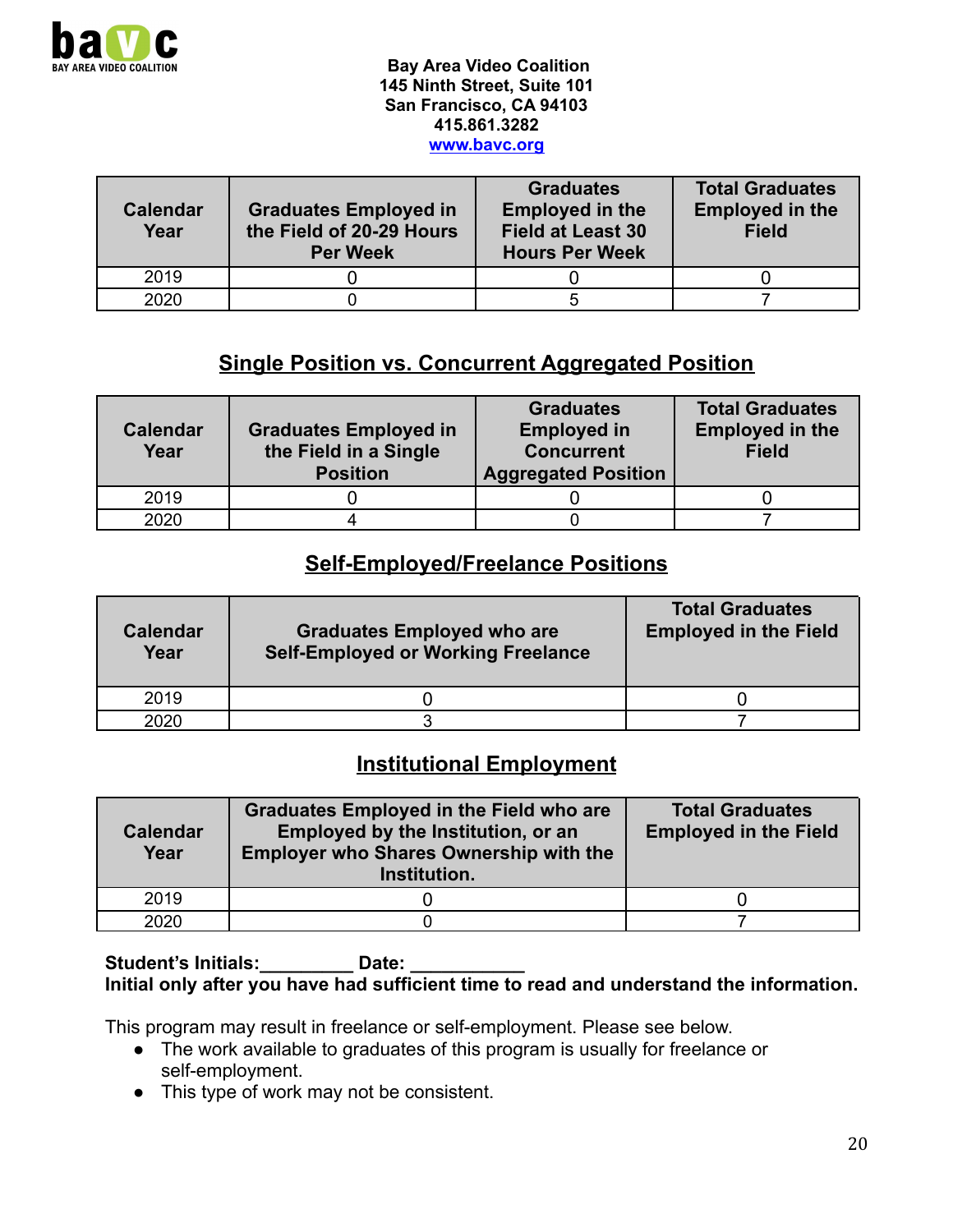

- The period of employment can range from one day to weeks to several months.
- Hours worked in a day or week may be more or less than the traditional 8-hour workday or 40 hour workweek.
- You can expect to spend unpaid time expanding your networks, advertising, promoting your services, or honing your skills.
- Once graduates begin to work freelance or are self-employed, they will be asked to provide documentation that they are employed as such so that they may be counted as placed for our job placement records.
- Students initialing this disclosure understand that either a majority or all of this school's graduates are employed in this manner and understand what comprises this work style.

Student's Initials: **Date:** Date: **Initial only after you have had sufficient time to read and understand the information.**

### **License Examination Passage Rates** *(includes data for the two calendar years prior to reporting)*

| <b>Calendar</b><br>Year | <b>Number of</b><br><b>Graduates in</b><br><b>Calendar</b><br>Year | <b>Number of</b><br><b>Graduates</b><br><b>Taking Exam</b> | Number Who   Number Who<br><b>Passed First</b><br><b>Available</b><br><b>Exam</b> | <b>Failed First</b><br><b>Available</b><br><b>Exam</b> | <b>Passage</b><br>Rate |
|-------------------------|--------------------------------------------------------------------|------------------------------------------------------------|-----------------------------------------------------------------------------------|--------------------------------------------------------|------------------------|
| 2019                    |                                                                    |                                                            |                                                                                   |                                                        | n/a                    |
| 2020                    |                                                                    |                                                            |                                                                                   |                                                        | n/a                    |

Please note: Examination Passage Rates show no results, as BAVC Certificates are not associated with any Exams or Licenses.

Student's Initials: **Date:** Date: **Initial only after you have had sufficient time to read and understand the information.**

#### **Salary and Wage Information** *(includes data for the two calendar years prior to reporting)*

#### **Annual salary and wages reported for graduates employed in the field.**

| Calendar<br>Year | Graduate<br>Available<br>for<br><b>Employm</b><br>ent | Graduat<br>es<br><b>Employe</b><br>d in the<br><b>Field</b> | \$20,001<br>\$25,000 | \$25,001<br>\$30,000 | \$30,001<br>\$35,000 | \$35,001<br>\$40,000 | \$40,001<br>\$45,000 | \$45,001<br>\$50,000 | \$50,001<br>\$55,000 | \$55,001<br>\$60,000 | 60,001<br>65,000 |
|------------------|-------------------------------------------------------|-------------------------------------------------------------|----------------------|----------------------|----------------------|----------------------|----------------------|----------------------|----------------------|----------------------|------------------|
| 2019             | 0                                                     |                                                             | 0                    |                      |                      |                      | 0                    |                      |                      |                      | 0                |
| 2020             | 9                                                     |                                                             |                      |                      |                      |                      |                      |                      |                      |                      | 0                |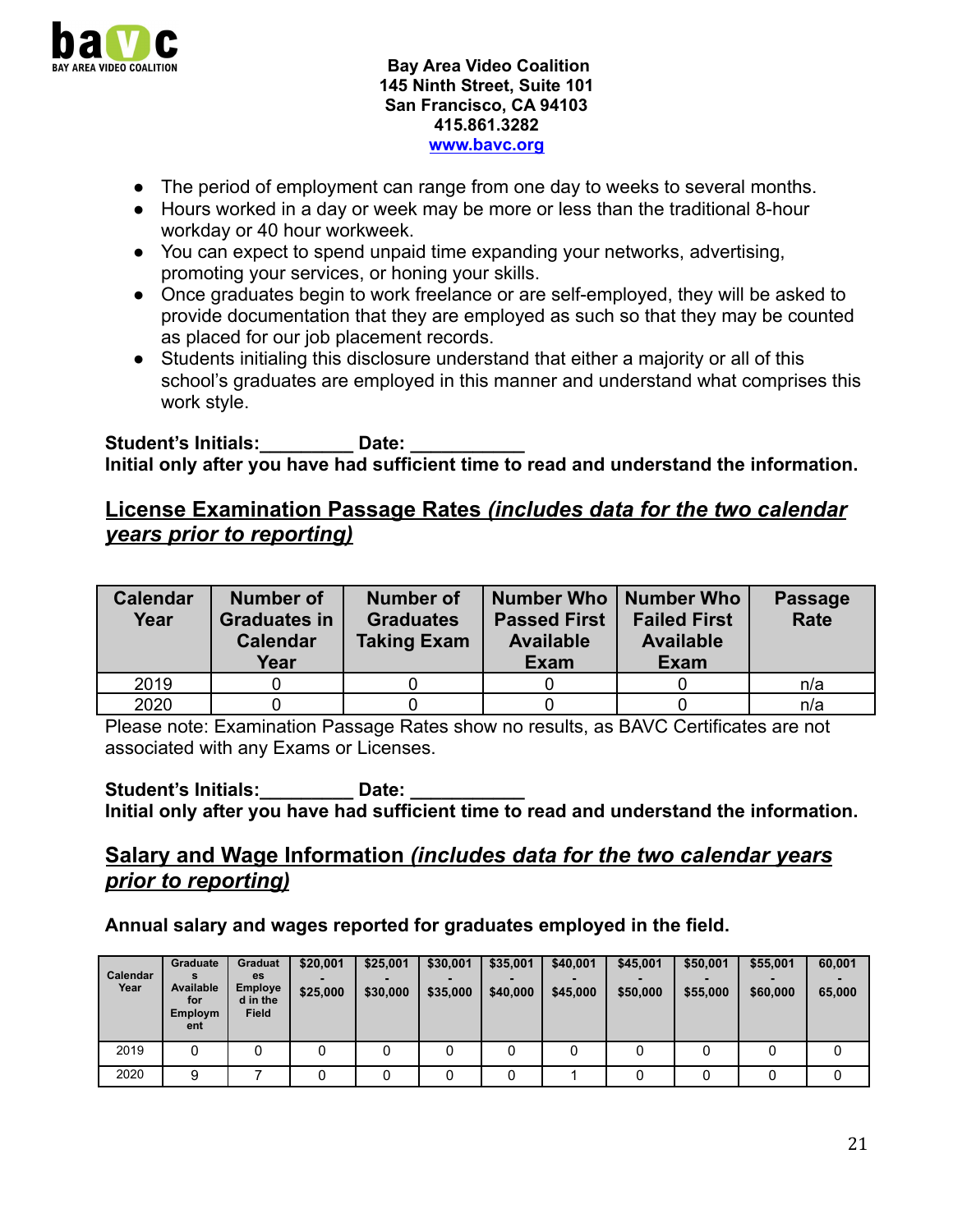

|      | 65,001 | 70,001 | 75,001 | 80,001 | 85,001 | 90,001 | <b>Decline</b> |  |  |
|------|--------|--------|--------|--------|--------|--------|----------------|--|--|
|      |        |        |        |        |        |        | to             |  |  |
|      | 70,000 | 75.000 | 80,000 | 85,000 | 90.000 | 95,000 | answer         |  |  |
| 2019 |        |        |        |        |        |        |                |  |  |
| 2020 |        |        |        |        |        |        |                |  |  |

Sources used to substantiate salary disclosures include graduates reporting hiring wage as well as information obtained via LinkedIn, Simply Hired, Indeed, Craigslist and GlassDoor.

Student's Initials: **Late:** Date: **Initial only after you have had sufficient time to read and understand the information.**

## **Cost of Educational Program**

Total charges for the program for students completing on-time in 2019: \$3,600.00 Total charges for the program for students completing on-time in 2020: \$3,600.00 Additional charges may be incurred if the program is not completed on-time.

#### **Student's Initials:\_\_\_\_\_\_\_\_\_ Date: \_\_\_\_\_\_\_\_\_\_\_ Initial only after you have had sufficient time to read and understand the information.**

Students at Bay Area Video Coalition are not eligible for federal student loans. This institution does not meet the U.S. Department of Education criteria that would allow its students to participate in federal student aid programs.

Student's Initials: **Date:** Date: **Initial only after you have had sufficient time to read and understand the information.**

This fact sheet is filed with the Bureau for Private Postsecondary Education. Regardless of any information you may have regarding completion rates, placement rates, starting salaries, or license exam passage rates, this fact sheet contains the information as calculated pursuant to state law.

Any questions a student may have regarding this fact sheet that have not been satisfactorily answered by the institution may be directed to the Bureau for Private Postsecondary Education at 2535 Capitol Oaks Drive, Suite 400, Sacramento, CA 95833, [www.bppe.ca.gov,](http://www.bppe.ca.gov) toll-free telephone number (888) 370-7589 or by fax (916) 263-1897.

 $\overline{\phantom{a}}$  , and the set of the set of the set of the set of the set of the set of the set of the set of the set of the set of the set of the set of the set of the set of the set of the set of the set of the set of the s Student Name – Print

Student Signature Date

\_\_\_\_\_\_\_\_\_\_\_\_\_\_\_\_\_\_\_\_\_\_\_\_\_\_\_\_\_\_\_\_\_\_\_\_\_ \_\_\_\_\_\_\_\_\_\_\_\_\_\_\_\_\_

\_\_\_\_\_\_\_\_\_\_\_\_\_\_\_\_\_\_\_\_\_\_\_\_\_\_\_\_\_\_\_\_\_\_\_\_\_ \_\_\_\_\_\_\_\_\_\_\_\_\_\_\_\_\_ School Official **Date**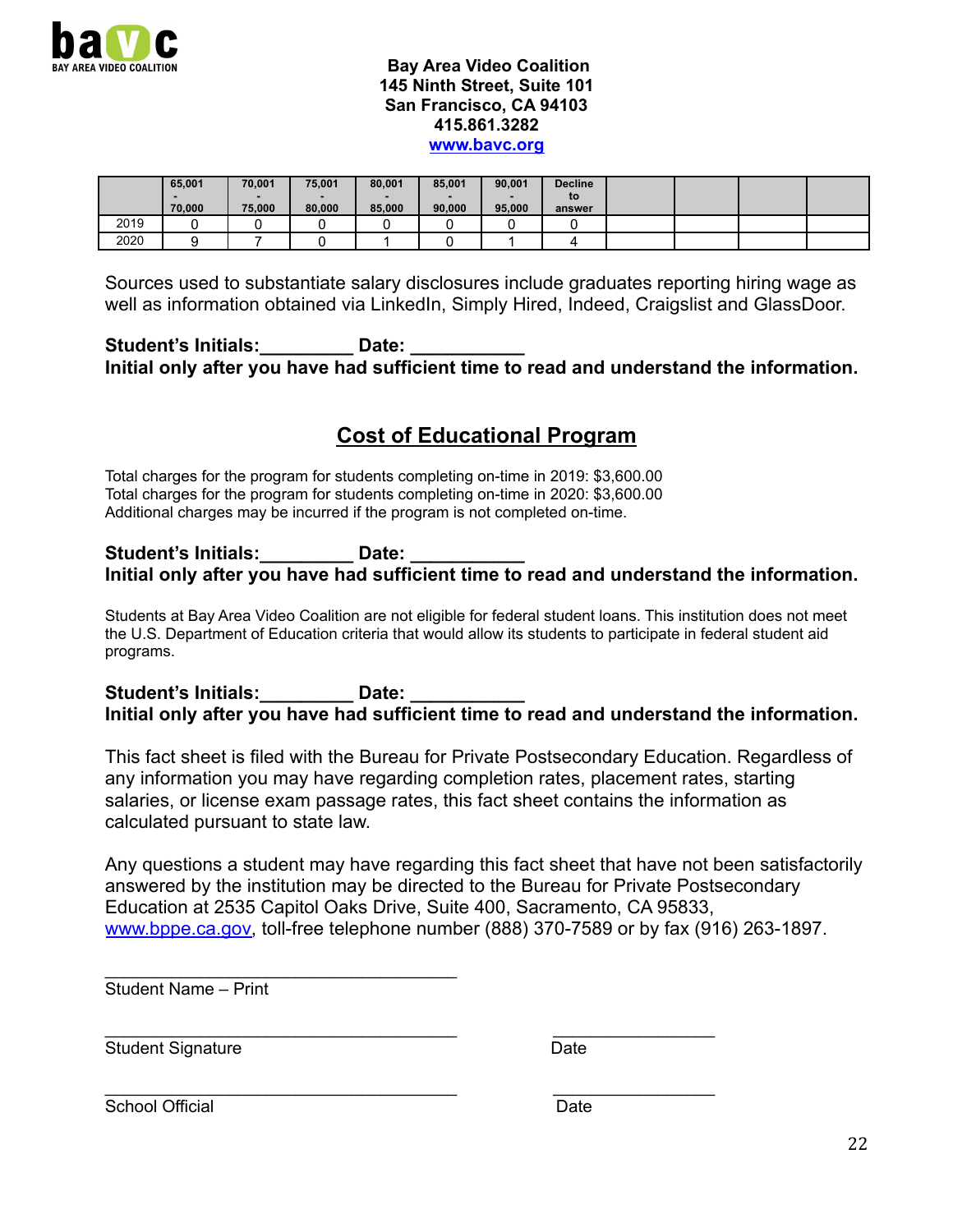

#### **Definitions**

- **●** "Number of Students Who Began the Program" means the number of students who began the program who were scheduled to complete the program within 100% of the published program length within the reporting calendar year and excludes all students who cancelled during the cancellation period.
- **●** "Students Available for Graduation" is the number of students who began the program minus the number of students who have died, been incarcerated, or been called to active military duty.
- **●** "Number of On-time Graduates" is the number of on-time students who completed the program within 100% of the published program length within the reporting calendar year.
- **●** "On-time Completion Rate" is the number of on-time graduates divided by the number of students available for graduation.
- **●** "Graduates Employed in the Field" means graduates who beginning within six months after a student completes the applicable educational program are gainfully employed, whose employment has been reported, and for whom the institution has documented verification of employment. For occupations for which the state requires passing an examination, the six months period begins after the announcement of the examination results for the first examination available after a student completes an applicable educational program.
- **●** "Placement Rate Employed in the Field" is calculated by dividing the number of graduates gainfully employed in the field by the number of graduates available for employment.
- "Number of Students Taking Exam" is the number of graduates who took the first available exam in the reported calendar year.
- "First Available Exam Date" is the date for the first available exam after a student completed a program
- "Passage Rate" is calculated by dividing the number of graduates who took and passed the exam by the number of graduates who took the reported licensing exam.
- "Number Who Passed First Available Exam" is the number of graduates who took and passed the licensing exam after completing the program.
- "Salary" is as reported by graduate or graduate's employer.
- "No Salary Information Reported" is the number of graduates for whom, after making reasonable attempts, the school was not able to obtain salary information.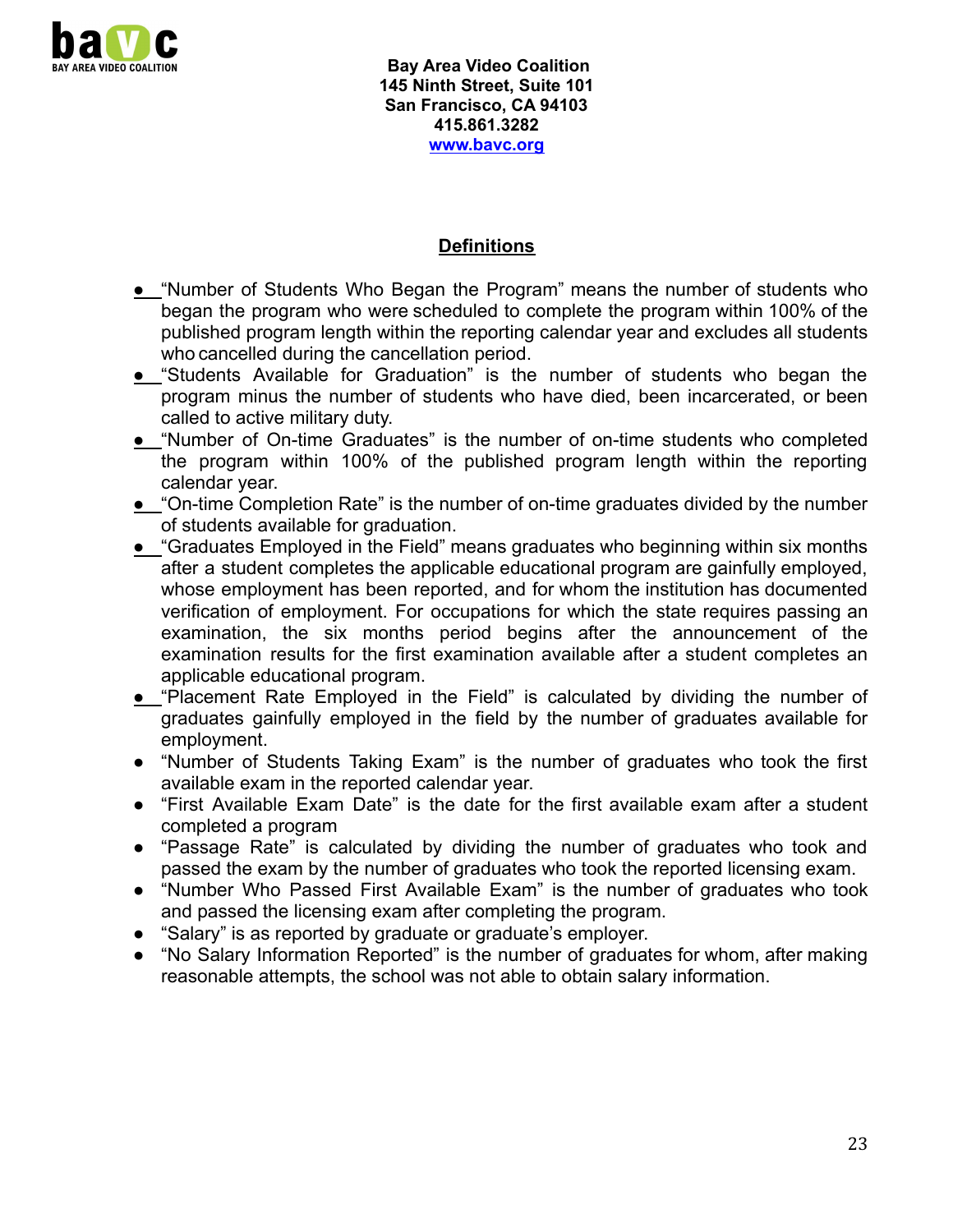

# **STUDENTS RIGHT TO CANCEL**

Changes to approved class schedules must be requested via email to [certificates@bavc.org](mailto:certificates@bavc.org) no less than 7 days from the class start date. Students wishing to cancel or withdraw may do so through attendance at the first class session or the seventh day after enrollment, whichever is later. The last day to cancel or withdraw is the first class session. Refunds will be issued in accordance with the refund policy. To notify this institution of your request to withdraw from the Certificate program please email [certificates@bavc.org](mailto:certificates@bavc.org).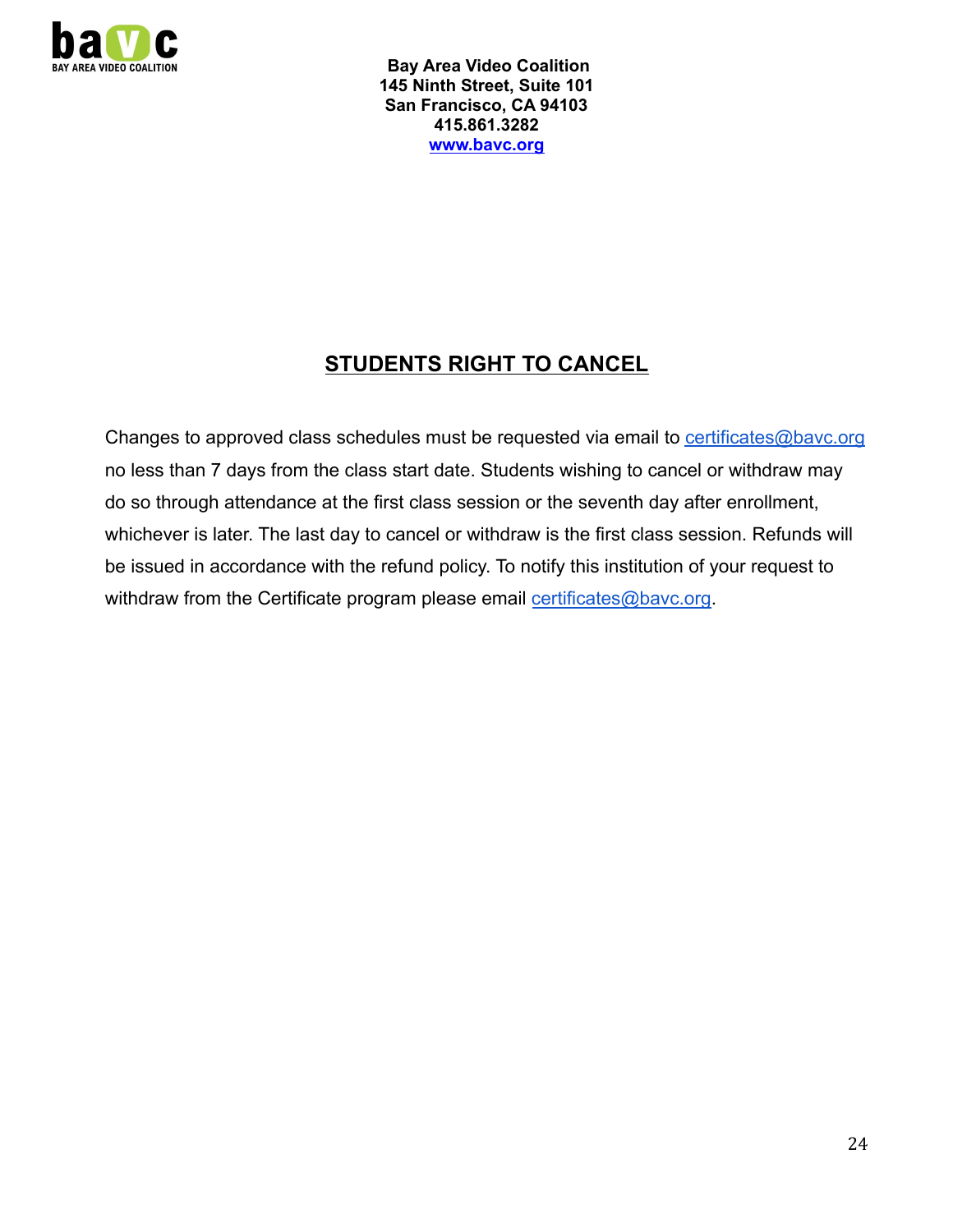

### **SCHOOL PERFORMANCE FACT SHEET CALENDAR YEARS 2019 & 2020**

## **Intermediate Multimedia Program – 104 hours**

### **On-Time Completion Rates (Graduation Rates)**

*Includes data for the two calendar years prior to reporting.*

| <b>Calendar Year</b> | <b>Number of</b><br><b>Students Who</b><br><b>Began</b><br>Program | <b>Students</b><br><b>Available for</b><br><b>Graduation</b> | <b>Number of</b><br>On-Time<br><b>Graduates</b> | On-Time<br><b>Completion Rate</b> |
|----------------------|--------------------------------------------------------------------|--------------------------------------------------------------|-------------------------------------------------|-----------------------------------|
| 2019                 |                                                                    |                                                              |                                                 | 100%                              |
| 2020                 |                                                                    |                                                              |                                                 | n/a                               |

Student's Initials: **Date:** Date: **Initial only after you have had sufficient time to read and understand the information.**

#### **Job Placement Rates (includes data for the two calendar years prior to reporting)**

| <b>Calendar</b><br>Year | <b>Number</b><br>Οf<br><b>Students</b><br><b>Who</b><br><b>Began</b><br>Program | <b>Number of</b><br><b>Graduates</b> | <b>Graduates</b><br><b>Available for</b><br><b>Employment</b> | <b>Graduates</b><br><b>Employed in</b><br>the Field | <b>Placement</b><br>Rate<br><b>Employed in</b><br>the Field |
|-------------------------|---------------------------------------------------------------------------------|--------------------------------------|---------------------------------------------------------------|-----------------------------------------------------|-------------------------------------------------------------|
| 2019                    |                                                                                 |                                      |                                                               |                                                     | 100%                                                        |
| 2020                    |                                                                                 |                                      |                                                               |                                                     | n/a                                                         |

You may obtain from the institution a list of the employment positions determined to be in the field for which a student received education and training. To obtain this list, please ask an institutional representative or you can review the list on the institution's website www.bavc.org/certificates

## **Gainfully Employed Categories** *(includes data for the two calendar years prior to reporting)*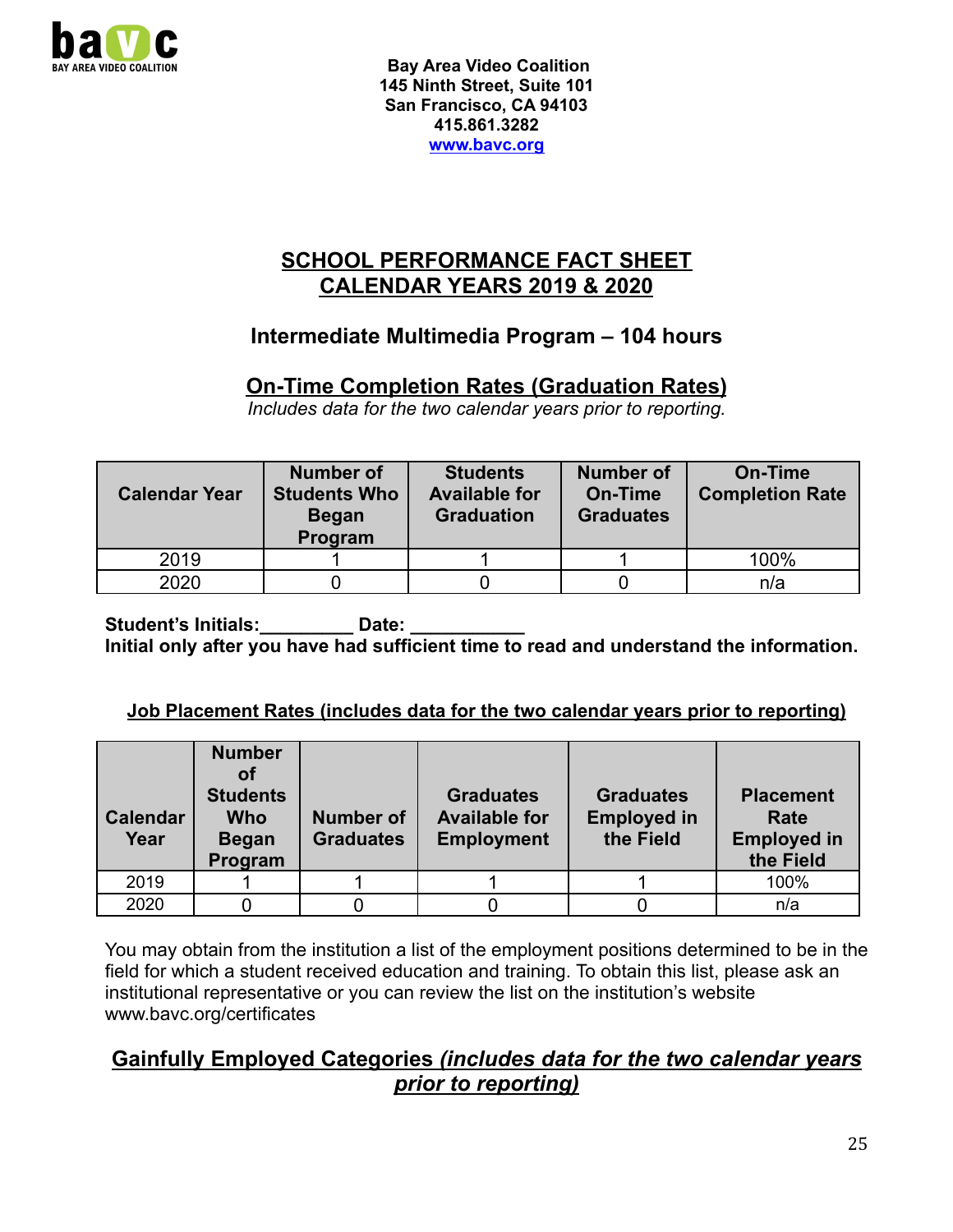

# **Part-Time vs. Full-Time Employment**

| <b>Calendar</b><br>Year | <b>Graduates Employed in</b><br>the Field of 20-29 Hours<br><b>Per Week</b> | <b>Graduates</b><br><b>Employed in the</b><br><b>Field at Least 30</b><br><b>Hours Per Week</b> | <b>Total Graduates</b><br><b>Employed in the</b><br><b>Field</b> |
|-------------------------|-----------------------------------------------------------------------------|-------------------------------------------------------------------------------------------------|------------------------------------------------------------------|
| 2019                    |                                                                             |                                                                                                 |                                                                  |
| 2020                    |                                                                             |                                                                                                 |                                                                  |

## **Single Position vs. Concurrent Aggregated Position**

| <b>Calendar</b><br>Year | <b>Graduates Employed in</b><br>the Field in a Single<br><b>Position</b> | <b>Graduates</b><br><b>Employed in</b><br><b>Concurrent</b><br><b>Aggregated Position</b> | <b>Total Graduates</b><br><b>Employed in the</b><br><b>Field</b> |
|-------------------------|--------------------------------------------------------------------------|-------------------------------------------------------------------------------------------|------------------------------------------------------------------|
| 2019                    |                                                                          |                                                                                           |                                                                  |
| 2020                    |                                                                          |                                                                                           |                                                                  |

#### **Self-Employed/Freelance Positions**

| <b>Calendar</b><br>Year | <b>Graduates Employed who are</b><br><b>Self-Employed or Working Freelance</b> | <b>Total Graduates</b><br><b>Employed in the Field</b> |
|-------------------------|--------------------------------------------------------------------------------|--------------------------------------------------------|
| 2019                    |                                                                                |                                                        |
| 2020                    |                                                                                |                                                        |

## **Institutional Employment**

| <b>Calendar</b><br>Year | <b>Graduates Employed in the Field who are</b><br>Employed by the Institution, or an<br><b>Employer who Shares Ownership with the</b><br>Institution. | <b>Total Graduates</b><br><b>Employed in the Field</b> |
|-------------------------|-------------------------------------------------------------------------------------------------------------------------------------------------------|--------------------------------------------------------|
| 2019                    |                                                                                                                                                       |                                                        |
| 2020                    |                                                                                                                                                       |                                                        |

Student's Initials: Date: **Initial only after you have had sufficient time to read and understand the information.**

This program may result in freelance or self-employment. Please see below.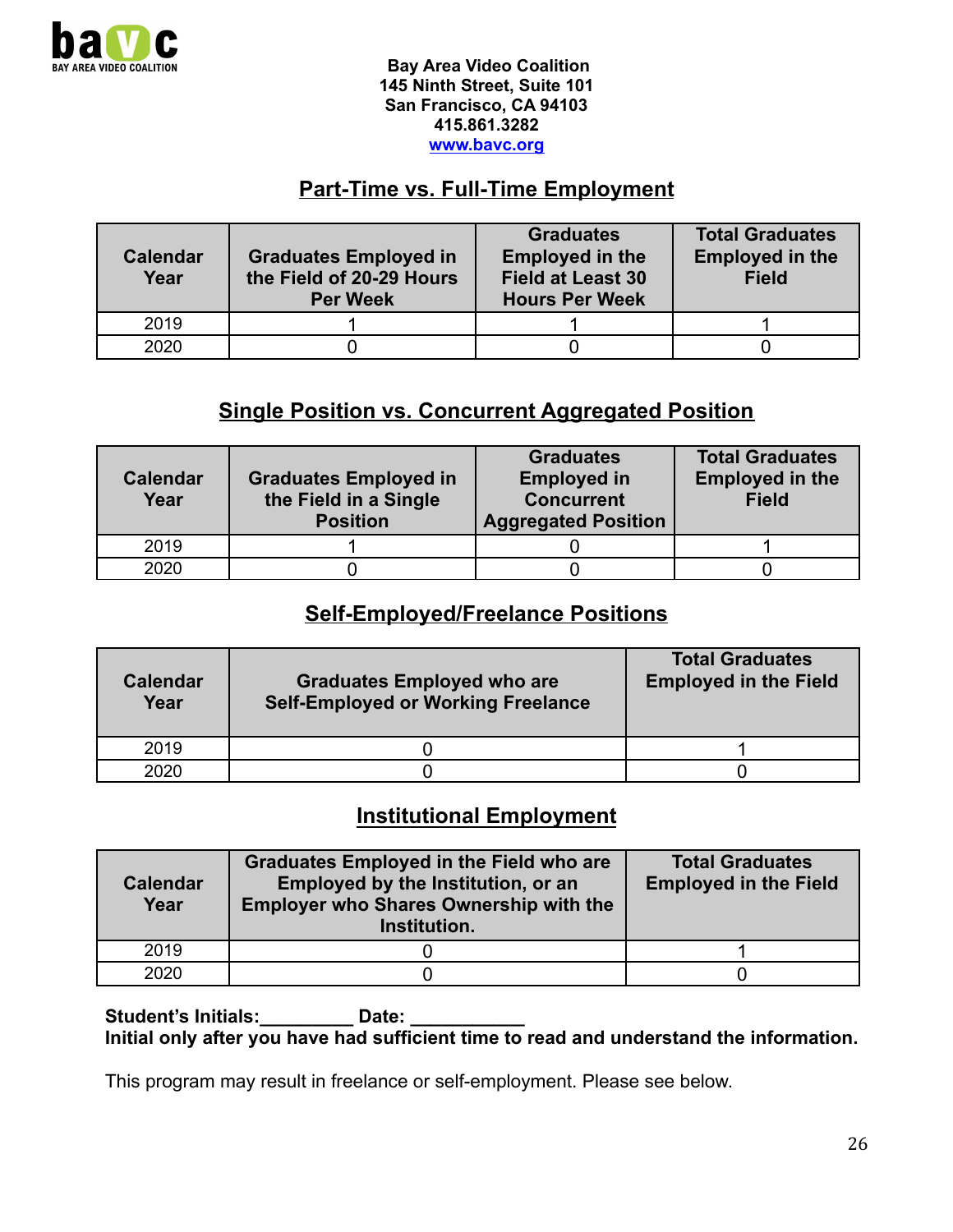

- The work available to graduates of this program is usually for freelance or self-employment.
- This type of work may not be consistent.
- The period of employment can range from one day to weeks to several months.
- Hours worked in a day or week may be more or less than the traditional 8-hour workday or 40 hour workweek.
- You can expect to spend unpaid time expanding your networks, advertising, promoting your services, or honing your skills.
- Once graduates begin to work freelance or are self-employed, they will be asked to provide documentation that they are employed as such so that they may be counted as placed for our job placement records.
- Students initialing this disclosure understand that either a majority or all of this school's graduates are employed in this manner and understand what comprises this work style.

#### Student's Initials: **Date:** Date: **Initial only after you have had sufficient time to read and understand the information.**

## **License Examination Passage Rates** *(includes data for the two calendar years prior to reporting)*

| <b>Calendar</b><br>Year | <b>Number of</b><br><b>Graduates in</b><br><b>Calendar</b><br>Year | <b>Number of</b><br><b>Graduates</b><br><b>Taking Exam</b> | Number Who   Number Who<br><b>Passed First</b><br><b>Available</b><br><b>Exam</b> | <b>Failed First</b><br><b>Available</b><br><b>Exam</b> | <b>Passage</b><br>Rate |
|-------------------------|--------------------------------------------------------------------|------------------------------------------------------------|-----------------------------------------------------------------------------------|--------------------------------------------------------|------------------------|
|                         |                                                                    |                                                            |                                                                                   |                                                        |                        |
| 2019                    |                                                                    |                                                            |                                                                                   |                                                        | n/a                    |

Please note: Examination Passage Rates show no results, as BAVC Certificates are not associated with any Exams or Licenses.

Student's Initials: **Date:** Date: **Initial only after you have had sufficient time to read and understand the information.**

### **Salary and Wage Information** *(includes data for the two calendar years prior to reporting)*

#### **Annual salary and wages reported for graduates employed in the field.**

| Cale<br>ndar<br>Year | <b>Graduates</b><br><b>Available</b><br>for<br>Employ-<br>ment | <b>Graduates</b><br><b>Employed</b><br>in the<br><b>Field</b> | \$20,001<br>-<br>\$25,000 | \$25,001<br>\$30,000 | \$30,001<br>\$35,000 | \$35,001<br>\$40,000 | \$40,001<br>\$45,000 | \$45,001<br>\$50,000 | \$50,001<br>\$55,000 | \$55,001<br>\$60,000 | <b>No</b><br>Salary<br><b>Info</b><br>Reported |
|----------------------|----------------------------------------------------------------|---------------------------------------------------------------|---------------------------|----------------------|----------------------|----------------------|----------------------|----------------------|----------------------|----------------------|------------------------------------------------|
| 2019                 |                                                                |                                                               |                           |                      |                      |                      |                      |                      |                      |                      |                                                |
| 2020                 |                                                                |                                                               |                           |                      |                      |                      |                      |                      |                      |                      |                                                |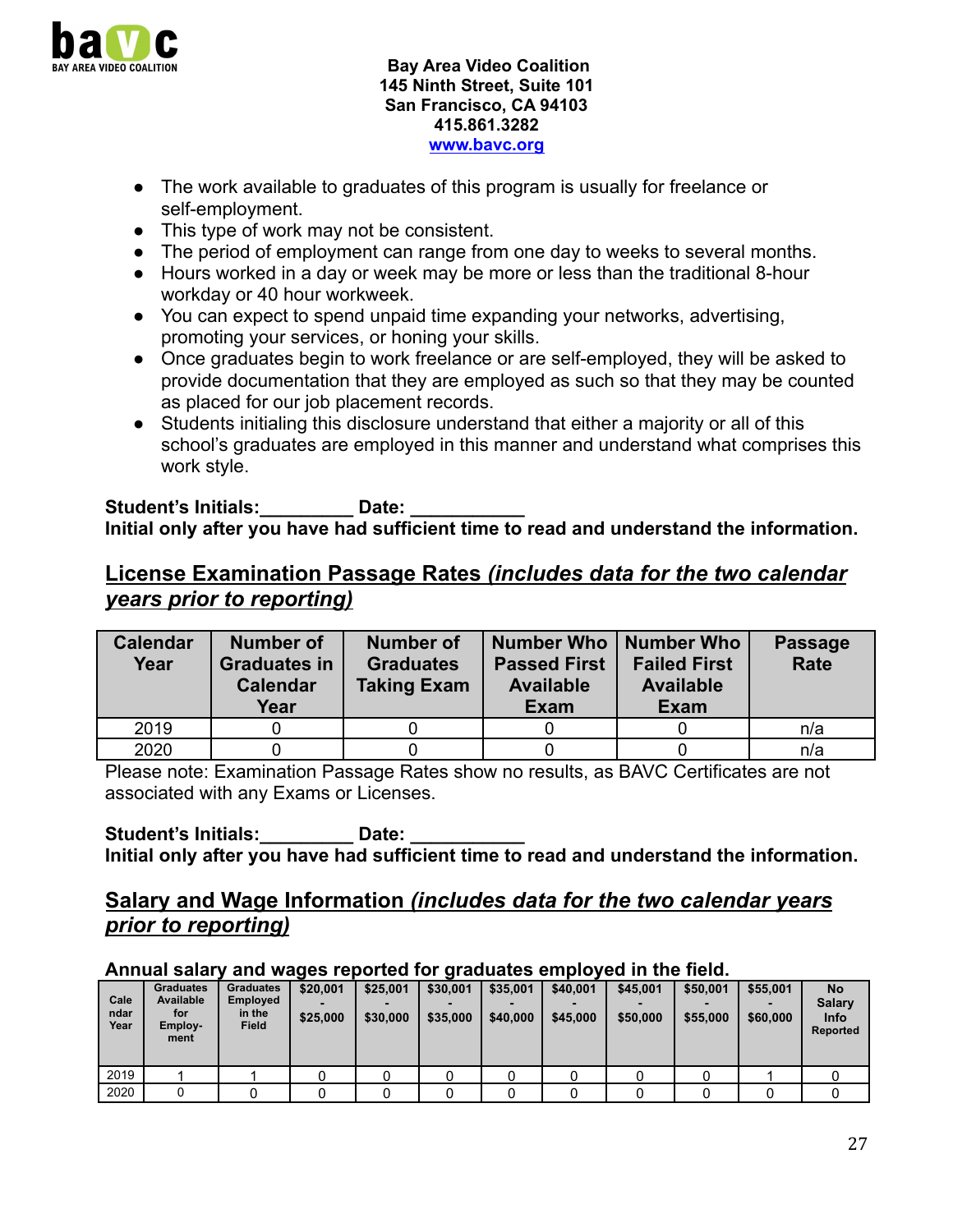

Sources used to substantiate salary disclosures include graduates reporting hiring wage as well as information obtained via LinkedIn, Simply Hired, Indeed, Craigslist and GlassDoor.

Student's Initials: **Date:** Date: **Initial only after you have had sufficient time to read and understand the information.**

## **Cost of Educational Program**

Total charges for the program for students completing on-time in 2019: \$3,085.00 Total charges for the program for students completing on-time in 2020: n/a Additional charges may be incurred if the program is not completed on-time.

Student's Initials: **Date:** Date: **Initial only after you have had sufficient time to read and understand the information.**

Students at Bay Area Video Coalition are not eligible for federal student loans. This institution does not meet the U.S. Department of Education criteria that would allow its students to participate in federal student aid programs.

Student's Initials: **Date:** Date: **Initial only after you have had sufficient time to read and understand the information.**

This fact sheet is filed with the Bureau for Private Postsecondary Education. Regardless of any information you may have relation to completion rates, placement rates, starting salaries, or license exam passage rates, this fact sheet contains the information as calculated pursuant to state law.

Any questions a student may have regarding this fact sheet that have not been satisfactorily answered by the institution may be directed to the Bureau for Private Postsecondary Education at 2535 Capitol Oaks Drive, Suite 400, Sacramento, CA 95833, [www.bppe.ca.gov,](http://www.bppe.ca.gov) toll-free telephone number (888) 370-7589 or by fax (916) 263-1897.

Student Name – Print

 $\overline{\phantom{a}}$  , and the contract of the contract of the contract of the contract of the contract of the contract of the contract of the contract of the contract of the contract of the contract of the contract of the contrac

\_\_\_\_\_\_\_\_\_\_\_\_\_\_\_\_\_\_\_\_\_\_\_\_\_\_\_\_\_\_\_\_\_\_\_\_\_ \_\_\_\_\_\_\_\_\_\_\_\_\_\_\_\_\_ Student Signature Date

\_\_\_\_\_\_\_\_\_\_\_\_\_\_\_\_\_\_\_\_\_\_\_\_\_\_\_\_\_\_\_\_\_\_\_\_\_ \_\_\_\_\_\_\_\_\_\_\_\_\_\_\_\_\_ School Official **Date**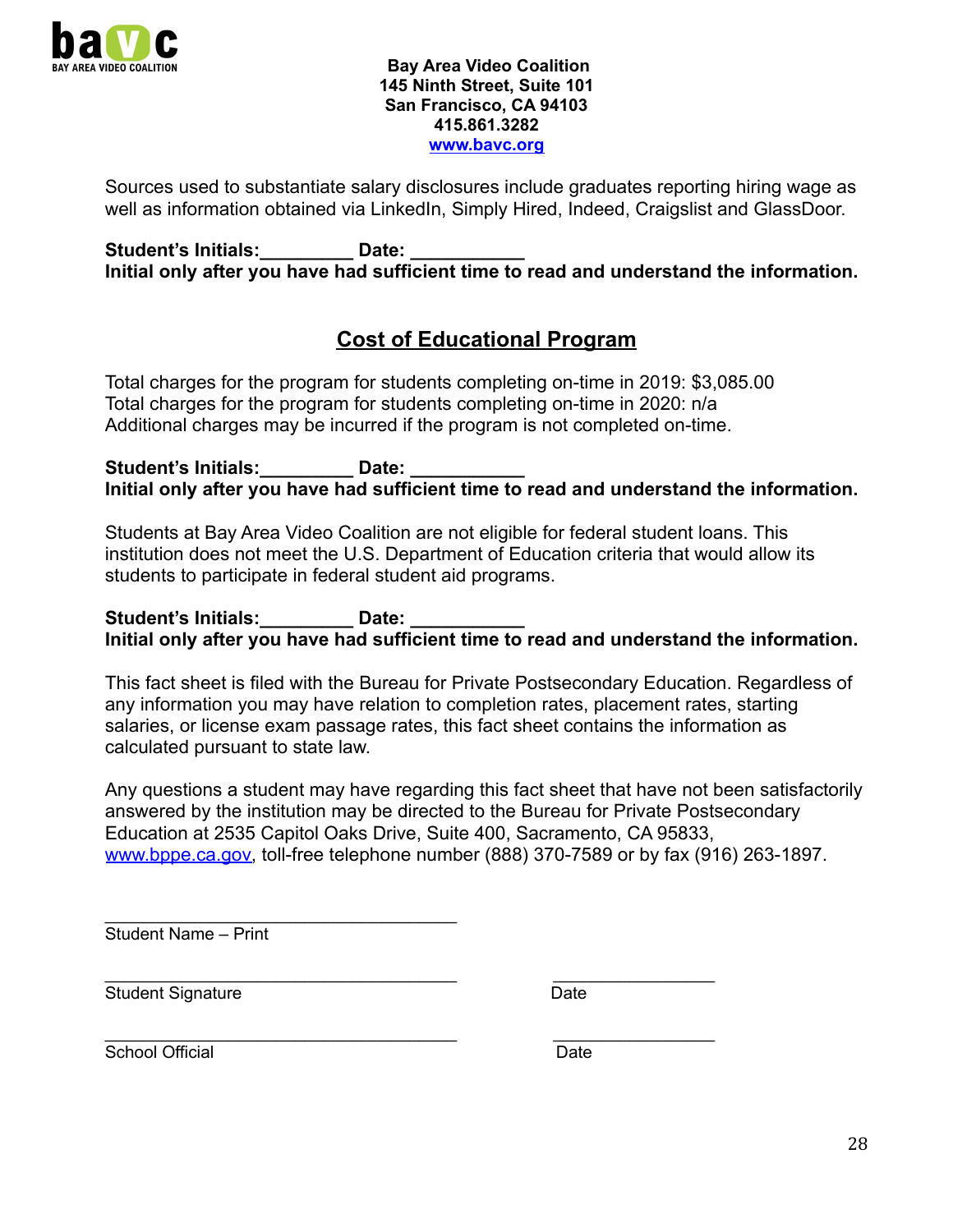

#### **Definitions**

- **●** "Number of Students Who Began the Program" means the number of students who began the program who were scheduled to complete the program within 100% of the published program length within the reporting calendar year and excludes all students who canceled during the cancellation period.
- **•** "Students Available for Graduation" is the number of students who began the program minus the number of students who have died, been incarcerated, or been called to active military duty.
- **●** "Number of On-time Graduates" is the number of on-time students who completed the program within 100% of the published program length within the reporting calendar year.
- **●** "On-time Completion Rate" is the number of on-time graduates divided by the number of students available for graduation.
- **●** "Graduates Employed in the Field" means graduates who beginning within six months after a student completes the applicable educational program are gainfully employed, whose employment has been reported, and for whom the institution has documented verification of employment. For occupations for which the state requires passing an examination, the six months period begins after the announcement of the examination results for the first examination available after a student completes an applicable educational program.
- **●** "Placement Rate Employed in the Field" is calculated by dividing the number of graduates gainfully employed in the field by the number of graduates available for employment.
- "Number of Students Taking Exam" is the number of graduates who took the first available exam in the reported calendar year.
- "First Available Exam Date" is the date for the first available exam after a student completed a program.
- "Passage Rate" is calculated by dividing the number of graduates who took and passed the exam by the number of graduates who took the reported licensing exam.
- "Number Who Passed First Available Exam" is the number of graduates who took and passed the licensing exam after completing the program.
- "Salary" is as reported by graduate or graduate's employer.
- "No Salary Information Reported" is the number of graduates for whom, after making reasonable attempts, the school was not able to obtain salary information.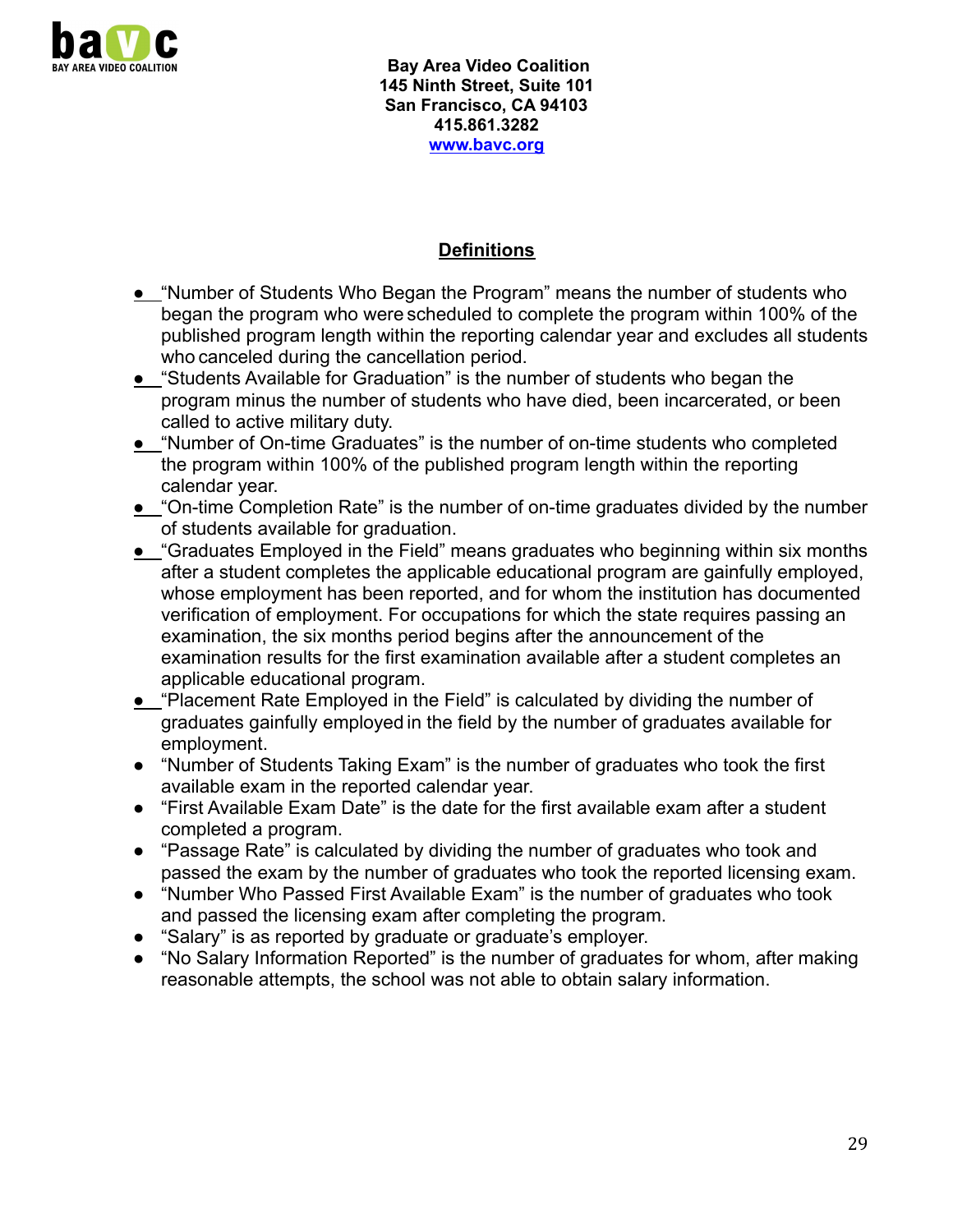

# **STUDENTS RIGHT TO CANCEL**

Changes to approved class schedules must be requested via email to [certificates@bavc.org](mailto:certificates@bavc.org) no less than 7 days from the class start date. Students wishing to cancel or withdraw may do so through attendance at the first class session or the seventh day after enrollment, whichever is later. The last day to cancel or withdraw is the first class session. Refunds will be issued in accordance with the refund policy. To notify this institution of your request to withdraw from the Certificate program please email [certificates@bavc.org](mailto:certificates@bavc.org).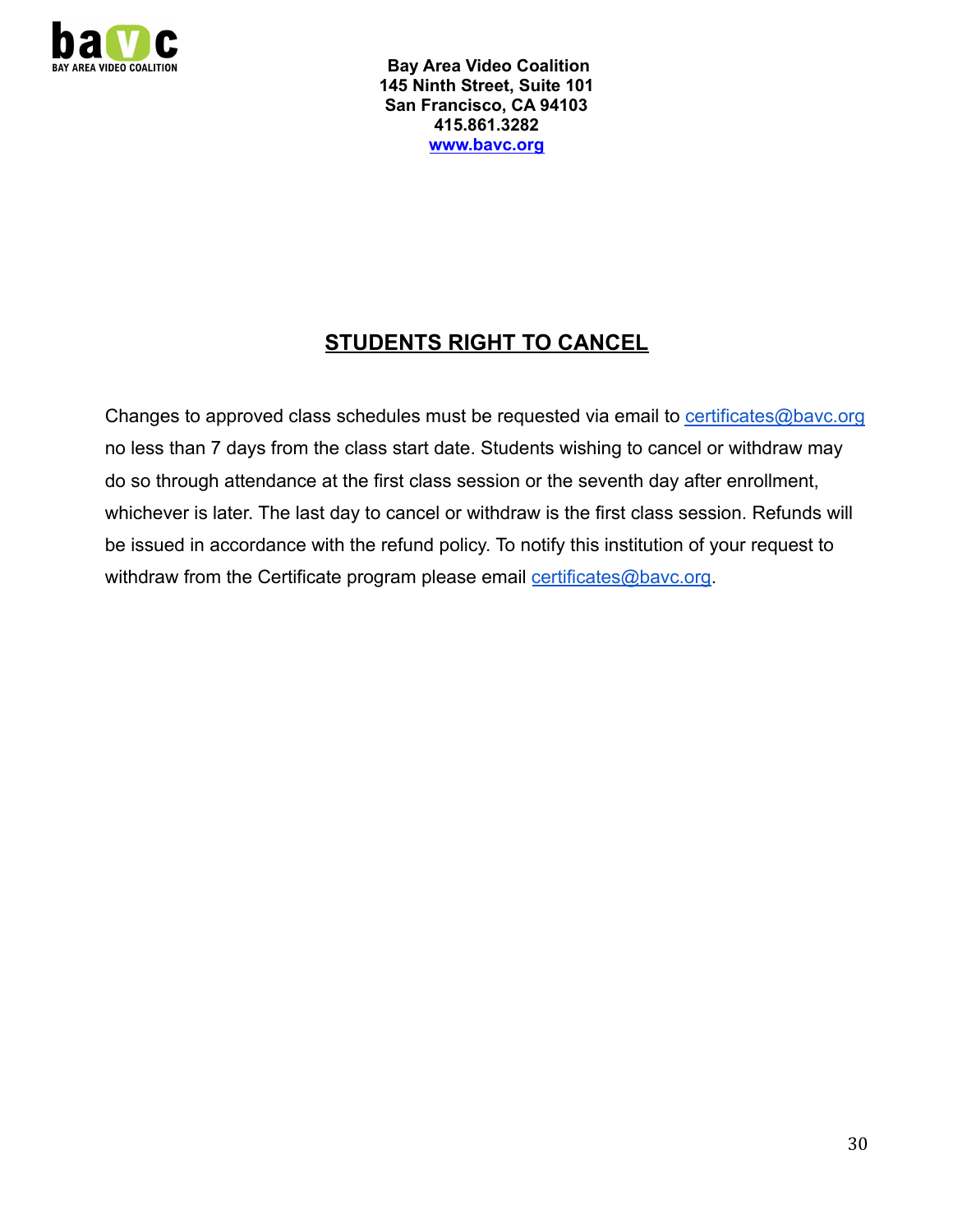

## **SCHOOL PERFORMANCE FACT SHEET CALENDAR YEARS 2019 & 2020**

## **Intermediate Digital Post Production Program – 136 hours**

## **On-Time Completion Rates (Graduation Rates)**

*Includes data for the two calendar years prior to reporting.*

| <b>Calendar Year</b> | <b>Number of</b><br><b>Students Who</b><br><b>Began</b><br>Program | <b>Students</b><br><b>Available for</b><br><b>Graduation</b> | <b>Number of</b><br>On-Time<br><b>Graduates</b> | On-Time<br><b>Completion Rate</b> |
|----------------------|--------------------------------------------------------------------|--------------------------------------------------------------|-------------------------------------------------|-----------------------------------|
| 2019                 |                                                                    |                                                              |                                                 | 100%                              |
| 2020                 |                                                                    |                                                              |                                                 | 100%                              |

Student's Initials: **Date:** Date: **Initial only after you have had sufficient time to read and understand the information.**

#### **Job Placement Rates (includes data for the two calendar years prior to reporting)**

| <b>Calendar</b><br>Year | <b>Number</b><br>оf<br><b>Students</b><br><b>Who</b><br><b>Began</b><br>Program | <b>Number of</b><br><b>Graduates</b> | <b>Graduates</b><br><b>Available for</b><br><b>Employment</b> | <b>Graduates</b><br><b>Employed in</b><br>the Field | <b>Placement</b><br>Rate<br><b>Employed in</b><br>the Field |
|-------------------------|---------------------------------------------------------------------------------|--------------------------------------|---------------------------------------------------------------|-----------------------------------------------------|-------------------------------------------------------------|
| 2019                    |                                                                                 |                                      |                                                               |                                                     | 100%                                                        |
| 2020                    |                                                                                 |                                      |                                                               |                                                     | 88%                                                         |

You may obtain from the institution a list of the employment positions determined to be in the field for which a student received education and training. To obtain this list, please ask an institutional representative or you can review the list on the institution's website www.bavc.org/certificates

### **Gainfully Employed Categories** *(includes data for the two calendar years prior to reporting)*

# **Part-Time vs. Full-Time Employment**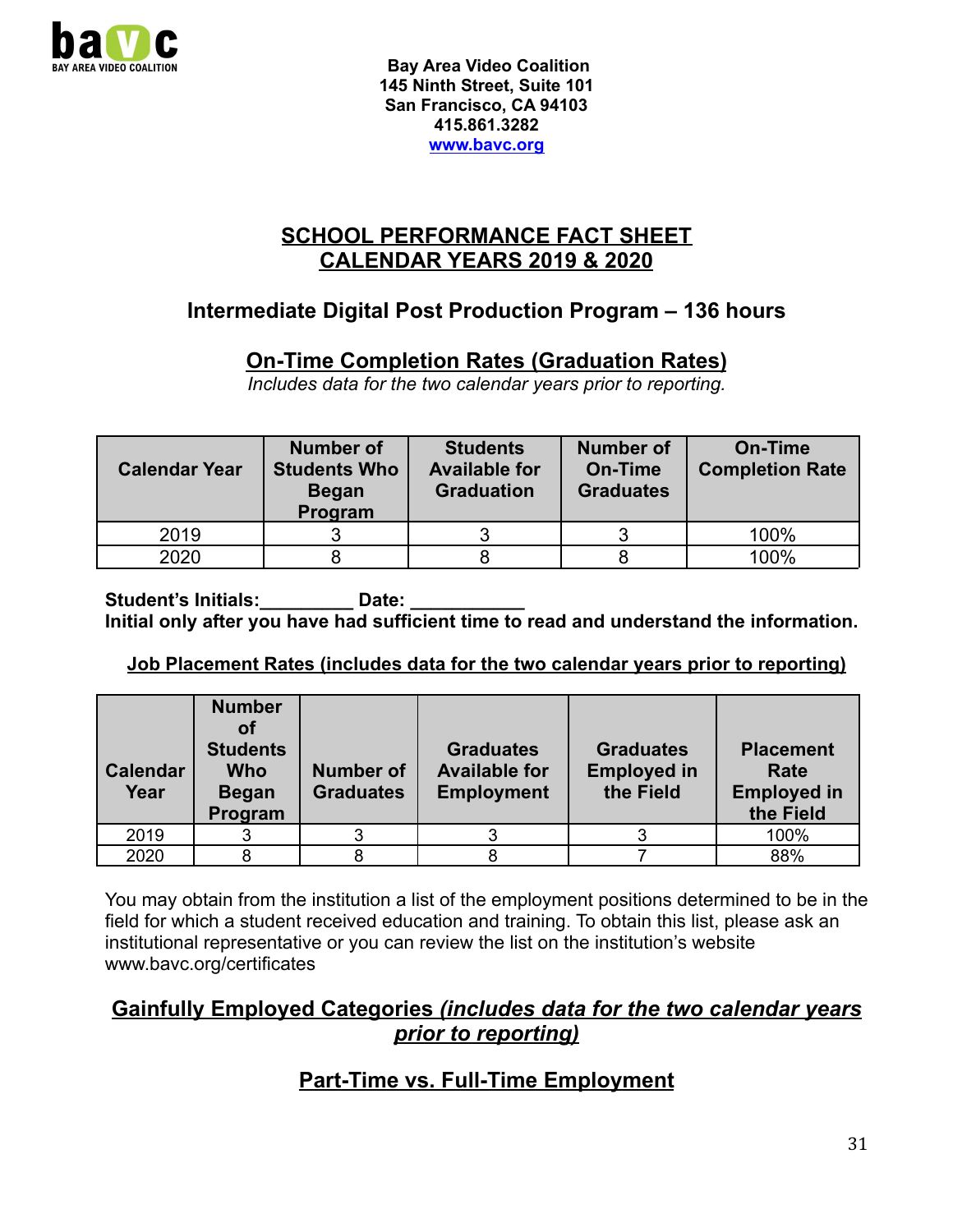

| <b>Calendar</b><br>Year | <b>Graduates Employed in</b><br>the Field of 20-29 Hours<br><b>Per Week</b> | <b>Graduates</b><br><b>Employed in the</b><br><b>Field at Least 30</b><br><b>Hours Per Week</b> | <b>Total Graduates</b><br><b>Employed in the</b><br><b>Field</b> |
|-------------------------|-----------------------------------------------------------------------------|-------------------------------------------------------------------------------------------------|------------------------------------------------------------------|
| 2019                    |                                                                             |                                                                                                 |                                                                  |
| 2020                    |                                                                             |                                                                                                 |                                                                  |

## **Single Position vs. Concurrent Aggregated Position**

| <b>Calendar</b><br>Year | <b>Graduates Employed in</b><br>the Field in a Single<br><b>Position</b> | <b>Graduates</b><br><b>Employed in</b><br><b>Concurrent</b><br><b>Aggregated Position</b> | <b>Total Graduates</b><br><b>Employed in the</b><br><b>Field</b> |
|-------------------------|--------------------------------------------------------------------------|-------------------------------------------------------------------------------------------|------------------------------------------------------------------|
| 2019                    |                                                                          |                                                                                           |                                                                  |
| 2020                    |                                                                          |                                                                                           |                                                                  |

#### **Self-Employed/Freelance Positions**

| <b>Calendar</b><br>Year | <b>Graduates Employed who are</b><br><b>Self-Employed or Working Freelance</b> | <b>Total Graduates</b><br><b>Employed in the Field</b> |
|-------------------------|--------------------------------------------------------------------------------|--------------------------------------------------------|
| 2019                    |                                                                                |                                                        |
| 2020                    |                                                                                |                                                        |

### **Institutional Employment**

| <b>Calendar</b><br>Year | <b>Graduates Employed in the Field who are</b><br>Employed by the Institution, or an<br><b>Employer who Shares Ownership with the</b><br>Institution. | <b>Total Graduates</b><br><b>Employed in the Field</b> |
|-------------------------|-------------------------------------------------------------------------------------------------------------------------------------------------------|--------------------------------------------------------|
| 2019                    |                                                                                                                                                       |                                                        |
| 2020                    |                                                                                                                                                       |                                                        |

#### Student's Initials: **Date: Initial only after you have had sufficient time to read and understand the information.**

This program may result in freelance or self-employment. Please see below.

- The work available to graduates of this program is usually for freelance or self-employment.
- This type of work may not be consistent.
- The period of employment can range from one day to weeks to several months.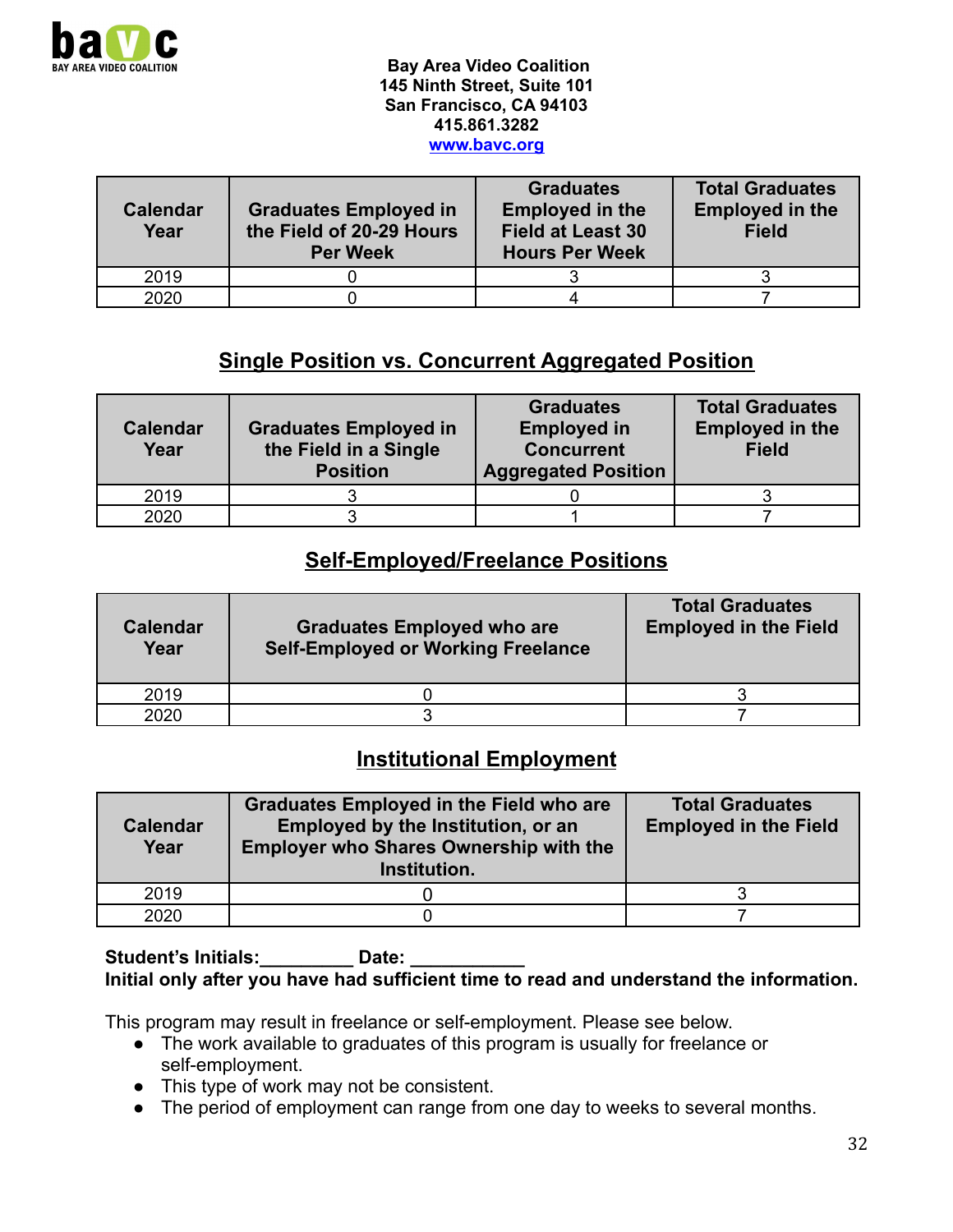

- Hours worked in a day or week may be more or less than the traditional 8-hour workday or 40 hour workweek.
- You can expect to spend unpaid time expanding your networks, advertising, promoting your services, or honing your skills.
- Once graduates begin to work freelance or are self-employed, they will be asked to provide documentation that they are employed as such so that they may be counted as placed for our job placement records.
- Students initialing this disclosure understand that either a majority or all of this school's graduates are employed in this manner and understand what comprises this work style.

Student's Initials: **Note:** Date: **Initial only after you have had sufficient time to read and understand the information.**

### **License Examination Passage Rates** *(includes data for the two calendar years prior to reporting)*

| Calendar<br>Year | Number of<br>Graduates in<br><b>Calendar Year</b> | Number of<br><b>Graduates</b><br>Taking Exam | <b>Number Who</b><br><b>Passed First</b><br><b>Available Exam</b> | Number Who<br><b>Failed First</b><br><b>Available Exam</b> | Passage Rate |
|------------------|---------------------------------------------------|----------------------------------------------|-------------------------------------------------------------------|------------------------------------------------------------|--------------|
| 2019             |                                                   |                                              |                                                                   |                                                            | n/a          |
| 2020             |                                                   |                                              |                                                                   |                                                            | n/a          |

Please note: Examination Passage Rates show no results, as BAVC Certificates are not associated with any Exams or Licenses.

Student's Initials: **Date:** Date: **Initial only after you have had sufficient time to read and understand the information.**

## **Salary and Wage Information** *(includes data for the two calendar years prior to reporting)*

**Annual salary and wages reported for graduates employed in the field.**

| Cale<br>ndar<br>Year | <b>Graduates</b><br><b>Available</b><br>for<br>Employ-<br>ment | <b>Graduates</b><br>Employed<br>in the<br><b>Field</b> | \$20,001<br>\$25,000 | \$25,001<br>\$30,000 | \$30,001<br>\$35,000 | \$35,001<br>\$40,000 | \$40,001<br>\$45,000 | \$45,001<br>\$50,000 | \$50,001<br>\$55,000 | \$55,001<br>\$60,000 | 60,001<br>65,000 |
|----------------------|----------------------------------------------------------------|--------------------------------------------------------|----------------------|----------------------|----------------------|----------------------|----------------------|----------------------|----------------------|----------------------|------------------|
| 2019                 | ີ                                                              | ົ                                                      |                      |                      |                      |                      |                      |                      |                      |                      |                  |
| 2020                 |                                                                |                                                        |                      |                      |                      |                      |                      |                      |                      |                      |                  |

|      |  | 65,001<br>70,000 | 70,001<br>75,000 | 75,001<br>80,000 | 80,001<br>85,000 | 85,001<br>90,000 | 90,001<br>95,000 | <b>Salary</b><br><b>Info Not</b><br>Available |  |
|------|--|------------------|------------------|------------------|------------------|------------------|------------------|-----------------------------------------------|--|
| 2019 |  |                  |                  |                  |                  |                  |                  |                                               |  |
| 2020 |  |                  |                  |                  |                  |                  |                  |                                               |  |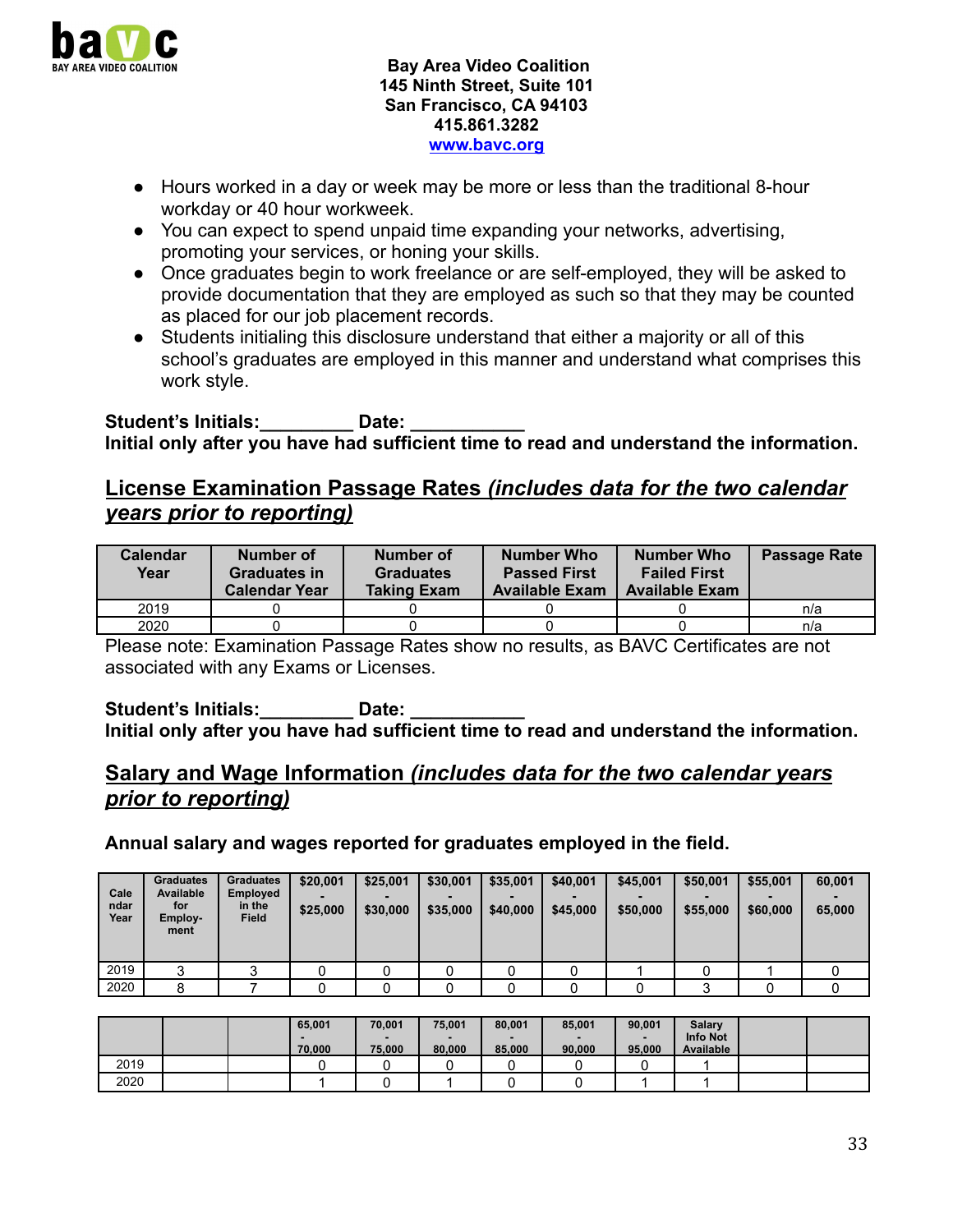

Sources used to substantiate salary disclosures include graduates reporting hiring wage as well as information obtained via LinkedIn, Simply Hired, Indeed, Craigslist and GlassDoor.

Student's Initials: **Date:** Date: **Initial only after you have had sufficient time to read and understand the information.**

## **Cost of Educational Program**

Total charges for the program for students completing on-time in 2019: \$4,955.00 Total charges for the program for students completing on-time in 2020: \$4,955.00 Additional charges may be incurred if the program is not completed on-time.

Student's Initials: **Date:** Date: **Initial only after you have had sufficient time to read and understand the information.**

Students at Bay Area Video Coalition are not eligible for federal student loans. This institution does not meet the U.S. Department of Education criteria that would allow its students to participate in federal student aid programs.

Student's Initials: **Date:** Date: **Initial only after you have had sufficient time to read and understand the information.**

This fact sheet is filed with the Bureau for Private Postsecondary Education. Regardless of any information you may have regarding completion rates, placement rates, starting salaries, or license exam passage rates, this fact sheet contains the information as calculated pursuant to state law.

Any questions a student may have regarding this fact sheet that have not been satisfactorily answered by the institution may be directed to the Bureau for Private Postsecondary Education at 2535 Capitol Oaks Drive, Suite 400, Sacramento, CA 95833, [www.bppe.ca.gov,](http://www.bppe.ca.gov) toll-free telephone number (888) 370-7589 or by fax (916) 263-1897.

 $\overline{\phantom{a}}$  , and the contract of the contract of the contract of the contract of the contract of the contract of the contract of the contract of the contract of the contract of the contract of the contract of the contrac Student Name – Print

\_\_\_\_\_\_\_\_\_\_\_\_\_\_\_\_\_\_\_\_\_\_\_\_\_\_\_\_\_\_\_\_\_\_\_\_\_ \_\_\_\_\_\_\_\_\_\_\_\_\_\_\_\_\_ Student Signature Date

\_\_\_\_\_\_\_\_\_\_\_\_\_\_\_\_\_\_\_\_\_\_\_\_\_\_\_\_\_\_\_\_\_\_\_\_\_ \_\_\_\_\_\_\_\_\_\_\_\_\_\_\_\_\_ School Official **Date**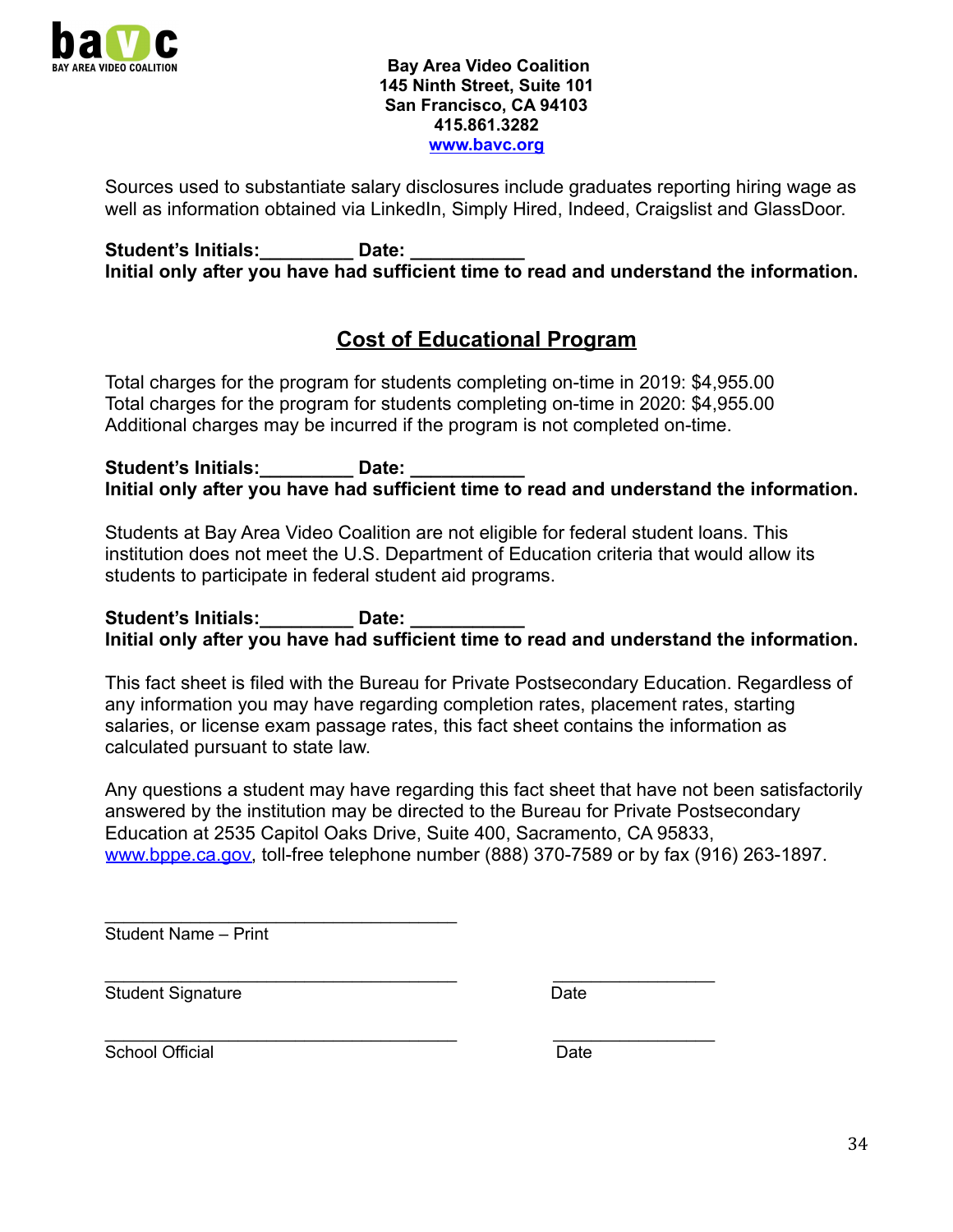

#### **Definitions**

- **●** "Number of Students Who Began the Program" means the number of students who began the program who were scheduled to complete the program within 100% of the published program length within the reporting calendar year and excludes all students who canceled during the cancellation period.
- **●** "Students Available for Graduation" is the number of students who began the program minus the number of students who have died, been incarcerated, or been called to active military duty.
- **●** "Number of On-time Graduates" is the number of on-time students who completed the program within 100% of the published program length within the reporting calendar year.
- **•** "On-time Completion Rate" is the number of on-time graduates divided by the number of students available for graduation.
- **●** "Graduates Employed in the Field" means graduates who beginning within six months after a student completes the applicable educational program are gainfully employed, whose employment has been reported, and for whom the institution has documented verification of employment. For occupations for which the state requires passing an examination, the six months period begins after the announcement of the examination results for the first examination available after a student completes an applicable educational program.
- **●** "Placement Rate Employed in the Field" is calculated by dividing the number of graduates gainfully employed in the field by the number of graduates available for employment.
- "Number of Students Taking Exam" is the number of graduates who took the first available exam in the reported calendar year.
- "First Available Exam Date" is the date for the first available exam after a student completed a program.
- "Passage Rate" is calculated by dividing the number of graduates who took and passed the exam by the number of graduates who took the reported licensing exam.
- "Number Who Passed First Available Exam" is the number of graduates who took and passed the licensing exam after completing the program.
- "Salary" is as reported by graduate or graduate's employer.
- "No Salary Information Reported" is the number of graduates for whom, after making reasonable attempts, the school was not able to obtain salary information.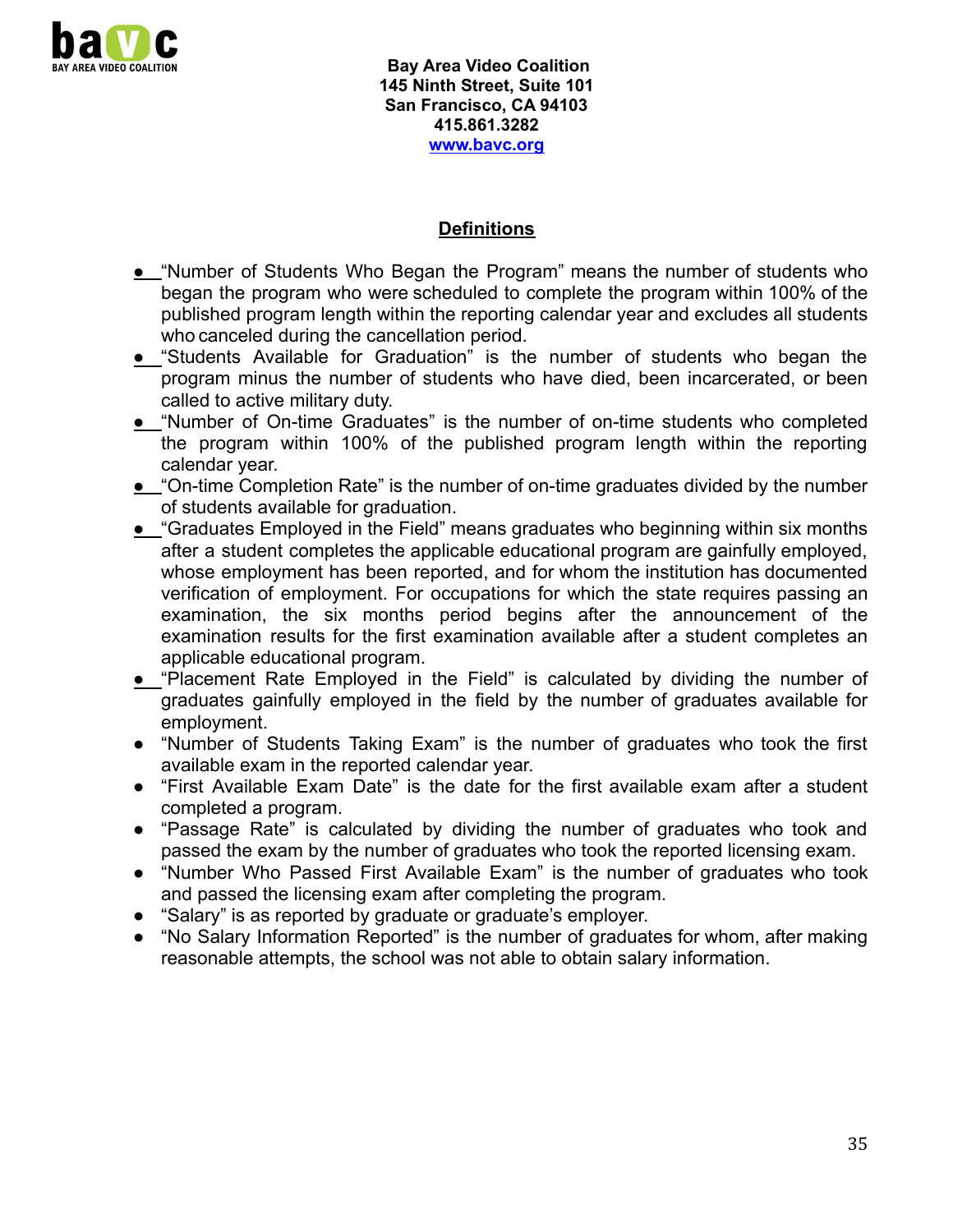

# **STUDENTS RIGHT TO CANCEL**

Changes to approved class schedules must be requested via email to [certificates@bavc.org](mailto:certificates@bavc.org) no less than 7 days from the class start date. Students wishing to cancel or withdraw may do so through attendance at the first class session or the seventh day after enrollment, whichever is later. The last day to cancel or withdraw is the first class session. Refunds will be issued in accordance with the refund policy. To notify this institution of your request to withdraw from the Certificate program please email [certificates@bavc.org](mailto:certificates@bavc.org).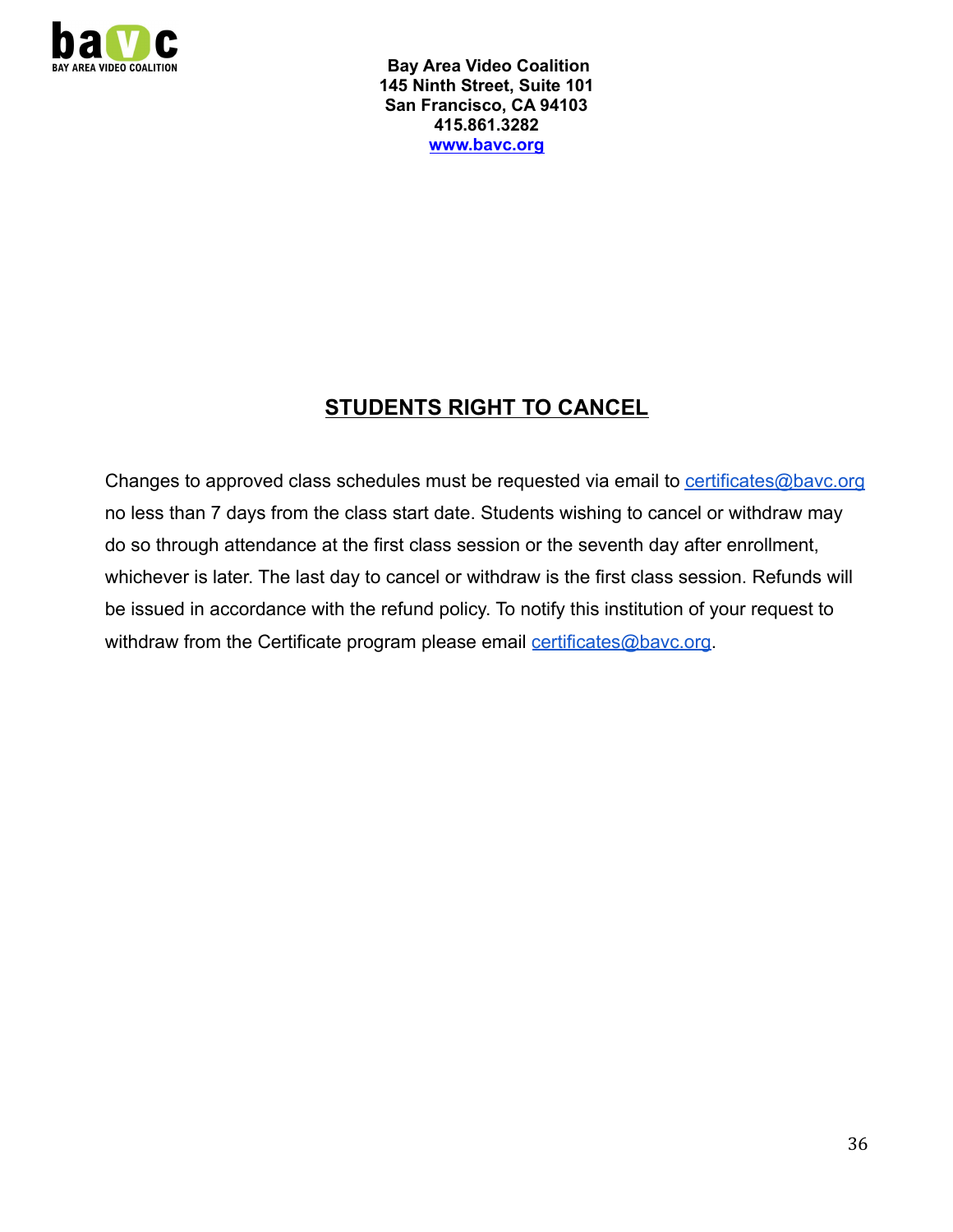

## **SCHOOL PERFORMANCE FACT SHEET CALENDAR YEARS 2019 & 2020**

## **Web Design Program – 128 hours**

## **On-Time Completion Rates (Graduation Rates)**

*Includes data for the two calendar years prior to reporting.*

| <b>Calendar Year</b> | Number of<br><b>Students Who</b><br><b>Began</b><br>Program | <b>Students</b><br><b>Available for</b><br><b>Graduation</b> | Number of<br>On-Time<br><b>Graduates</b> | On-Time<br><b>Completion Rate</b> |
|----------------------|-------------------------------------------------------------|--------------------------------------------------------------|------------------------------------------|-----------------------------------|
| 2019                 |                                                             |                                                              |                                          | n/a                               |
| 2020                 |                                                             |                                                              |                                          | n/a                               |

Student's Initials: **Date:** Date: **Initial only after you have had sufficient time to read and understand the information.**

#### **Job Placement Rates (includes data for the two calendar years prior to reporting)**

| <b>Calendar</b><br>Year | <b>Number</b><br>οf<br><b>Students</b><br><b>Who</b><br><b>Began</b><br>Program | Number of<br><b>Graduates</b> | <b>Graduates</b><br><b>Available for</b><br><b>Employment</b> | <b>Graduates</b><br><b>Employed in</b><br>the Field | <b>Placement</b><br>Rate<br><b>Employed in</b><br>the Field |
|-------------------------|---------------------------------------------------------------------------------|-------------------------------|---------------------------------------------------------------|-----------------------------------------------------|-------------------------------------------------------------|
| 2019                    |                                                                                 |                               |                                                               |                                                     | n/a                                                         |
| 2020                    |                                                                                 |                               |                                                               |                                                     | n/a                                                         |

You may obtain from the institution a list of the employment positions determined to be in the field for which a student received education and training. To obtain this list, please ask an institutional representative or you can review the list on the institution's website www.bavc.org/certificates

#### **Gainfully Employed Categories** *(includes data for the two calendar years prior to reporting)*

## **Part-Time vs. Full-Time Employment**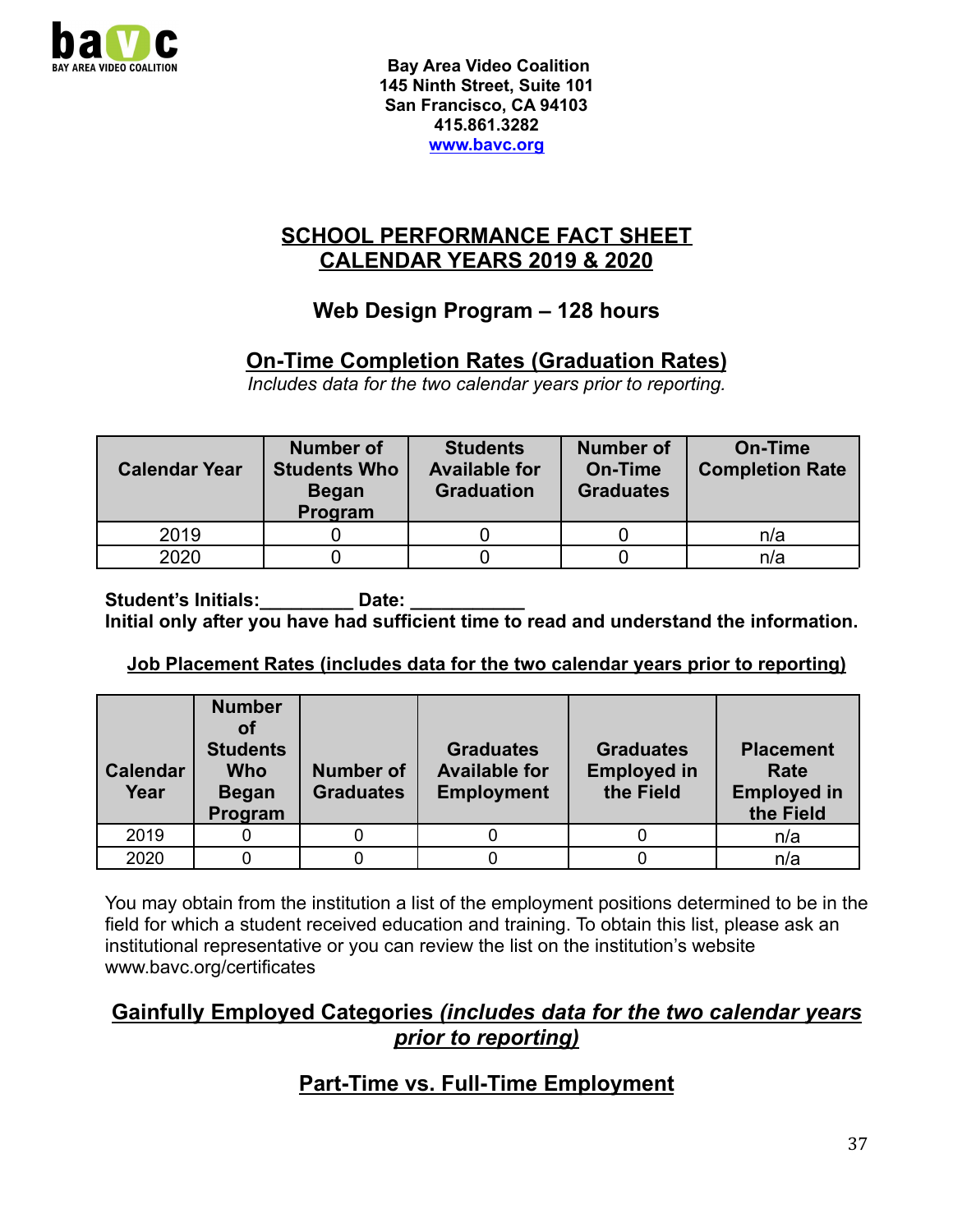

| <b>Calendar</b><br>Year | <b>Graduates Employed in</b><br>the Field of 20-29 Hours<br><b>Per Week</b> | <b>Graduates</b><br><b>Employed in the</b><br><b>Field at Least 30</b><br><b>Hours Per Week</b> | <b>Total Graduates</b><br><b>Employed in the</b><br><b>Field</b> |
|-------------------------|-----------------------------------------------------------------------------|-------------------------------------------------------------------------------------------------|------------------------------------------------------------------|
| 2019                    |                                                                             |                                                                                                 |                                                                  |
| 2020                    |                                                                             |                                                                                                 |                                                                  |

## **Single Position vs. Concurrent Aggregated Position**

| <b>Calendar</b><br>Year | <b>Graduates Employed in</b><br>the Field in a Single<br><b>Position</b> | <b>Graduates</b><br><b>Employed in</b><br><b>Concurrent</b><br><b>Aggregated Position</b> | <b>Total Graduates</b><br><b>Employed in the</b><br><b>Field</b> |
|-------------------------|--------------------------------------------------------------------------|-------------------------------------------------------------------------------------------|------------------------------------------------------------------|
| 2019                    |                                                                          |                                                                                           |                                                                  |
| 2020                    |                                                                          |                                                                                           |                                                                  |

#### **Self-Employed/Freelance Positions**

| <b>Calendar</b><br>Year | <b>Graduates Employed who are</b><br><b>Self-Employed or Working Freelance</b> | <b>Total Graduates</b><br><b>Employed in the Field</b> |
|-------------------------|--------------------------------------------------------------------------------|--------------------------------------------------------|
| 2019                    |                                                                                |                                                        |
| 2020                    |                                                                                |                                                        |

### **Institutional Employment**

| <b>Calendar</b><br>Year | <b>Graduates Employed in the Field who are</b><br>Employed by the Institution, or an<br><b>Employer who Shares Ownership with the</b><br>Institution. | <b>Total Graduates</b><br><b>Employed in the Field</b> |
|-------------------------|-------------------------------------------------------------------------------------------------------------------------------------------------------|--------------------------------------------------------|
| 2019                    |                                                                                                                                                       |                                                        |
| 2020                    |                                                                                                                                                       |                                                        |

#### Student's Initials: **Date:** Date: **Initial only after you have had sufficient time to read and understand the information.**

This program may result in freelance or self-employment. Please see below.

- The work available to graduates of this program is usually for freelance or self-employment.
- This type of work may not be consistent.
- The period of employment can range from one day to weeks to several months.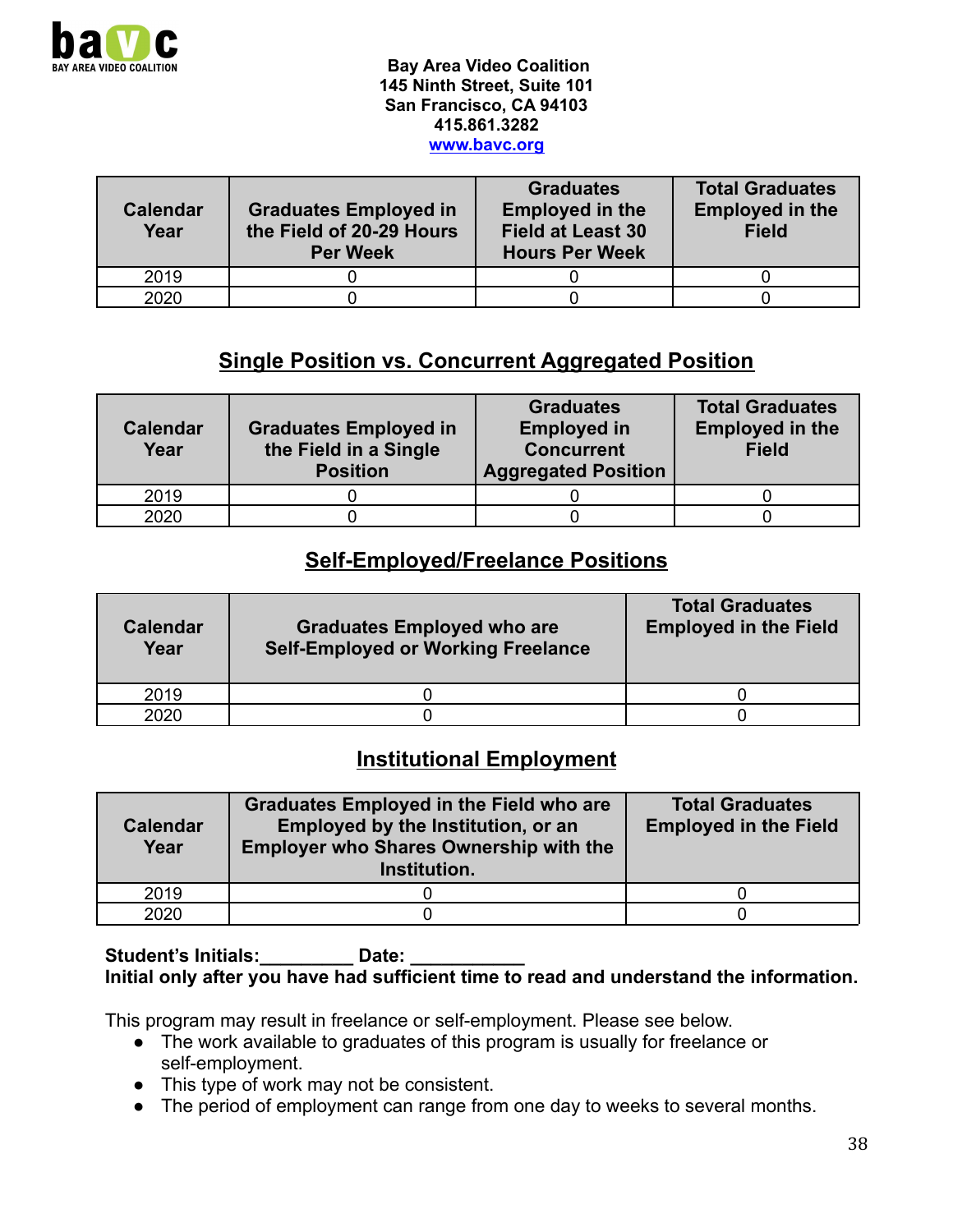

- Hours worked in a day or week may be more or less than the traditional 8-hour workday or 40 hour workweek.
- You can expect to spend unpaid time expanding your networks, advertising, promoting your services, or honing your skills.
- Once graduates begin to work freelance or are self-employed, they will be asked to provide documentation that they are employed as such so that they may be counted as placed for our job placement records.
- Students initialing this disclosure understand that either a majority or all of this school's graduates are employed in this manner and understand what comprises this work style.

Student's Initials: **Note:** Date: **Initial only after you have had sufficient time to read and understand the information.**

#### **License Examination Passage Rates** *(includes data for the two calendar years prior to reporting)*

| <b>Calendar</b><br>Year | <b>Number of</b><br><b>Graduates in</b><br><b>Calendar</b><br>Year | Number of<br><b>Graduates</b><br><b>Taking Exam</b> | Number Who   Number Who<br><b>Passed First</b><br><b>Available</b><br><b>Exam</b> | <b>Failed First</b><br><b>Available</b><br><b>Exam</b> | <b>Passage</b><br><b>Rate</b> |
|-------------------------|--------------------------------------------------------------------|-----------------------------------------------------|-----------------------------------------------------------------------------------|--------------------------------------------------------|-------------------------------|
| 2019                    |                                                                    |                                                     |                                                                                   |                                                        | n/a                           |
| 2020                    |                                                                    |                                                     |                                                                                   |                                                        | n/a                           |

Please note: Examination Passage Rates show no results, as BAVC Certificates are not associated with any Exams or Licenses.

Student's Initials: **Date:** Date: **Initial only after you have had sufficient time to read and understand the information.**

### **Salary and Wage Information** *(includes data for the two calendar years prior to reporting)*

**Annual salary and wages reported for graduates employed in the field.**

| Cale<br>ndar<br>Year | <b>Graduates</b><br><b>Available</b><br>for<br>Employ-<br>ment | <b>Graduates</b><br><b>Employed</b><br>in the<br><b>Field</b> | \$20,001<br>\$25,000 | \$25,001<br>\$30,000 | \$30,001<br>\$35,000 | \$35,001<br>\$40,000 | \$40,001<br>\$45,000 | \$45,001<br>\$50,000 | \$50,001<br>\$55,000 | \$55,001<br>\$60,000 | <b>No</b><br><b>Salary</b><br><b>Info</b><br>Reported |
|----------------------|----------------------------------------------------------------|---------------------------------------------------------------|----------------------|----------------------|----------------------|----------------------|----------------------|----------------------|----------------------|----------------------|-------------------------------------------------------|
| 2019                 |                                                                |                                                               |                      |                      |                      |                      |                      |                      |                      |                      |                                                       |
| 2020                 |                                                                |                                                               |                      |                      |                      |                      |                      |                      |                      |                      |                                                       |

Sources used to substantiate salary disclosures include graduates reporting hiring wage as well as information obtained via LinkedIn, Simply Hired, Indeed, Craigslist and GlassDoor.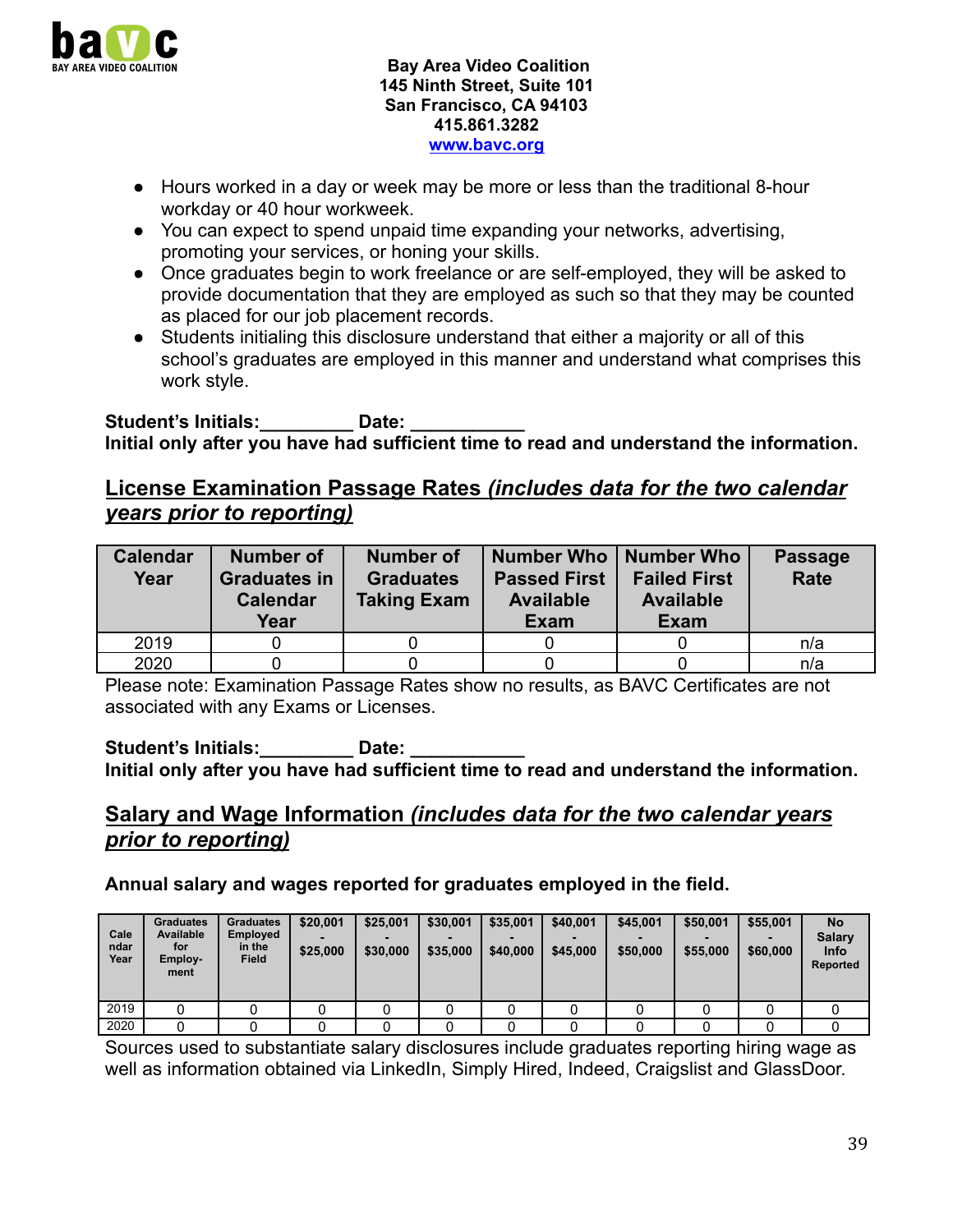

Student's Initials: **Date:** Date: **Initial only after you have had sufficient time to read and understand the information.**

## **Cost of Educational Program**

Total charges for the program for students completing on-time in 2019: no longer offered Total charges for the program for students completing on-time in 2020: no longer offered Additional charges may be incurred if the program is not completed on-time.

Student's Initials: **Date:** Date: **Initial only after you have had sufficient time to read and understand the information.**

Students at Bay Area Video Coalition are not eligible for federal student loans. This institution does not meet the U.S. Department of Education criteria that would allow its students to participate in federal student aid programs.

Student's Initials: **Date:** Date: **Initial only after you have had sufficient time to read and understand the information.**

This fact sheet is filed with the Bureau for Private Postsecondary Education. Regardless of any information you may have relation to completion rates, placement rates, starting salaries, or license exam passage rates, this fact sheet contains the information as calculated pursuant to state law.

Any questions a student may have regarding this fact sheet that have not been satisfactorily answered by the institution may be directed to the Bureau for Private Postsecondary Education at 2535 Capitol Oaks Drive, Suite 400, Sacramento, CA 95833, [www.bppe.ca.gov,](http://www.bppe.ca.gov) toll-free telephone number (888) 370-7589 or by fax (916) 263-1897.

 $\overline{\phantom{a}}$  , and the set of the set of the set of the set of the set of the set of the set of the set of the set of the set of the set of the set of the set of the set of the set of the set of the set of the set of the s Student Name – Print

Student Signature Date Date

\_\_\_\_\_\_\_\_\_\_\_\_\_\_\_\_\_\_\_\_\_\_\_\_\_\_\_\_\_\_\_\_\_\_\_\_\_ \_\_\_\_\_\_\_\_\_\_\_\_\_\_\_\_\_

\_\_\_\_\_\_\_\_\_\_\_\_\_\_\_\_\_\_\_\_\_\_\_\_\_\_\_\_\_\_\_\_\_\_\_\_\_ \_\_\_\_\_\_\_\_\_\_\_\_\_\_\_\_\_ School Official **Date** Date **Date**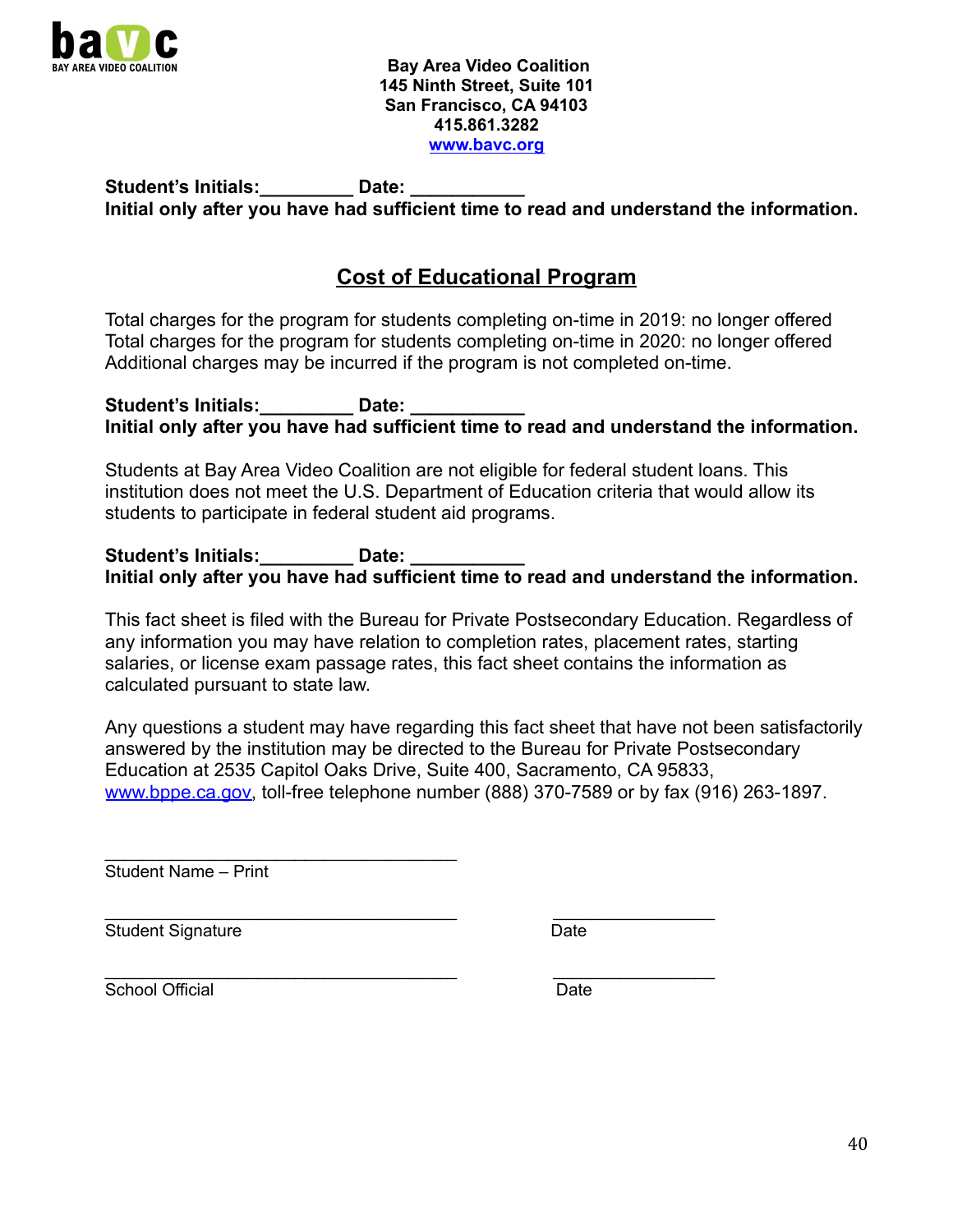

#### **Definitions**

- **●** "Number of Students Who Began the Program" means the number of students who began the program who were scheduled to complete the program within 100% of the published program length within the reporting calendar year and excludes all students who canceled during the cancellation period.
- **•** "Students Available for Graduation" is the number of students who began the program minus the number of students who have died, been incarcerated, or been called to active military duty.
- **●** "Number of On-time Graduates" is the number of on-time students who completed the program within 100% of the published program length within the reporting calendar year.
- **●** "On-time Completion Rate" is the number of on-time graduates divided by the number of students available for graduation.
- **●** "Graduates Employed in the Field" means graduates who beginning within six months after a student completes the applicable educational program are gainfully employed, whose employment has been reported, and for whom the institution has documented verification of employment. For occupations for which the state requires passing an examination, the six months period begins after the announcement of the examination results for the first examination available after a student completes an applicable educational program.
- **●** "Placement Rate Employed in the Field" is calculated by dividing the number of graduates gainfully employed in the field by the number of graduates available for employment.
- "Number of Students Taking Exam" is the number of graduates who took the first available exam in the reported calendar year.
- "First Available Exam Date" is the date for the first available exam after a student completed a program.
- "Passage Rate" is calculated by dividing the number of graduates who took and passed the exam by the number of graduates who took the reported licensing exam.
- "Number Who Passed First Available Exam" is the number of graduates who took and passed the licensing exam after completing the program.
- "Salary" is as reported by graduate or graduate's employer.
- "No Salary Information Reported" is the number of graduates for whom, after making reasonable attempts, the school was not able to obtain salary information.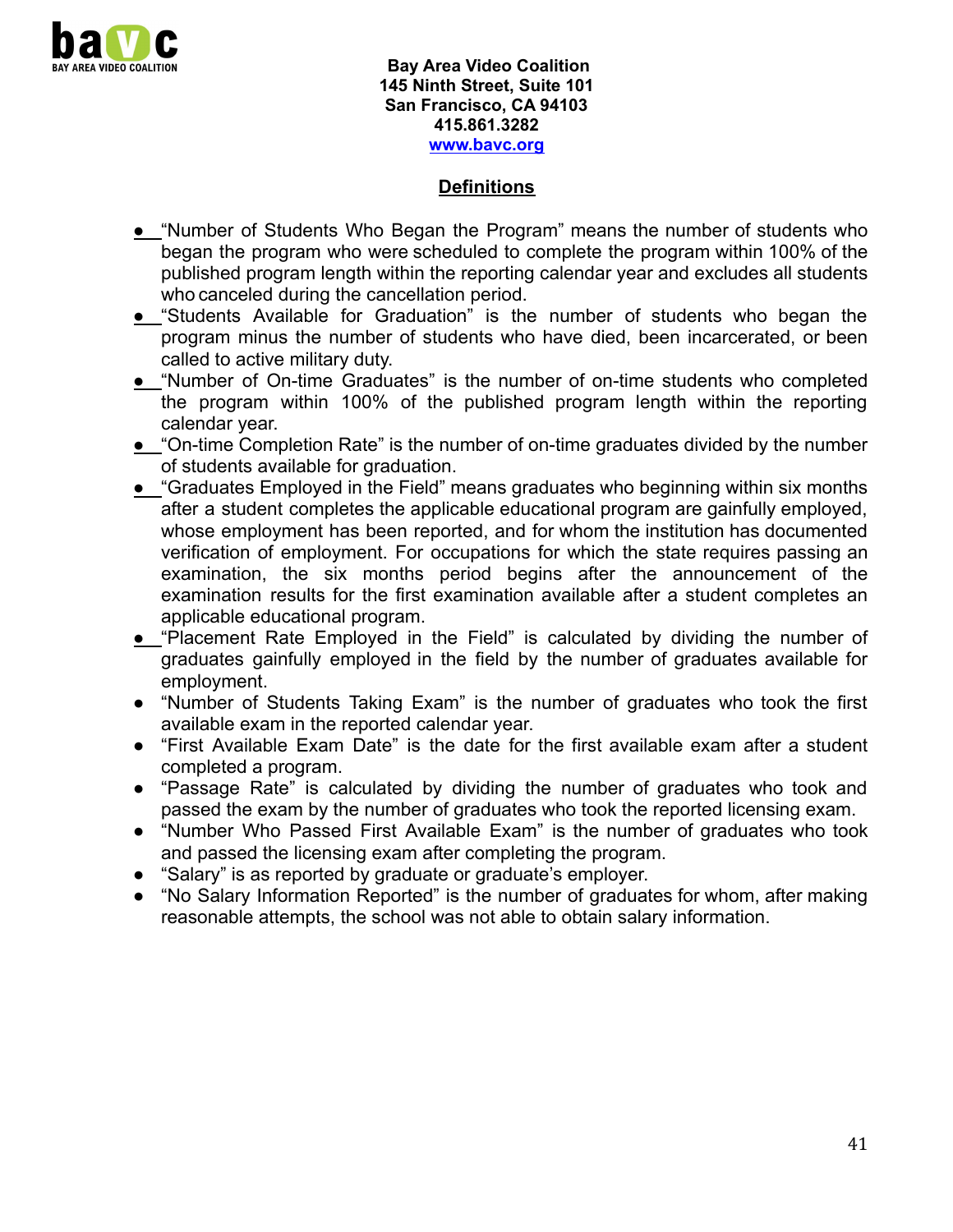

# **STUDENTS RIGHT TO CANCEL**

Changes to approved class schedules must be requested via email to [certificates@bavc.org](mailto:certificates@bavc.org) no less than 7 days from the class start date. Students wishing to cancel or withdraw may do so through attendance at the first class session or the seventh day after enrollment, whichever is later. The last day to cancel or withdraw is the first class session. Refunds will be issued in accordance with the refund policy. To notify this institution of your request to withdraw from the Certificate program please email [certificates@bavc.org](mailto:certificates@bavc.org).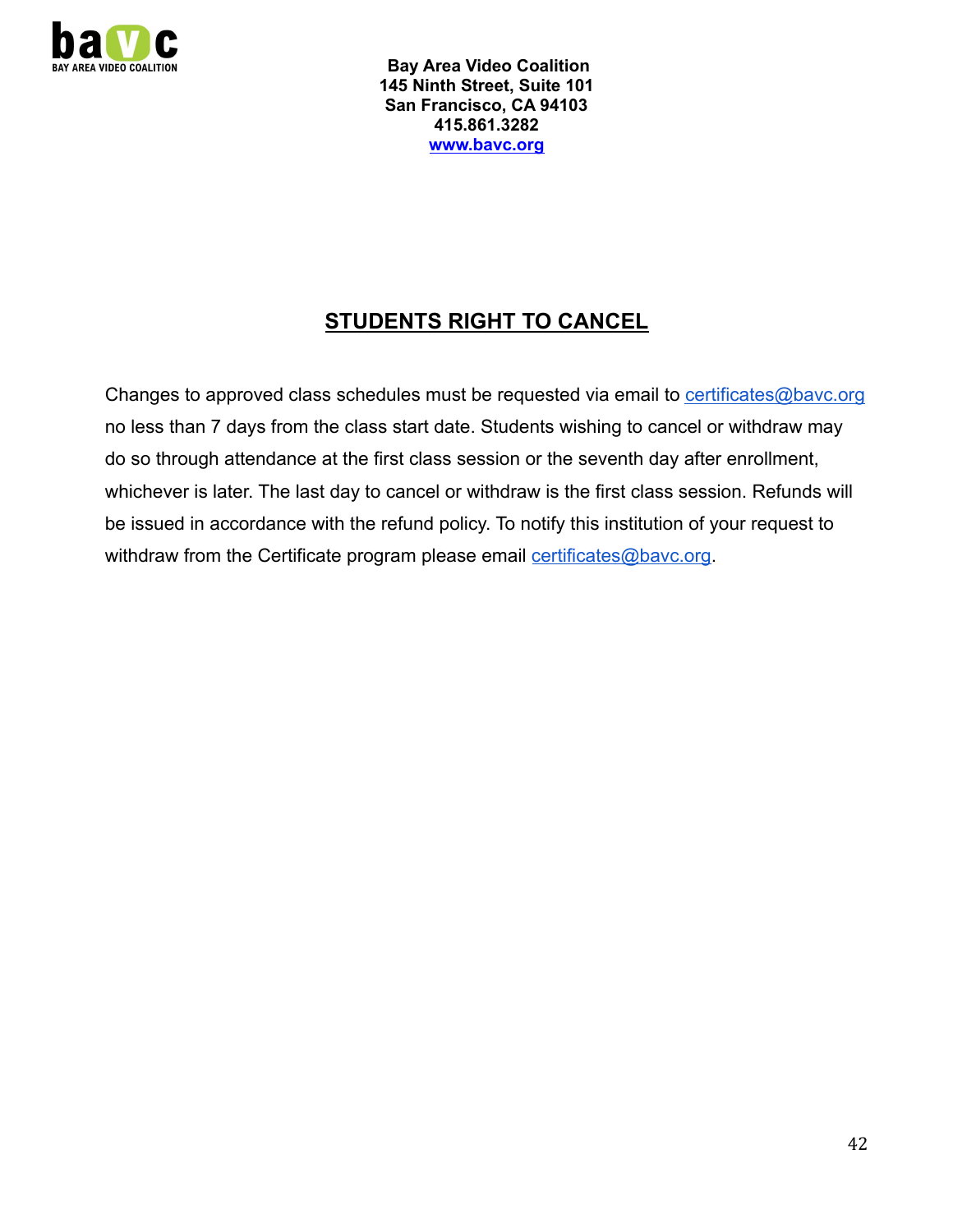

### **SCHOOL PERFORMANCE FACT SHEET CALENDAR YEARS 2018 & 2019**

## **Web Programming Program – 108 hours**

## **On-Time Completion Rates (Graduation Rates)**

*Includes data for the two calendar years prior to reporting.*

| <b>Calendar Year</b> | <b>Number of</b><br><b>Students Who</b><br><b>Began</b><br>Program | <b>Students</b><br><b>Available for</b><br><b>Graduation</b> | <b>Number of</b><br><b>On-Time</b><br><b>Graduates</b> | <b>On-Time</b><br><b>Completion Rate</b> |
|----------------------|--------------------------------------------------------------------|--------------------------------------------------------------|--------------------------------------------------------|------------------------------------------|
| 2019                 |                                                                    |                                                              |                                                        | 0%                                       |
| 2020                 |                                                                    |                                                              |                                                        | 0%                                       |

Student's Initials: **Date:** Date: **Initial only after you have had sufficient time to read and understand the information.**

#### **Job Placement Rates (includes data for the two calendar years prior to reporting)**

| <b>Calendar</b><br>Year | <b>Number</b><br>οf<br><b>Students</b><br><b>Who</b><br><b>Began</b><br>Program | Number of<br><b>Graduates</b> | <b>Graduates</b><br><b>Available for</b><br><b>Employment</b> | <b>Graduates</b><br><b>Employed in</b><br>the Field | <b>Placement</b><br>Rate<br><b>Employed in</b><br>the Field |
|-------------------------|---------------------------------------------------------------------------------|-------------------------------|---------------------------------------------------------------|-----------------------------------------------------|-------------------------------------------------------------|
| 2019                    |                                                                                 |                               |                                                               |                                                     | 0%                                                          |
| 2020                    |                                                                                 |                               |                                                               |                                                     | 0%                                                          |

You may obtain from the institution a list of the employment positions determined to be in the field for which a student received education and training. To obtain this list, please ask an institutional representative or you can review the list on the institution's website www.bavc.org/certificates

### **Gainfully Employed Categories** *(includes data for the two calendar years prior to reporting)*

# **Part-Time vs. Full-Time Employment**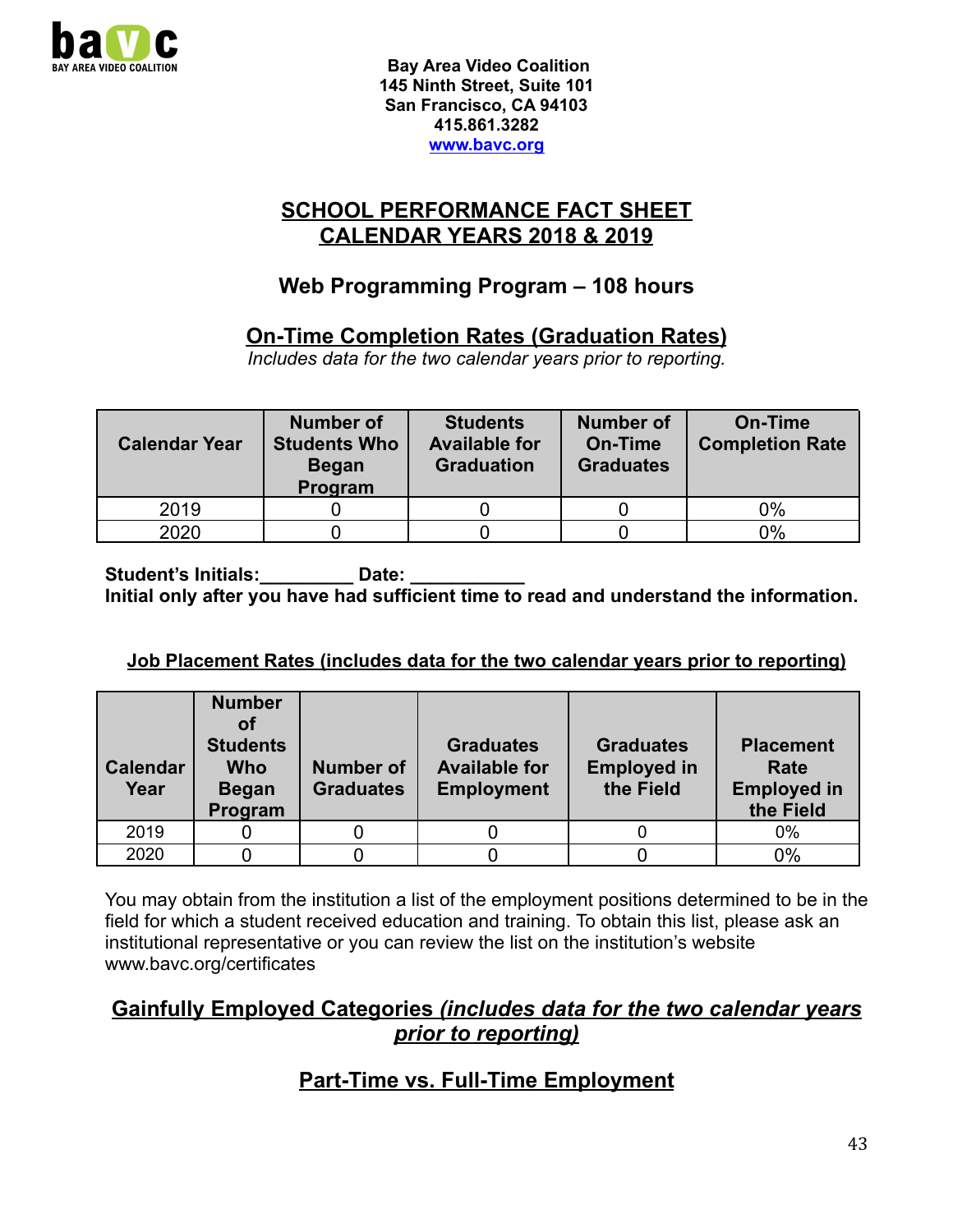

| <b>Calendar</b><br>Year | <b>Graduates Employed in</b><br>the Field of 20-29 Hours<br><b>Per Week</b> | <b>Graduates</b><br><b>Employed in the</b><br><b>Field at Least 30</b><br><b>Hours Per Week</b> | <b>Total Graduates</b><br><b>Employed in the</b><br><b>Field</b> |  |  |
|-------------------------|-----------------------------------------------------------------------------|-------------------------------------------------------------------------------------------------|------------------------------------------------------------------|--|--|
| 2019                    |                                                                             |                                                                                                 |                                                                  |  |  |
| 2020                    |                                                                             |                                                                                                 |                                                                  |  |  |

## **Single Position vs. Concurrent Aggregated Position**

| <b>Calendar</b><br>Year | <b>Graduates Employed in</b><br>the Field in a Single<br><b>Position</b> | <b>Graduates</b><br><b>Employed in</b><br><b>Concurrent</b><br><b>Aggregated Position</b> | <b>Total Graduates</b><br><b>Employed in the</b><br><b>Field</b> |
|-------------------------|--------------------------------------------------------------------------|-------------------------------------------------------------------------------------------|------------------------------------------------------------------|
| 2019                    |                                                                          |                                                                                           |                                                                  |
| 2020                    |                                                                          |                                                                                           |                                                                  |

#### **Self-Employed/Freelance Positions**

| <b>Calendar</b><br>Year | <b>Graduates Employed who are</b><br><b>Self-Employed or Working Freelance</b> | <b>Total Graduates</b><br><b>Employed in the Field</b> |
|-------------------------|--------------------------------------------------------------------------------|--------------------------------------------------------|
| 2019                    |                                                                                |                                                        |
| 2020                    |                                                                                |                                                        |

#### **Institutional Employment**

| <b>Calendar</b><br>Year | <b>Graduates Employed in the Field who are</b><br>Employed by the Institution, or an<br><b>Employer who Shares Ownership with the</b><br>Institution. | <b>Total Graduates</b><br><b>Employed in the Field</b> |  |  |
|-------------------------|-------------------------------------------------------------------------------------------------------------------------------------------------------|--------------------------------------------------------|--|--|
| 2019                    |                                                                                                                                                       |                                                        |  |  |
| 2020                    |                                                                                                                                                       |                                                        |  |  |

#### Student's Initials: Date: **Initial only after you have had sufficient time to read and understand the information.**

This program may result in freelance or self-employment. Please see below.

- The work available to graduates of this program is usually for freelance or self-employment.
- This type of work may not be consistent.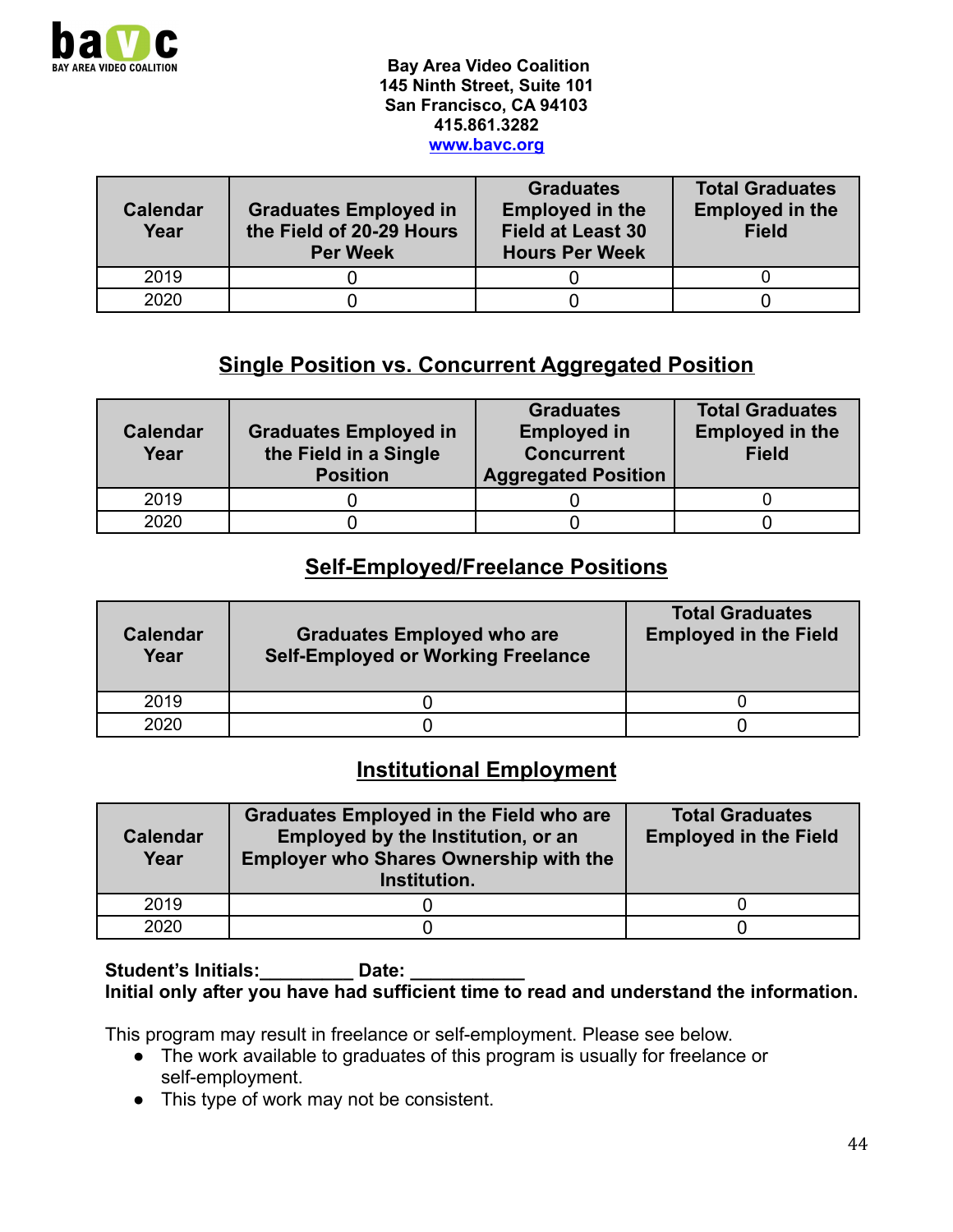

- The period of employment can range from one day to weeks to several months.
- Hours worked in a day or week may be more or less than the traditional 8-hour workday or 40 hour workweek.
- You can expect to spend unpaid time expanding your networks, advertising, promoting your services, or honing your skills.
- Once graduates begin to work freelance or are self-employed, they will be asked to provide documentation that they are employed as such so that they may be counted as placed for our job placement records.
- Students initialing this disclosure understand that either a majority or all of this school's graduates are employed in this manner and understand what comprises this work style.

Student's Initials: **Date:** Date: **Initial only after you have had sufficient time to read and understand the information.**

#### **License Examination Passage Rates** *(includes data for the two calendar years prior to reporting)*

| <b>Calendar</b><br>Year | Number of<br><b>Graduates in</b><br><b>Calendar</b><br>Year | <b>Number of</b><br><b>Graduates</b><br><b>Taking Exam</b> | Number Who   Number Who<br><b>Passed First</b><br><b>Available</b><br><b>Exam</b> | <b>Failed First</b><br><b>Available</b><br><b>Exam</b> | <b>Passage</b><br><b>Rate</b> |
|-------------------------|-------------------------------------------------------------|------------------------------------------------------------|-----------------------------------------------------------------------------------|--------------------------------------------------------|-------------------------------|
| 2019                    |                                                             |                                                            |                                                                                   |                                                        | n/a                           |
| 2020                    |                                                             |                                                            |                                                                                   |                                                        | n/a                           |

Please note: Examination Passage Rates show no results, as BAVC Certificates are not associated with any Exams or Licenses.

Student's Initials: **Date:** Date: **Initial only after you have had sufficient time to read and understand the information.**

#### **Salary and Wage Information** *(includes data for the two calendar years prior to reporting)*

#### **Annual salary and wages reported for graduates employed in the field.**

| Cale<br>ndar<br>Year | <b>Graduates</b><br><b>Available</b><br>for<br>Employ-<br>ment | <b>Graduates</b><br><b>Employed</b><br>in the<br><b>Field</b> | \$20,001<br>\$25,000 | \$25,001<br>\$30,000 | \$30,001<br>\$35,000 | \$35,001<br>\$40,000 | \$40,001<br>\$45,000 | \$45,001<br>\$50,000 | \$50,001<br>\$55,000 | \$55,001<br>\$60,000 | <b>No</b><br><b>Salary</b><br><b>Info</b><br><b>Reported</b> |
|----------------------|----------------------------------------------------------------|---------------------------------------------------------------|----------------------|----------------------|----------------------|----------------------|----------------------|----------------------|----------------------|----------------------|--------------------------------------------------------------|
| 2019                 |                                                                |                                                               |                      |                      |                      |                      |                      |                      |                      |                      |                                                              |
| 2020                 |                                                                |                                                               |                      |                      |                      |                      |                      |                      |                      |                      |                                                              |

Sources used to substantiate salary disclosures include graduates reporting hiring wage as well as information obtained via LinkedIn, Simply Hired, Indeed, Craigslist and GlassDoor.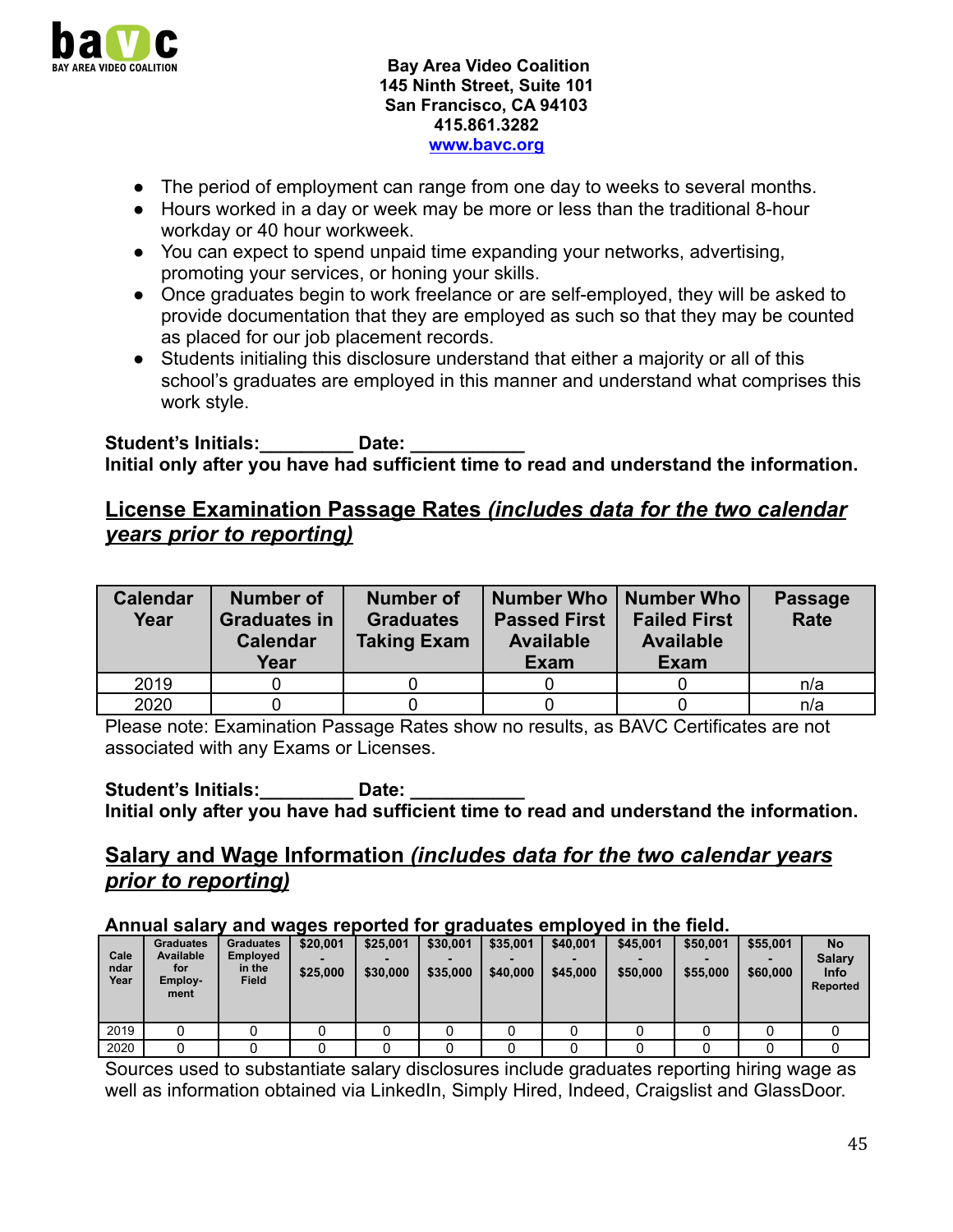

Student's Initials: **Date:** Date: **Initial only after you have had sufficient time to read and understand the information.**

## **Cost of Educational Program**

Total charges for the program for students completing on-time in 2019: no longer offered Total charges for the program for students completing on-time in 2020: no longer offered Additional charges may be incurred if the program is not completed on-time.

Student's Initials: **Date:** Date: **Initial only after you have had sufficient time to read and understand the information.**

Students at Bay Area Video Coalition are not eligible for federal student loans. This institution does not meet the U.S. Department of Education criteria that would allow its students to participate in federal student aid programs.

Student's Initials: **Date:** Date: **Initial only after you have had sufficient time to read and understand the information.**

This fact sheet is filed with the Bureau for Private Postsecondary Education. Regardless of any information you may have relation to completion rates, placement rates, starting salaries, or license exam passage rates, this fact sheet contains the information as calculated pursuant to state law.

Any questions a student may have regarding this fact sheet that have not been satisfactorily answered by the institution may be directed to the Bureau for Private Postsecondary Education at 2535 Capitol Oaks Drive, Suite 400, Sacramento, CA 95833, [www.bppe.ca.gov,](http://www.bppe.ca.gov) toll-free telephone number (888) 370-7589 or by fax (916) 263-1897.

Student Name – Print

 $\overline{\phantom{a}}$  , and the set of the set of the set of the set of the set of the set of the set of the set of the set of the set of the set of the set of the set of the set of the set of the set of the set of the set of the s

\_\_\_\_\_\_\_\_\_\_\_\_\_\_\_\_\_\_\_\_\_\_\_\_\_\_\_\_\_\_\_\_\_\_\_\_\_ \_\_\_\_\_\_\_\_\_\_\_\_\_\_\_\_\_ Student Signature Date Date

\_\_\_\_\_\_\_\_\_\_\_\_\_\_\_\_\_\_\_\_\_\_\_\_\_\_\_\_\_\_\_\_\_\_\_\_\_ \_\_\_\_\_\_\_\_\_\_\_\_\_\_\_\_\_ School Official **Date** Date **Date**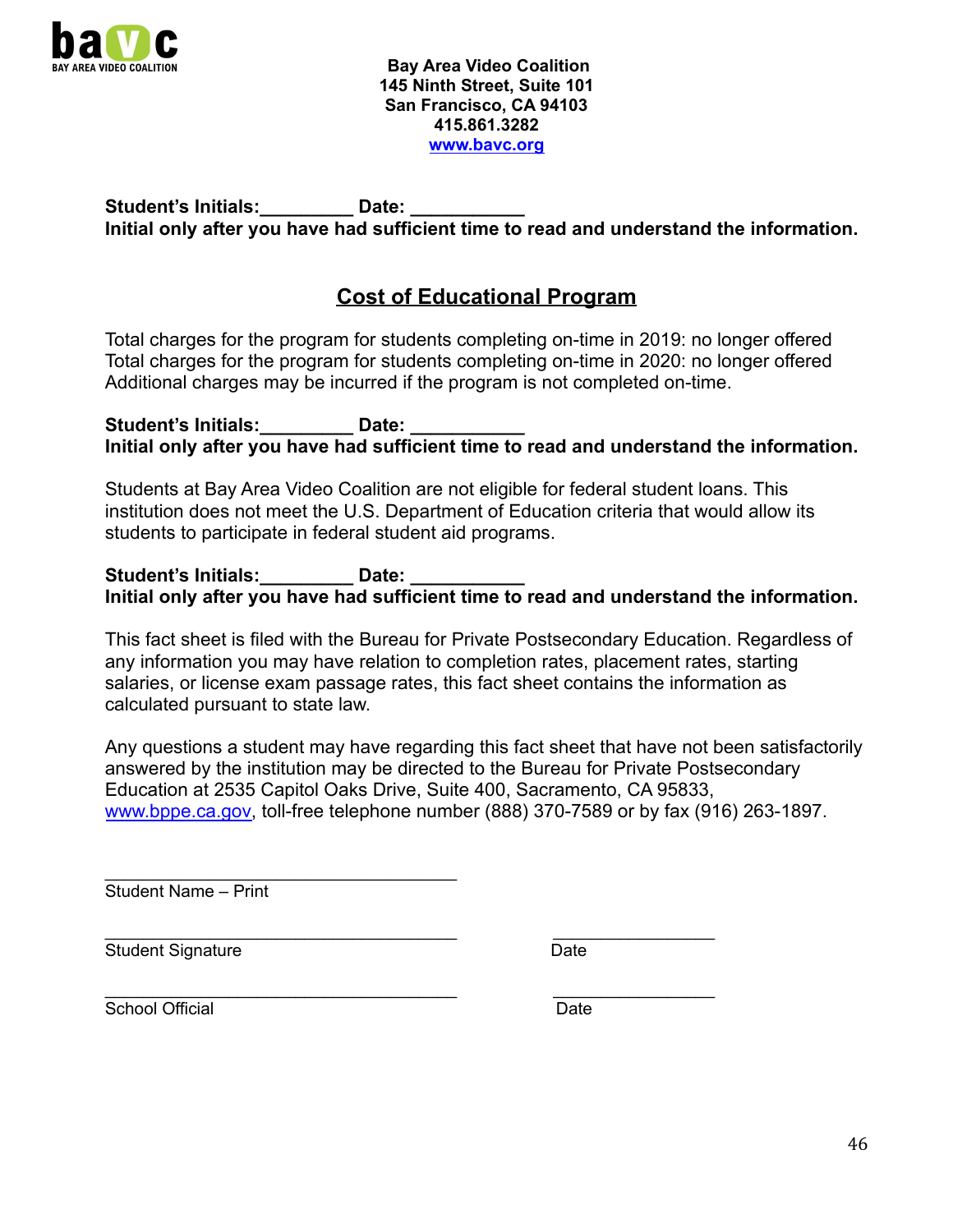

#### **Definitions**

- **●** "Number of Students Who Began the Program" means the number of students who began the program who were scheduled to complete the program within 100% of the published program length within the reporting calendar year and excludes all students who cancelled during the cancellation period.
- **●** "Students Available for Graduation" is the number of students who began the program minus the number of students who have died, been incarcerated, or been called to active military duty.
- **●** "Number of On-time Graduates" is the number of on-time students who completed the program within 100% of the published program length within the reporting calendar year.
- **●** "On-time Completion Rate" is the number of on-time graduates divided by the number of students available for graduation.
- **●** "Graduates Employed in the Field" means graduates who beginning within six months after a student completes the applicable educational program are gainfully employed, whose employment has been reported, and for whom the institution has documented verification of employment. For occupations for which the state requires passing an examination, the six months period begins after the announcement of the examination results for the first examination available after a student completes an applicable educational program.
- **●** "Placement Rate Employed in the Field" is calculated by dividing the number of graduates gainfully employed in the field by the number of graduates available for employment.
- "Number of Students Taking Exam" is the number of graduates who took the first available exam in the reported calendar year.
- "First Available Exam Date" is the date for the first available exam after a student completed a program.
- "Passage Rate" is calculated by dividing the number of graduates who took and passed the exam by the number of graduates who took the reported licensing exam.
- "Number Who Passed First Available Exam" is the number of graduates who took and passed the licensing exam after completing the program.
- "Salary" is as reported by graduate or graduate's employer.
- "No Salary Information Reported" is the number of graduates for whom, after making reasonable attempts, the school was not able to obtain salary information.